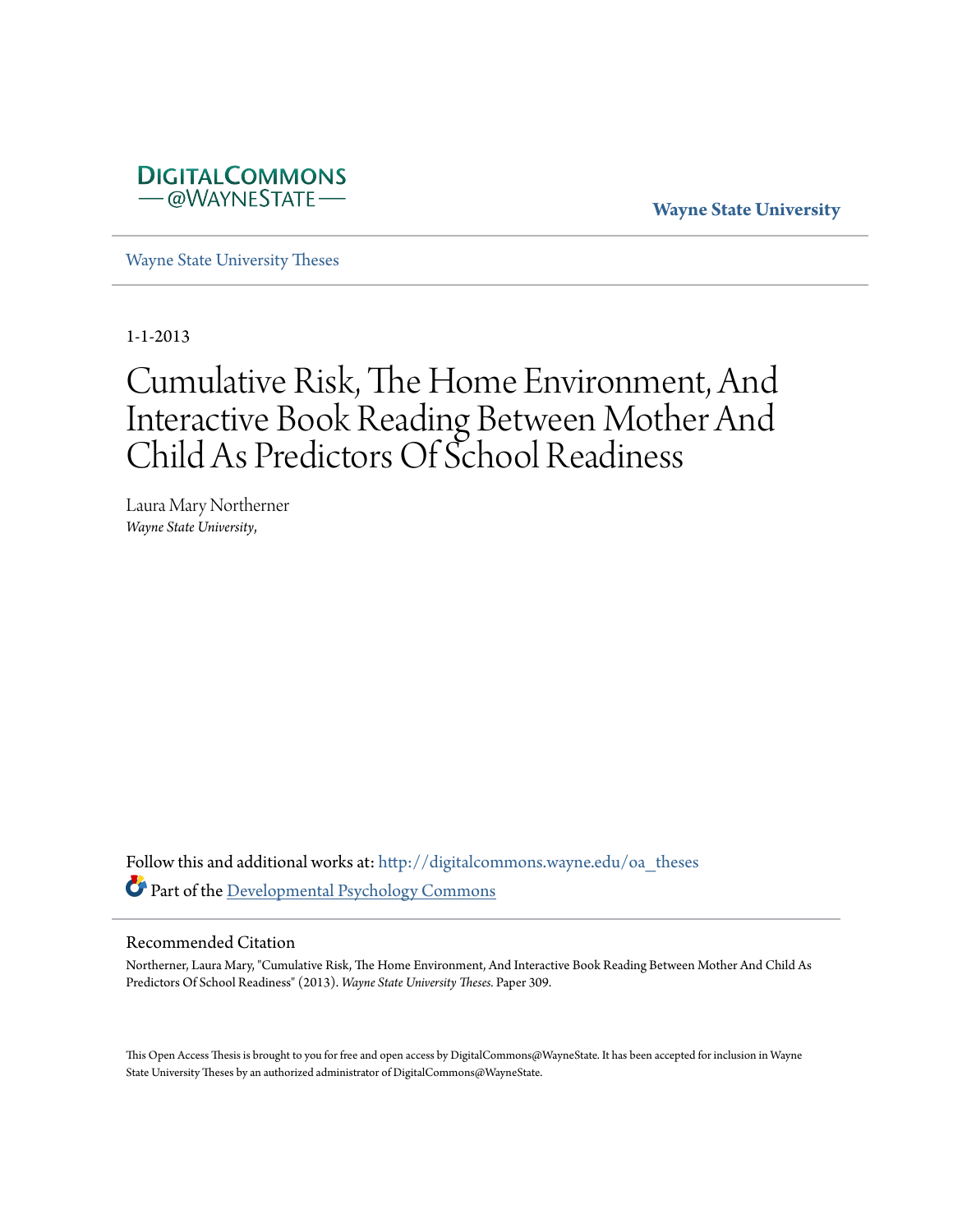### **CUMULATIVE RISK, THE HOME ENVIRONMENT, AND INTERACTIVE BOOK READING BETWEEN MOTHER AND CHILD AS PREDICTORS OF SCHOOL READINESS**

by

### **LAURA M. NORTHERNER**

### **THESIS**

Submitted to the Graduate School

of Wayne State University,

Detroit, Michigan

in partial fulfillment of the requirements

for the degree of

#### **MASTER OF ARTS**

2013

MAJOR: PSYCHOLOGY (Clinical)

 $\mathcal{L}_\text{max}$  and  $\mathcal{L}_\text{max}$  and  $\mathcal{L}_\text{max}$  and  $\mathcal{L}_\text{max}$ 

Approved by:

Advisor Date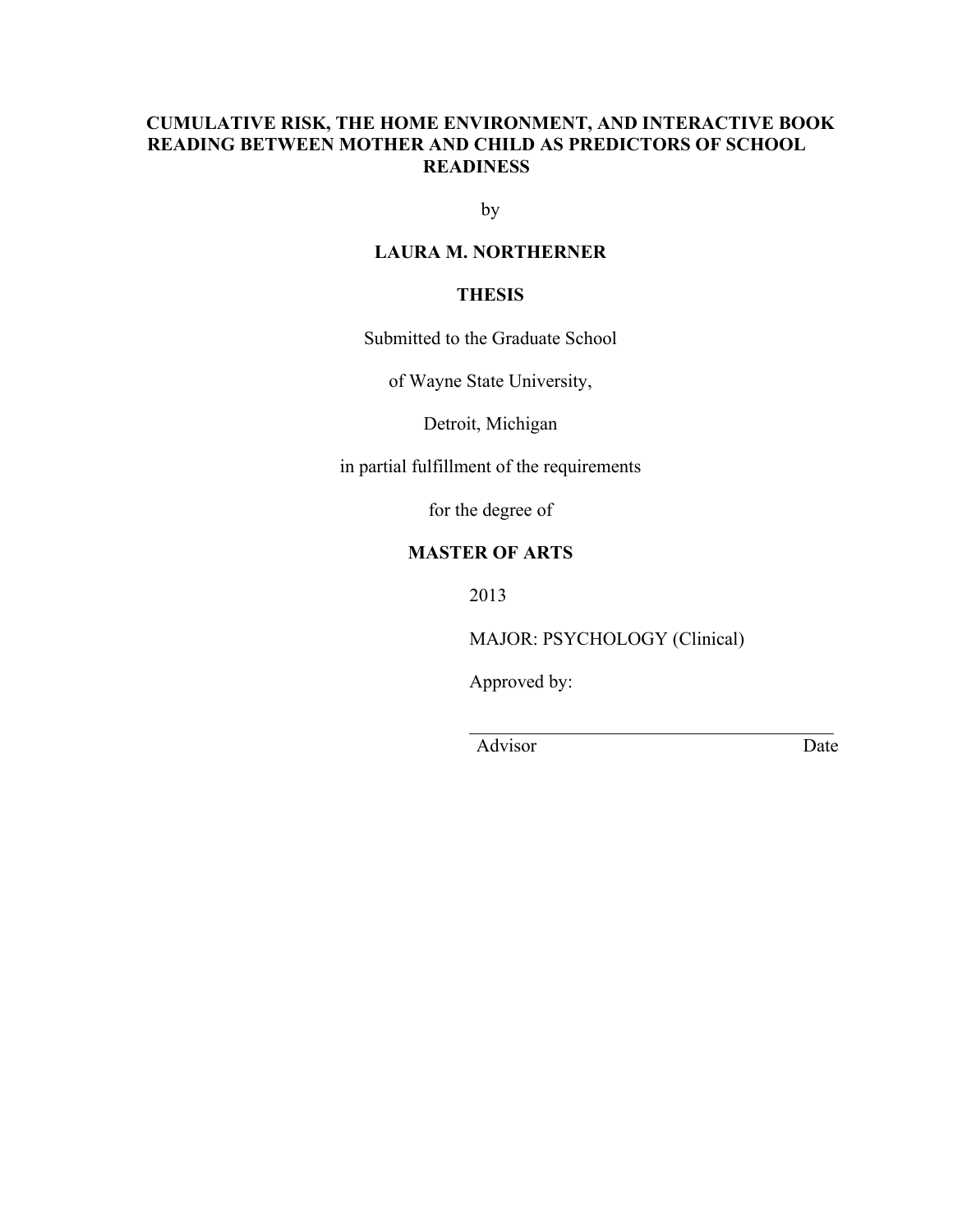#### **ACKNOWLEDGEMENTS**

I owe my deepest gratitude to my advisor, Dr. Christopher Trentacosta, for his support and guidance throughout this project. I would like to thank my committee members, Dr. Marjorie Beeghly and Dr. Douglas Barnett. Their input and ideas were instrumental to the development and completion of this project. I wish to thank the wonderful and dedicated research assistants in the Family Emotion Lab for their commitment to this project. Additionally, I am incredibly grateful to the mothers and their children who visited the lab and allowed us to come into their homes. Also, I would like to extend many thanks to my loving and supportive family whose unending encouragement made this all possible. In particular, I want to express the utmost gratitude to my husband, Marland Moore, and my parents, Ralph and Mary Northerner. Finally, I would like to thank my son, Samuel, for providing some much-needed comic relief along the way.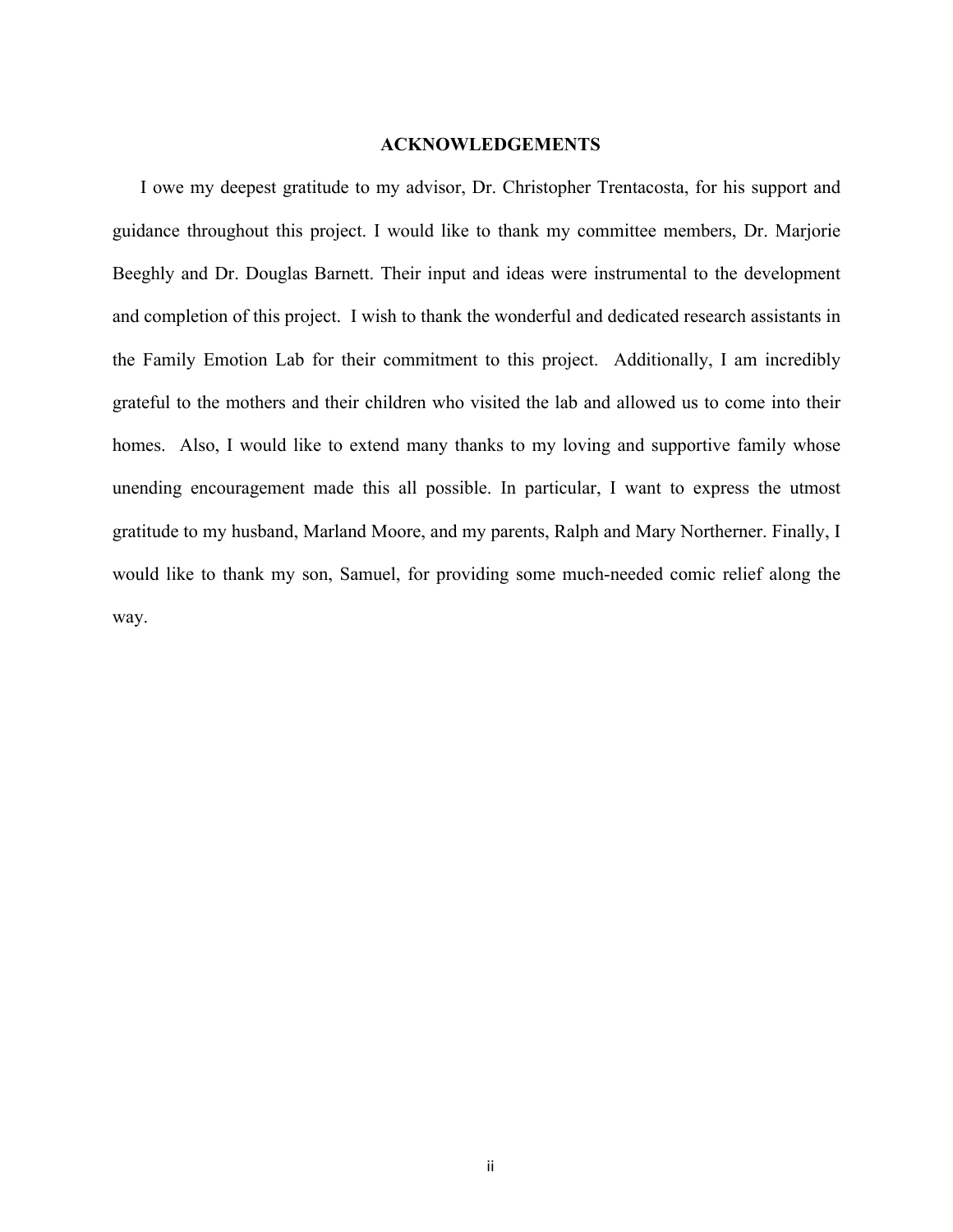# **TABLE OF CONTENTS**

| Acknowledgements and the contract of the contract of the contract of the contract of the contract of the contract of the contract of the contract of the contract of the contract of the contract of the contract of the contr | -11            |
|--------------------------------------------------------------------------------------------------------------------------------------------------------------------------------------------------------------------------------|----------------|
|                                                                                                                                                                                                                                |                |
| List of Figures                                                                                                                                                                                                                | V <sub>1</sub> |
| Chapter 1: Introduction                                                                                                                                                                                                        |                |
|                                                                                                                                                                                                                                |                |
|                                                                                                                                                                                                                                | $\overline{2}$ |
|                                                                                                                                                                                                                                | $\overline{4}$ |
|                                                                                                                                                                                                                                | 5              |
|                                                                                                                                                                                                                                | 7              |
| Chapter 2: Method                                                                                                                                                                                                              |                |
|                                                                                                                                                                                                                                | 9              |
|                                                                                                                                                                                                                                | 9              |
|                                                                                                                                                                                                                                | 11             |
|                                                                                                                                                                                                                                |                |
| Measures: Home Environment and Interactive Reading______________________________                                                                                                                                               | 15             |
|                                                                                                                                                                                                                                | 17             |
| Chapter 3: Results                                                                                                                                                                                                             |                |
|                                                                                                                                                                                                                                | 19             |
|                                                                                                                                                                                                                                | 21             |
|                                                                                                                                                                                                                                | 21             |
|                                                                                                                                                                                                                                | 22             |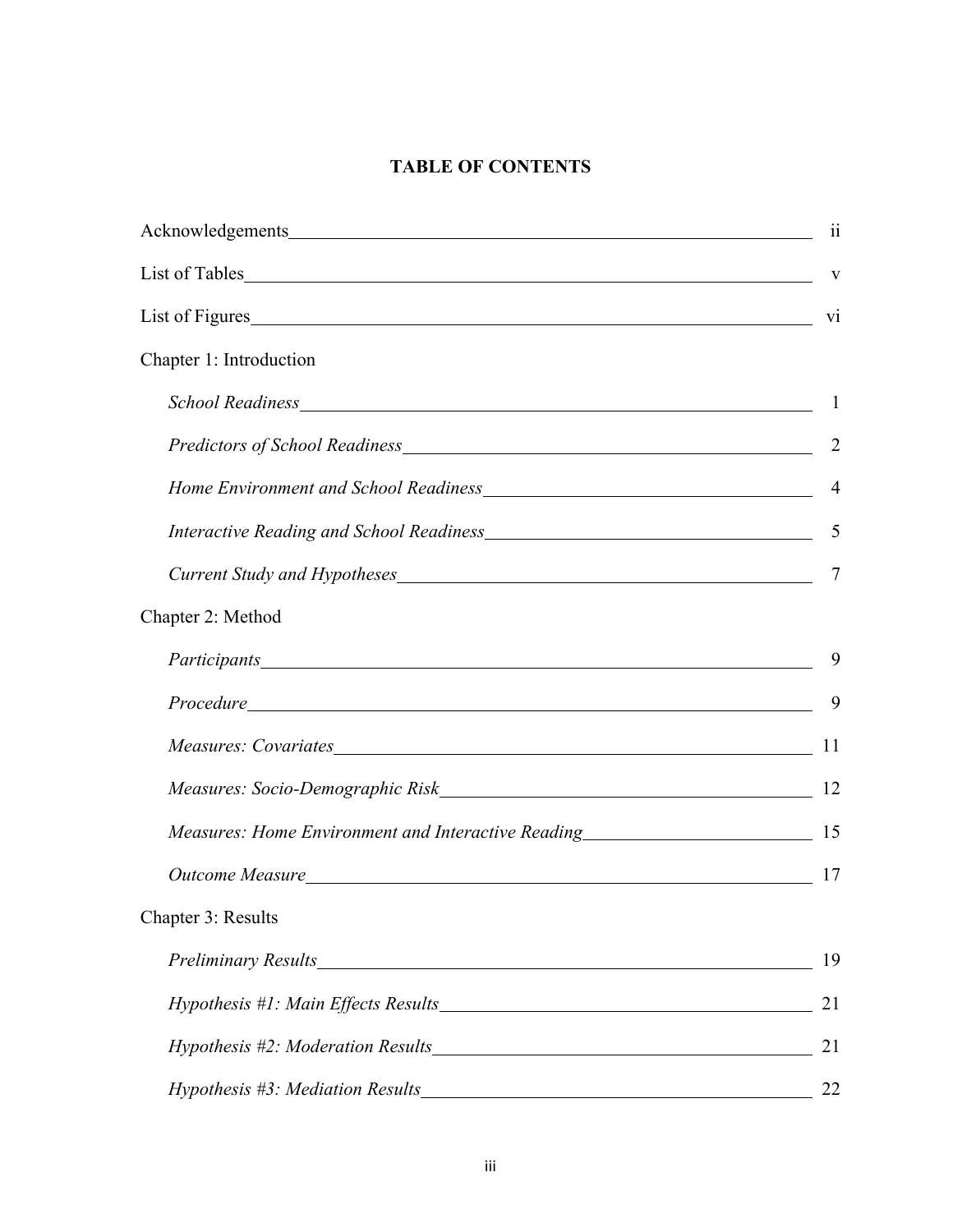| Chapter 4: Discussion      | 23 |
|----------------------------|----|
|                            | 29 |
|                            | 33 |
|                            | 36 |
|                            | 43 |
| Autobiographical Statement | 45 |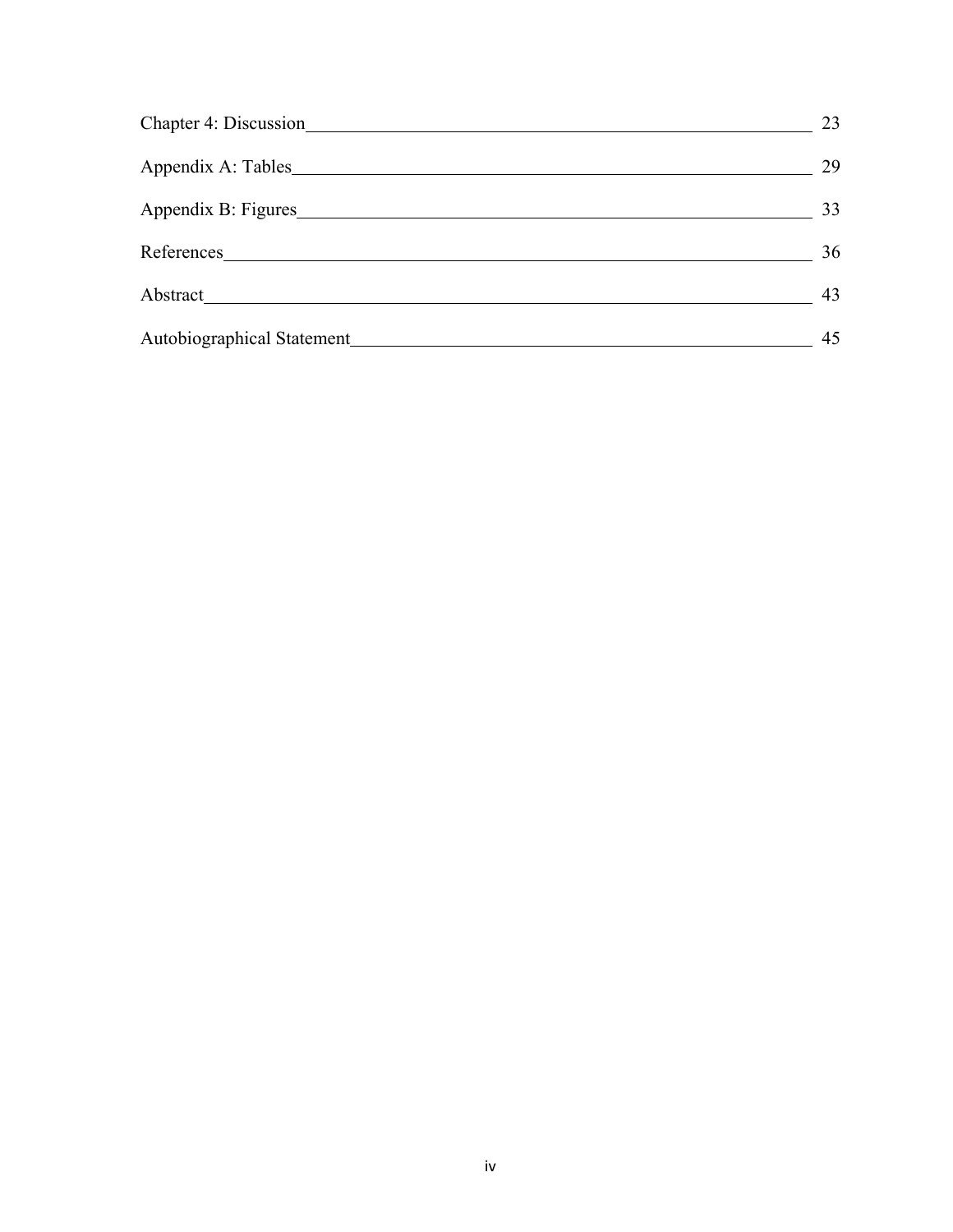# **LIST OF TABLES**

| Table 1: Descriptive Statistics of Measures                                 | 29 |
|-----------------------------------------------------------------------------|----|
| Table 2: Correlations                                                       | 30 |
| Table 3: Cumulative Risk, Home Environment and Reading Behaviors Predicting |    |
| <b>School Readiness</b>                                                     |    |
| Table 4: Summary of Hierarchical Regression Analysis for Moderation         | 32 |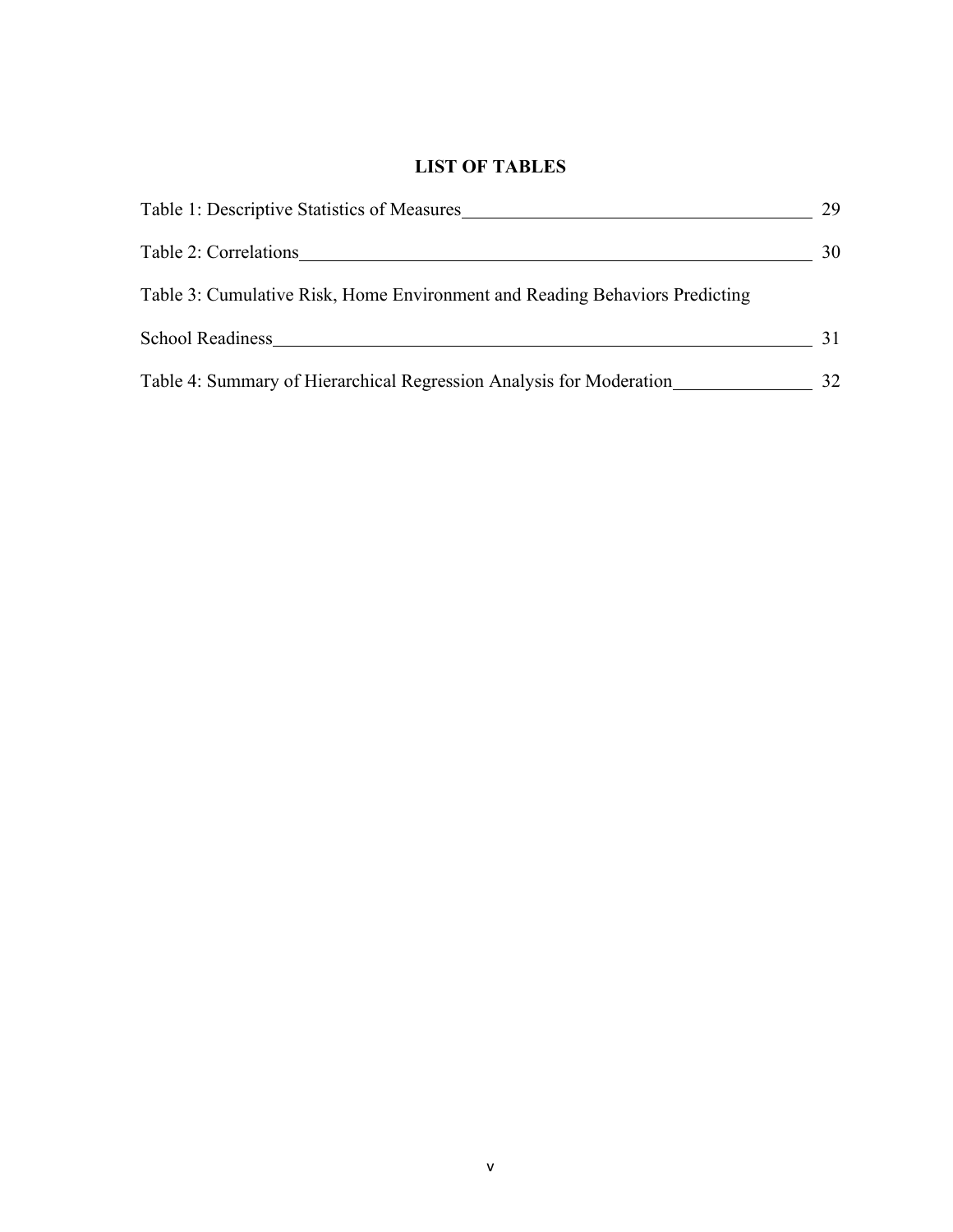## **LIST OF FIGURES**

| Figure 1: Moderation Model Tested in the Present Study |    |
|--------------------------------------------------------|----|
| Figure 2: Mediation Model Tested in the Present Study  | 34 |
| Figure 3: Histogram of Household Overcrowding          | 35 |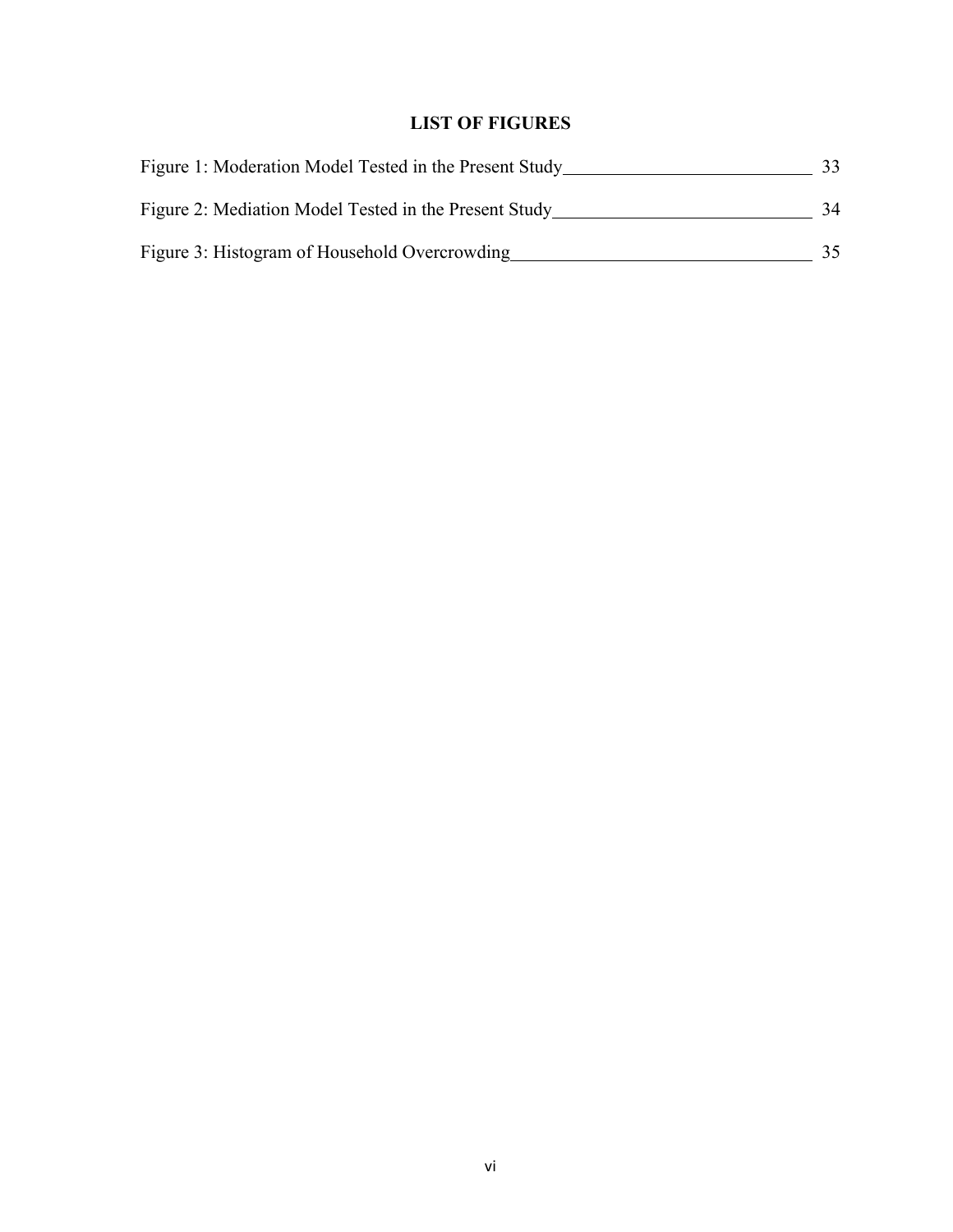#### **CHAPTER 1: INTRODUCTION**

#### *School Readiness*

School readiness has been defined as children's preparation to learn upon school entry (Lewit & Baker, 1995). Starting in the 1950s, there was an emphasis on cognitive skills as a benchmark of school readiness; however, when Head Start was introduced in 1965 a more holistic view of children and their readiness for school was developed (E. F. Zigler & Bishop-Josef, 2006). The founders viewed school readiness as being prepared across multiple domains, such as motivation, emotional development, health, cognitions, social development, and academic preparedness (Raver, 2003 ; Raver & Zigler, 1997 ; Zigler & Trickett, 1978 ; Zigler & Bishop-Josef, 2006). This multidimensional construct has expanded further and includes factors such as children's social, cognitive, and behavioral functioning, along with qualities of the family, the home environment, and the community (Blair, 2002). One aspect of school readiness is children's academic preparedness, including pre-reading knowledge, such as letter recognition, and pre-mathematics knowledge, such as familiarity with numbers (Snow, 2006). In addition to describing how prepared a child is for school entry, school readiness has also been shown to predict later school achievement (Duncan et al., 2007). Meta-analytic research by La Paro and Pianta (2000) found that early school readiness, measured by academic and cognitive performance, predicted later school performance, accounting for 25% of the variance. This summary of the existing literature demonstrates that school readiness is not only relevant for children's initial entry into school, but also has far reaching consequences for children's academic future.

There are a number of factors that predict school readiness. One factor is the accumulation of socio-demographic risks. A cumulative risk approach involves tabulating the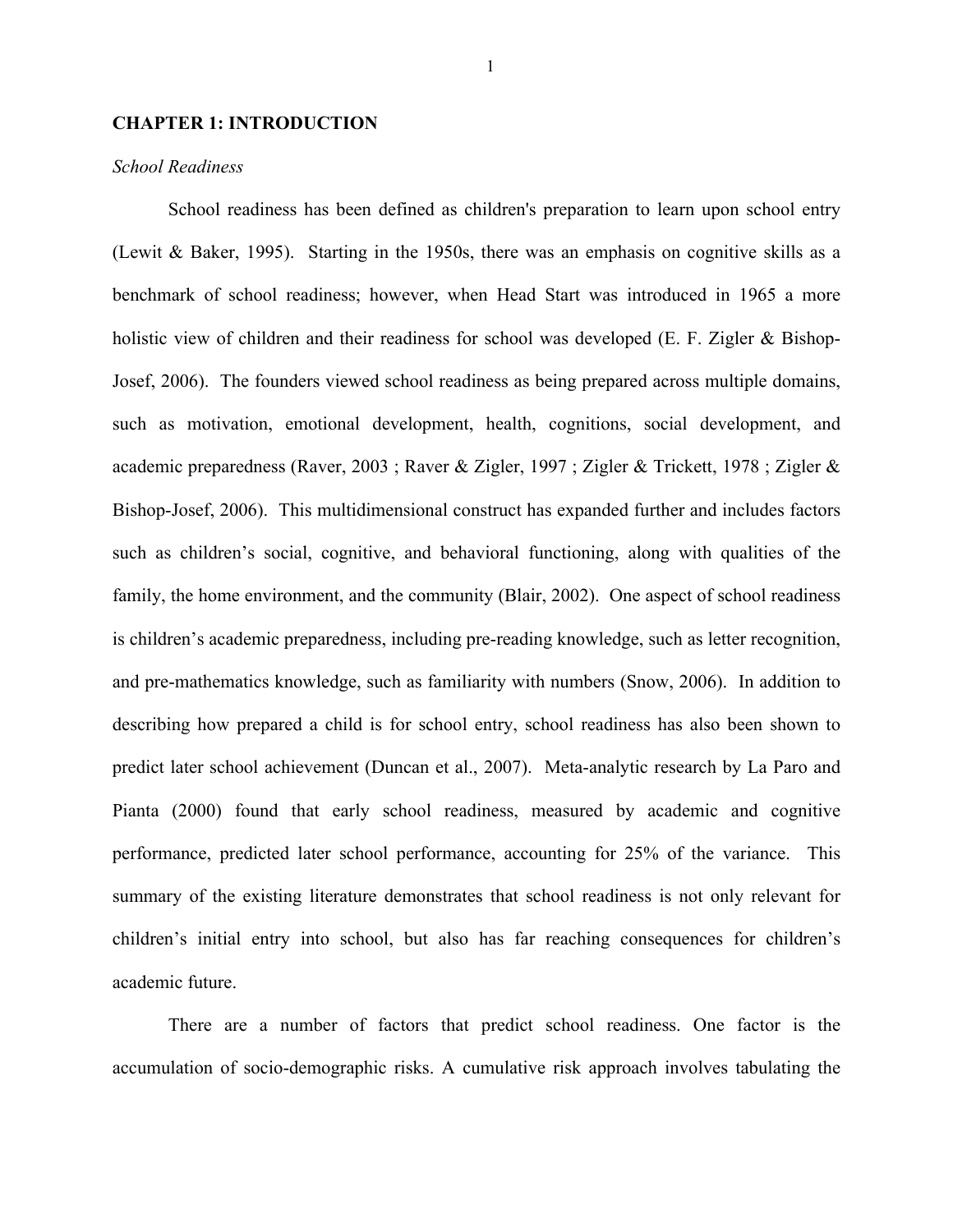presence versus absence of multiple socio-demographic risks. Cumulative risk research has shown that the accumulation of multiple risks is associated with a greater likelihood for negative outcomes (Bennett, Weigel, & Martin, 2002; Foster, Lambert, Abbott-Shim, McCarty, & Franze, 2005; Oxford & Spieker, 2006; Sameroff, Seifer, Baldwin, & Baldwin, 1993). Sociodemographic risks associated with school readiness include maternal education, neighborhood disorder, household overcrowding, and single parenting (Kohen, Brooks–Gunn, Leventhal, & Hertzman, 2002). Moreover, the home environment has been shown to directly relate to school readiness outcomes (Forget-Dubois et al., 2009). In addition, the quality of the language interaction between mother and child during joint book reading is of noted importance (Arnold, Lonigan, Whitehurst, & Epstein, 1994; Whitehurst et al., 1988). For example, research has shown that caregivers' book reading strategies predict children's vocabulary size (Blake, Macdonald, Bayrami, Agosta, & Milian, 2006; Fletcher, Cross, Tanney, Schneider, & Finch, 2008).

Interactive reading behaviors may account for the association between cumulative sociodemographic risk and school readiness. Therefore, a goal of the present study was to examine interactive reading between the mother and child as a mediator of the association between cumulative socio-demographic risk and school readiness in a sample of low-income mothers and their toddlers. In addition, the quality of the home environment was examined as a moderator of the relation between cumulative socio-demographic risk and school readiness.

#### *Predictors of School Readiness*

Socio-demographic factors play a critical role in school readiness. One sociodemographic variable with support as a predictor of children's school readiness is the age of the mother. Research has demonstrated that children of adolescent mothers perform more poorly on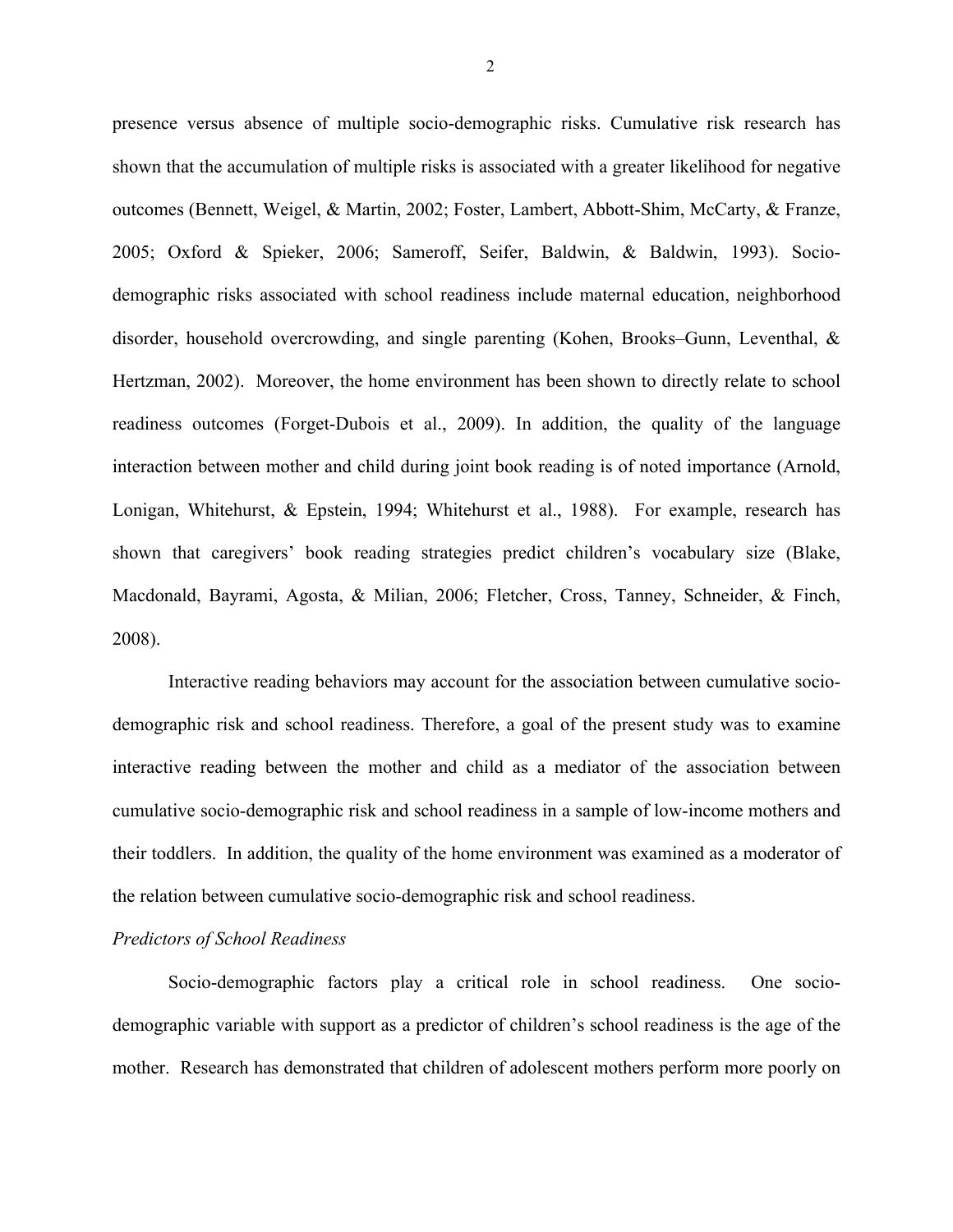tests of school readiness than children of older mothers (Baldwin & Cain, 1980; Furstenberg, Brooks-Gunn, & Chase-Lansdale, 1989). The current study recruited children of mothers who were twenty-one years or younger when the participating child was born; therefore, the participants all share the risk factor of being raised by young mothers. In addition to maternal age, there are numerous socio-demographic variables related to school readiness, such as maternal education, neighborhood dangerousness, social support, household overcrowding, and single parenting. Kohen et al. (2002) found that neighborhood factors, such as poverty, neighborhood disorder (i.e., condition of homes in neighborhood, people audibly arguing in the neighborhood), and number of homes lead by single females were negatively associated with children's verbal ability scores. In addition to neighborhood factors, higher levels of maternal education, and lower levels of household overcrowding were associated with children's higher verbal abilities in the study. Socio-demographic risks do not exist in isolation and children vary in the number of risks present at any given time in their lives.

It is often an accumulation of risk factors, rather than the presence of a single risk factor, that predicts children's developmental outcomes (Evans, Li, & Sepanski Whipple, 2013; Sameroff et al., 1993). Research has found that children with multiple risk factors (i.e., low birth weight, teenage mother, single parent, maternal depression, poverty) performed at lower levels on tests of school readiness than children with fewer risk factors (Hair, Halle, Terry-Humen, Lavelle, & Calkins, 2006; Mistry, Benner, Biesanz, Clark, & Howes, 2010; Rouse & Fantuzzo, 2009). The accumulation of risks could be increasingly salient in samples that are already at risk due to minority status and maternal age. It is important to note, however, that there are children with multiple risk factors who are not delayed.

*Home Environment and School Readiness*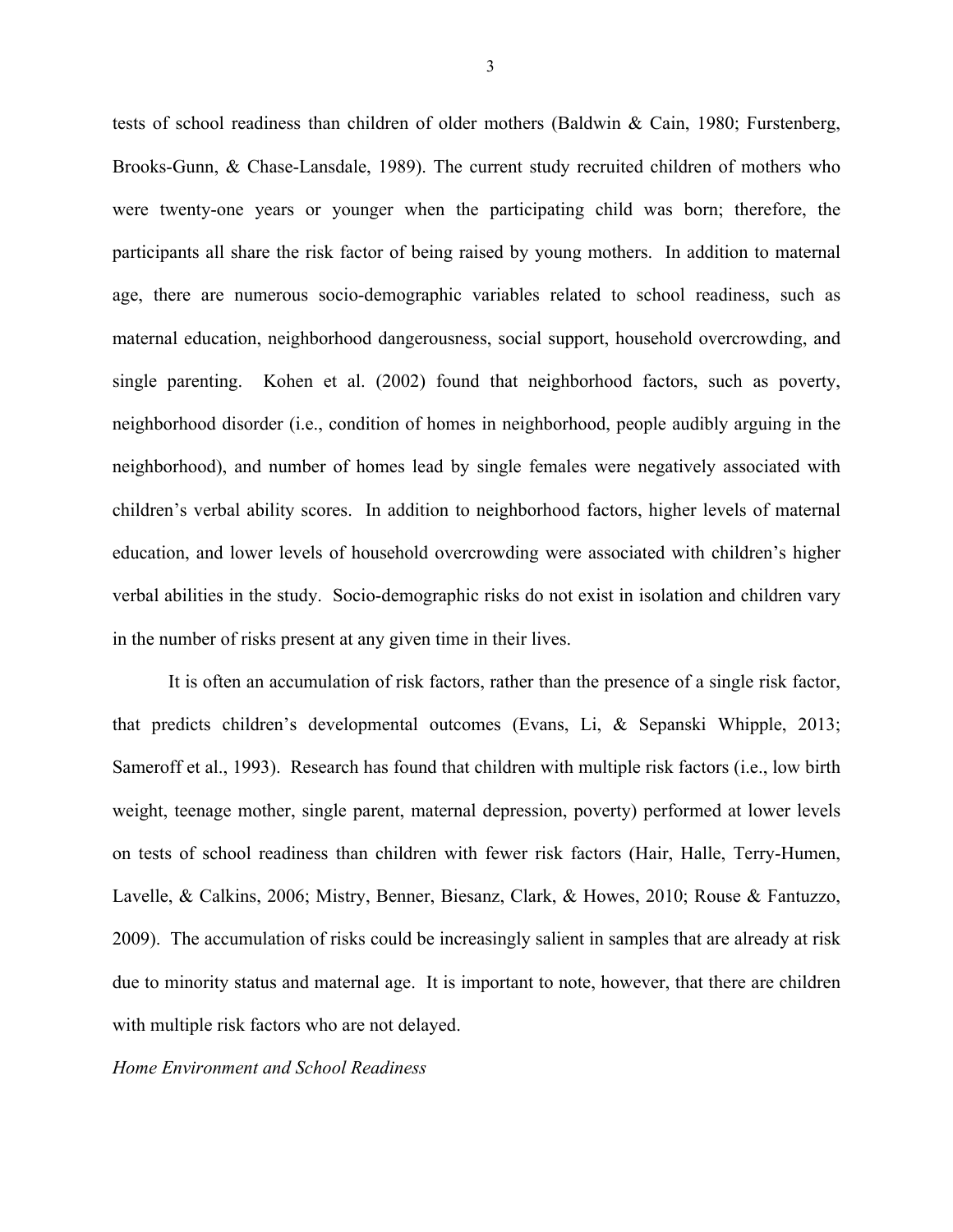In addition to the family's socio-demographic circumstances, aspects of the more proximal home environment play critical roles as predictors of school readiness and language development. Research has shown that the home environment has a direct impact on school readiness (Forget-Dubois et al., 2009). Within the broader home environment is the more specific home learning environment, which includes frequency of book reading, encouraging language development and having learning materials present. Research by Rodriguez (2011) evaluated the home learning environment of over 1,800 mothers and their children at 15 months, 25 months, 37 months, and 63 months. Home learning environments were divided into six categories: low quality home environment that improved at the later time points, low quality home environment that declined over time, moderate quality home environment that improved over time, moderate quality home environment that declined, high quality home environment that declined over time, and high quality home environment that remained stable. The emergent literacy skills and vocabulary of the children were assessed at 63 months. The study found that children living in higher quality home learning environments beginning early in life had the highest vocabulary scores. This finding suggests that the quality of the home environment has early and lasting implications for children's development and, although a low quality home environment can have negative implications, a high quality home environment has positive implications for language development.

A high quality home environment has been found not only to be predictive of school readiness and language development in children, but has also been found to be a protective factor that reduces vulnerability to difficulties in academic domains. Research by Dubow and Luster (1990) found that an emotional and cognitively supportive home environment was associated with reductions in academic and behavior problems in at-risk children of young mothers. Thus, a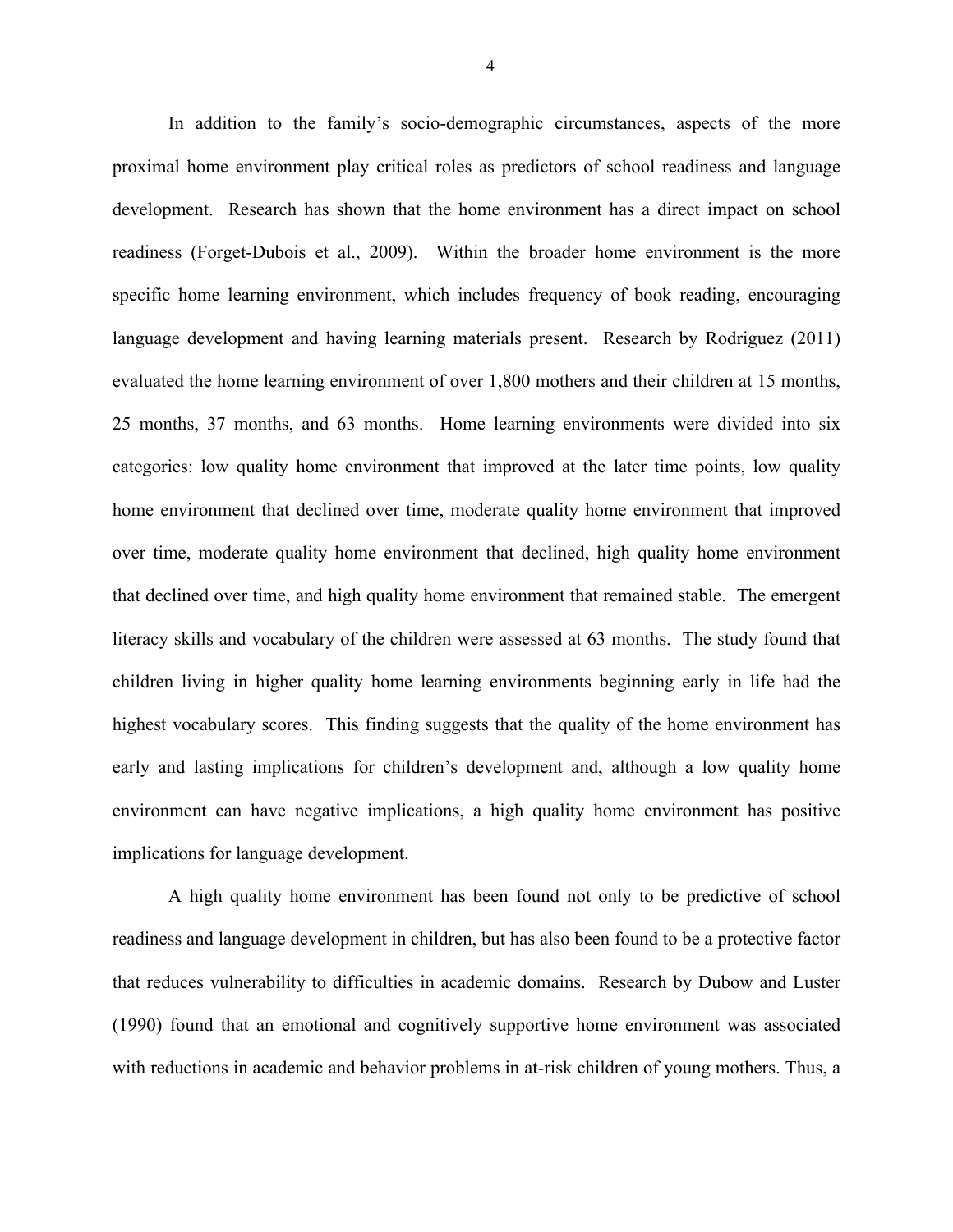favorable home environment, even in the midst of numerous risk factors, can act as a protective factor reducing the likelihood of negative outcomes.

Research on the home environment often focuses on frequency of book reading. Metaanalytic research by Bus, van IJzendoorn, and Pellegrini (1995) included 29 studies that investigated the relationship between frequency of book reading between parent and child to outcome variables, such as emergent literacy, vocabulary knowledge and reading skills. Results from the meta-analytic research found that frequency of reading accounted for 8% of the variance in the literacy-related outcome measures. Although there is a great deal of research on the frequency and duration of time reading books to children, there is less research on the qualitative aspects of the home environment, such as the parental strategies used during reading interactions with their children.

#### *Interactive Reading and School Readiness*

There are numerous reading strategies that caregivers utilize when engaging in joint reading with their children. For example, parents often label, comment and ask questions while reading to their children (Bus, Belsky, van Ijzendoorn, & Crnic, 1997; Fletcher & Reese, 2005; Ninio, 1980). Many strategies have been found to be of noted importance during interactive reading (Morrow & Smith, 1990). These strategies include asking questions, scaffolding dialogue, praising the child, adding information, clarifying a topic, restating the information, leading discussion, sharing personal thoughts, and relating elements of the story to personal experiences. When employed, these strategies form the foundation of interactive reading, which is defined as reading between a caregiver and child that is conversational and involves the child by engaging the child in the process (DeBruin-Parecki, 2007).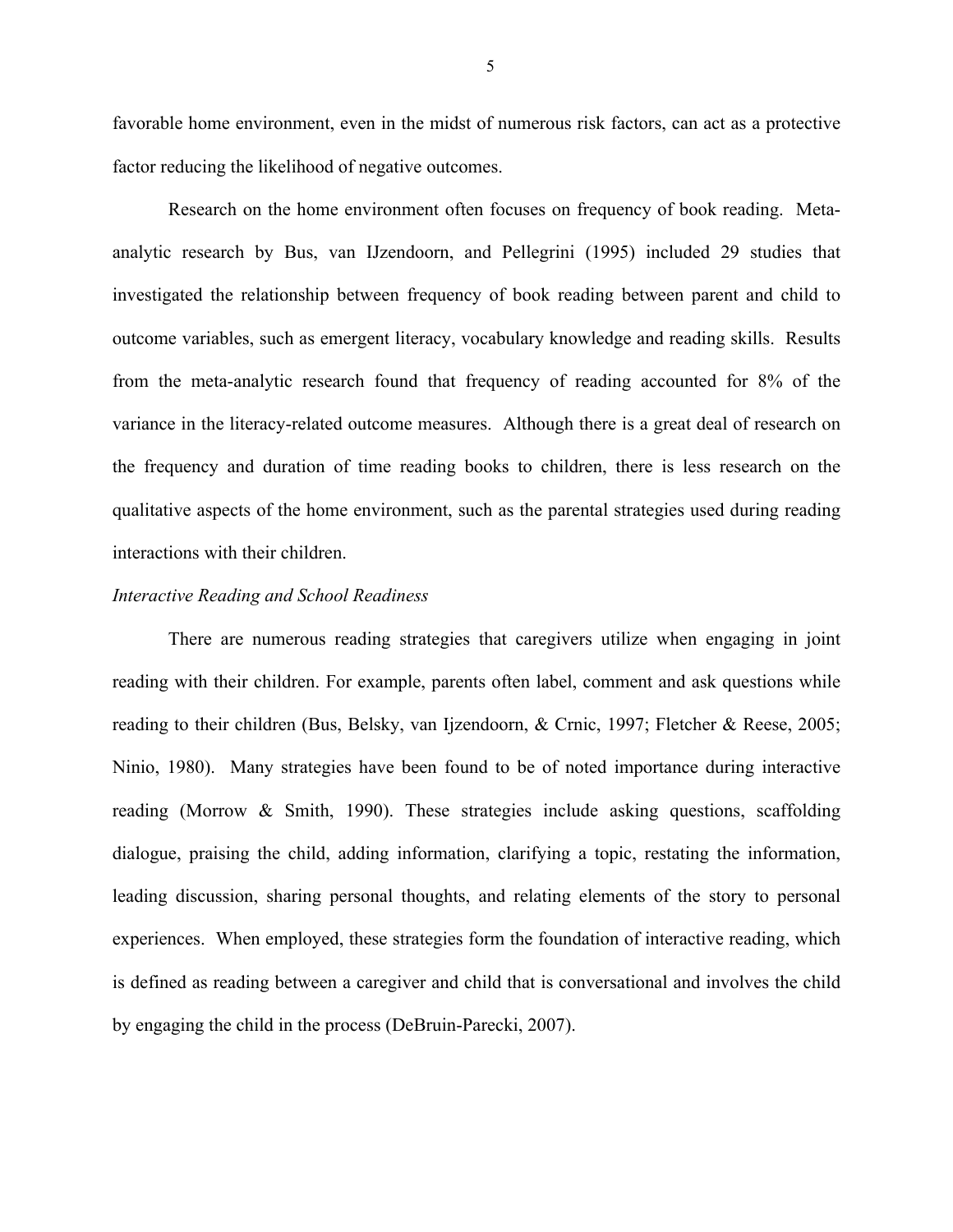The interactive reading strategies employed by caregivers have been found to relate to positive outcomes, such as children's language development and vocabulary size (Blake et al., 2006). Blake and colleagues observed both dual-parent and single parent book reading with their children aged 15 or 27 months. Parents' behaviors were coded in the book-reading task into 10 categories (i.e., label, comment, questions, imitations, relating, feedback). For the 27-month-old children, the researchers found that the number of questions and imitations asked by the parents were positively related to the children's vocabulary size. For both the 15 and 27-month-old children, parents' efforts to relate the story to the children's experiences positively correlated with vocabulary size. Labeling was most commonly used; however, it was negatively correlated with the children's language and vocabulary skills. Similarly, Fletcher et al. (2008) found parents' use of questions and expansions when children were 24 months to be positively related to children's expressive language at 30 months. In addition, the more the parents used strategies such as labeling, asking questions and expansions, the more their children maintained attention on the book. These research studies demonstrate the importance of parents' behaviors during book reading, beyond a report of number of books read to the children; though, prior studies often do not account for the children's temperament. Furthermore, previous research has established that access to learning materials and providing cognitively stimulating experiences mediates the relationship between multiple risk factors and outcomes such as school readiness (Bradley & Corwyn 2002; Brooks-Gunn, Klebanov, & Liaw, 1995; Guo & Harris, 2000). However, less research has focused on investigating the parents' behaviors during these cognitively stimulating experiences, such as during book reading, as a mediator of this relationship.

#### *Current Study and Hypotheses*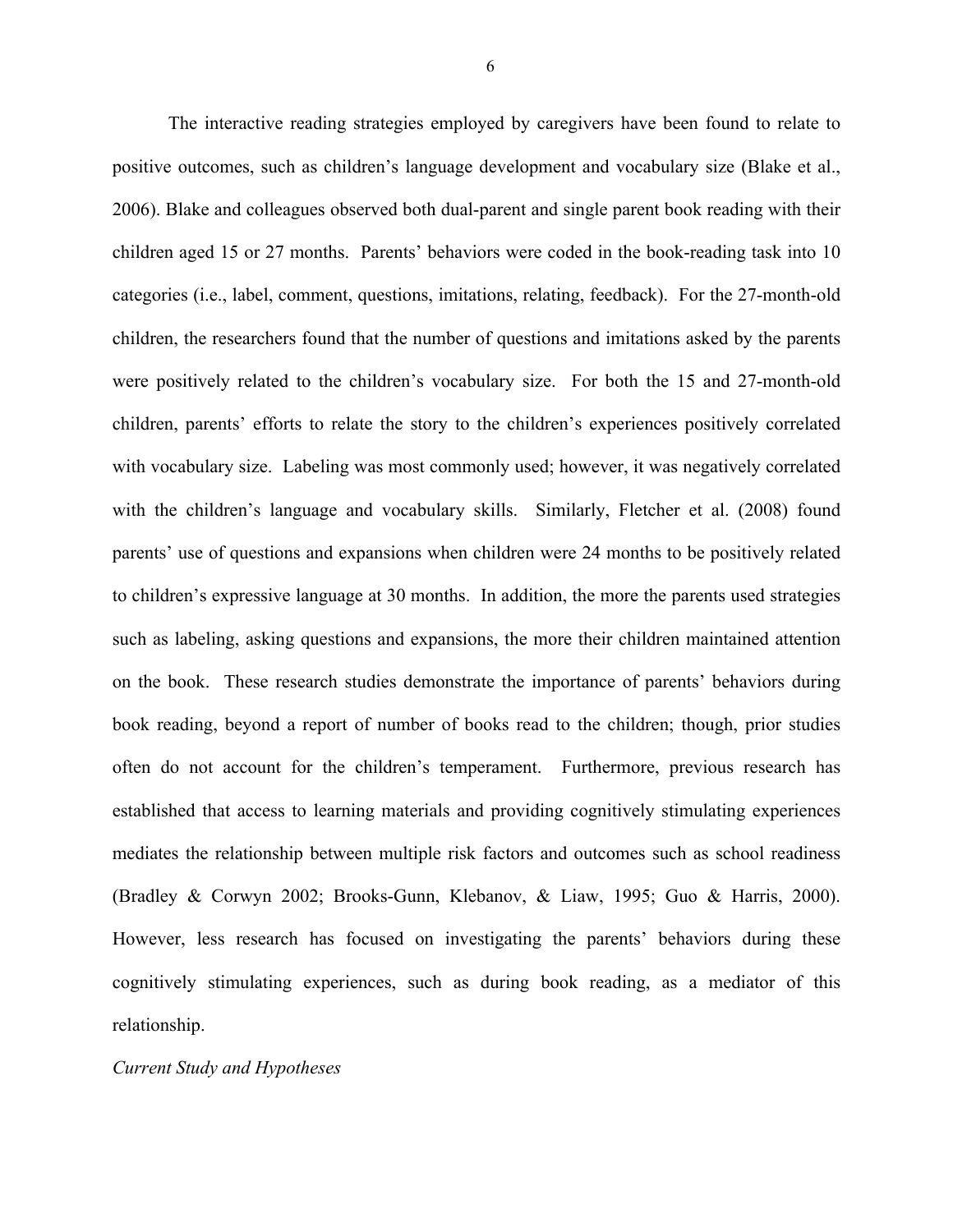The at-risk sample in the present study includes young, low-income mothers and their toddlers. Data were collected at three time points. Cumulative socio-demographic risk was measured when the children were 18 months old. The home environment and interactive reading behaviors were collected when the children were 24 months old. Finally, a measure of school readiness was administered when the children were 36 months old.

In the current study, several variables were included as covariates and controlled for to account for these variables possibly predicting the school readiness outcome. The temperament of a child has been found to relate to school readiness (Blair, 2002; Coplan, Barber, & Lagacé-Séguin, 1999; McBryde, Ziviani, & Cuskelly, 2004). Self-regulation skills, including regulation of emotions and regulation of attention, are at the foundation of a number of behaviors and traits related to school readiness (Blair, 2002). In addition, teachers' and parents' perception of children's school readiness is influenced by aspects of children's temperament, such as their task persistence and inhibition (McBryde et al., 2004). Self-regulation skills and task persistence have been attributed to the larger construct of effortful control, which was included as a covariate in the present study (Putnam, Gartstein, & Rothbart, 2006).

Gender is another attribute of the child related to school readiness. There have been mixed findings in regards to gender and school readiness. Some existing research suggests that females show greater school readiness than males (Patterson, Kupersmidt, & Vaden, 1990). Other research has indicated that there are no consistent patterns of prediction of school entry skills based on the child's gender (Duncan et al., 2007). Though research has not clearly explained the ways in which gender contributes to school readiness, it appears to be an important factor to consider in research on school readiness. In addition, the mother's cognitive and verbal ability is another important factor in predicting school readiness. For example, research by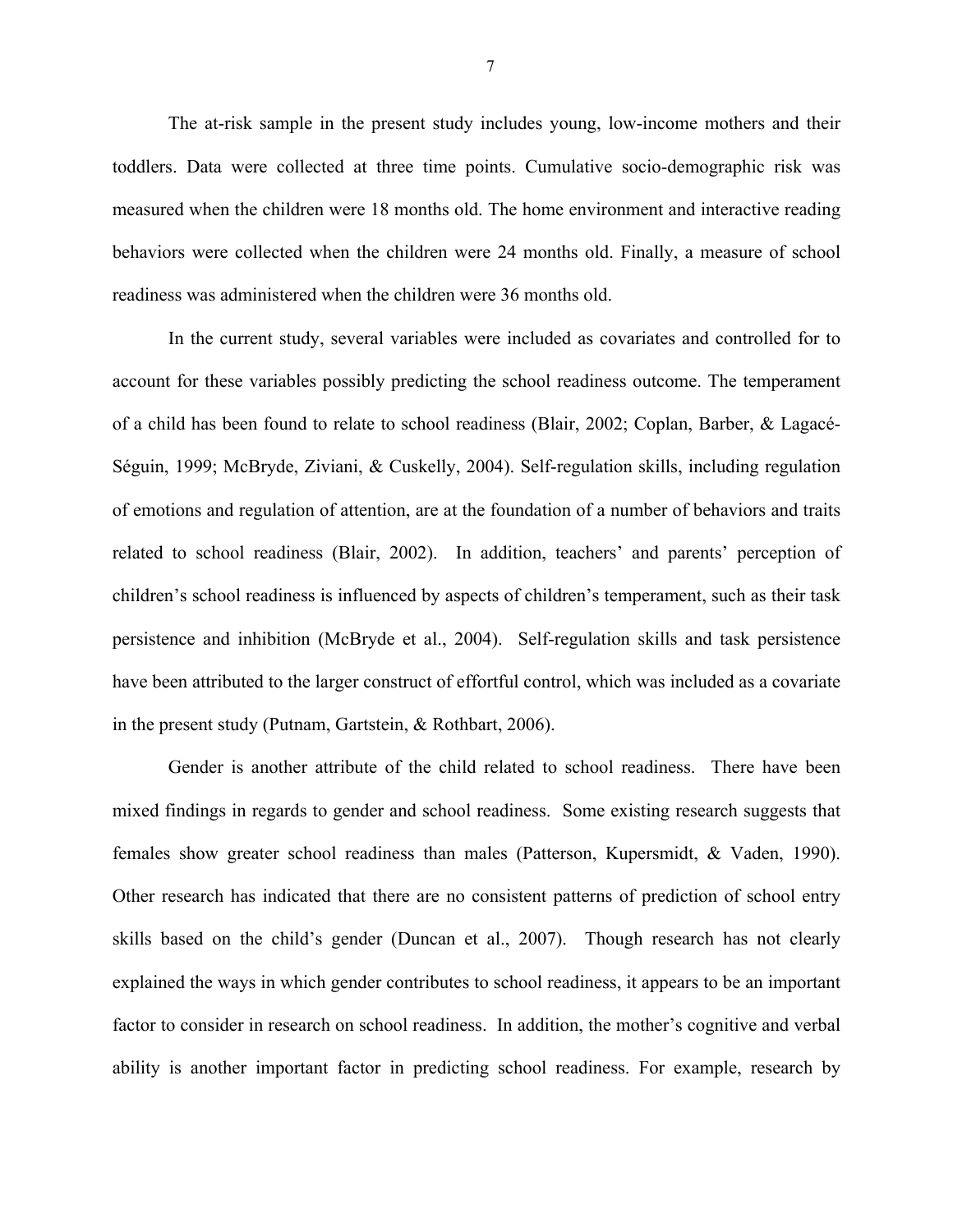Oxford and Spieker (2006) found that lower maternal language ability predicted lower language scores in their children. Thus, the present study included the following covariates: the child's gender and temperamental effortful control, along with the mother's receptive language ability.

The present study examined several hypotheses related to cumulative socio-demographic risk, the home environment, interactive reading behaviors, and their interplay as predictors of school readiness. First, it was hypothesized that cumulative socio-demographic risk, the home environment and the interactive reading behaviors between mother and child would independently predict school readiness. Second, it was hypothesized that the interaction between cumulative socio-demographic risk and the home environment would predict school readiness such that a higher quality home environment would act as a moderator (see Figure 1). Specifically, higher quality home environments were hypothesized to buffer the link between cumulative socio-demographic risk and school readiness. Third, it was hypothesized that interactive reading behaviors would act as a mediator of the relationship between cumulative socio-demographic risk and school readiness (see Figure 2). Specifically, it was expected that the lower the cumulative socio-demographic risk the more interactive reading behaviors, which in turn would predict greater school readiness.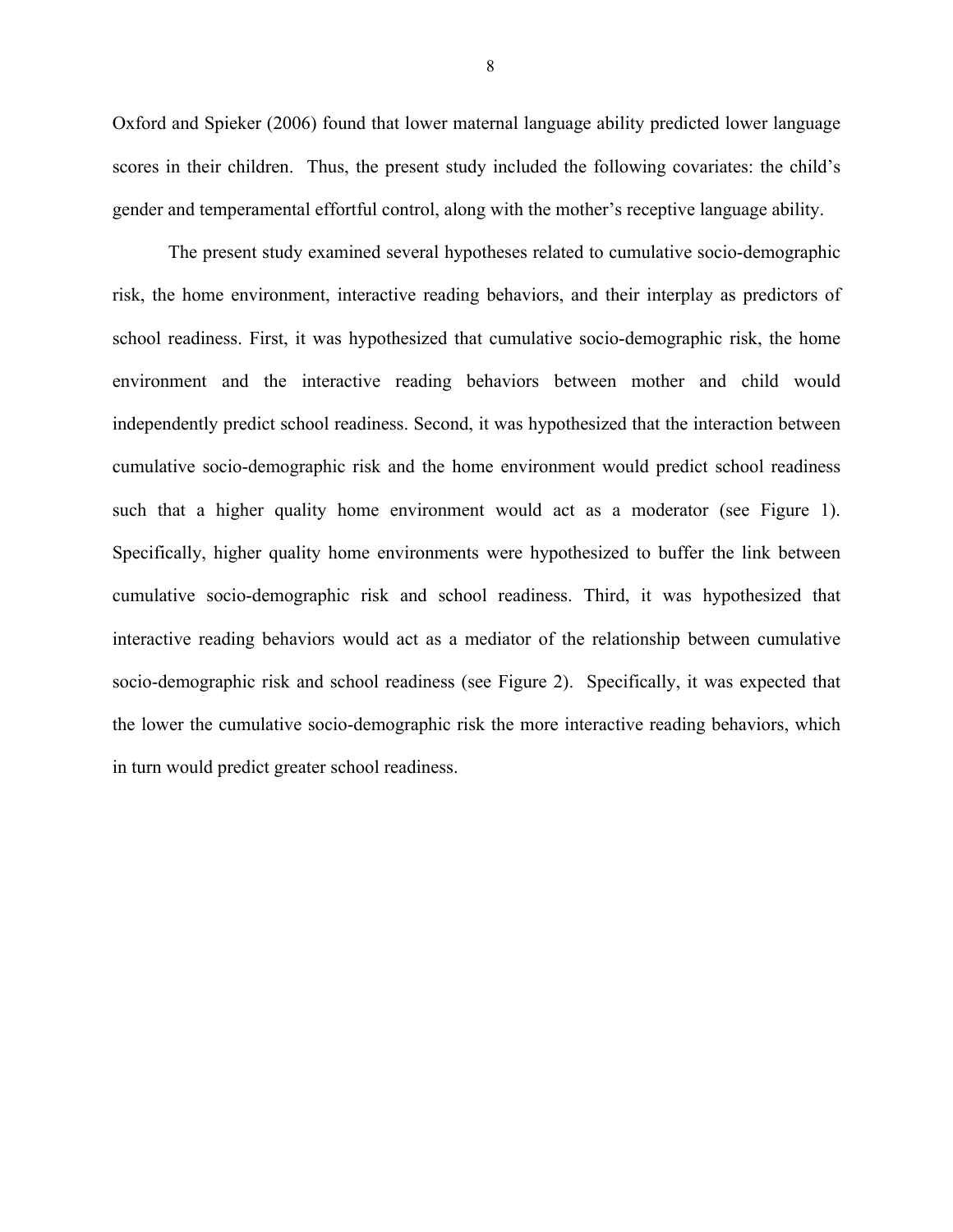#### **CHAPTER 2: METHOD**

#### *Participants*

Participants were 104 adolescent and young adult mother-toddler dyads. The young mothers were recruited in Detroit, Michigan from Women, Infants, and Children (WIC) sites. WIC was used for recruitment because it provides health and nutritional support for low-income pregnant women, postpartum women, infants, and children who are at nutritional risk. To meet the longitudinal study's requirements, mothers had to have been 21 years or younger when they gave birth to the child participating in the study (*M* age at the initial study visit = 20.4 years, *SD*  = 1.62). The majority of the sample was African American and low socioeconomic status. Participants lived in Detroit and the surrounding metropolitan area. The longitudinal study assessed the toddlers (males = 55, females = 49) at approximately 18 months (*M* age = 1.51 years,  $SD = 0.09$ ), 24 months ( $M = 1.99$  years,  $SD = 0.05$ ), and 36 months ( $M$  age = 3.01 years,  $SD = 0.03$ ). At time 1 (18 months), approximately 79% reported living in Detroit; at time 3 (36) months) that number had dropped to approximately 73% of the participants. Additionally, approximately 5% of the children were in daycare at time 1, about 10% were in daycare at time 2, and approximately 19% were in daycare at time 3.

#### *Procedure*

Data for the present study were collected at three separate time points from when the children were approximately 18 months, 24 months, and 36 months old. At 18 months, the mothers and their children were assessed in the Family Emotion Lab at Wayne State University in Detroit, Michigan. During the visit, mothers completed demographic information, numerous surveys, and computer tasks while trained research assistants supervised their children. Afterwards, mothers and their children were videotaped during a five-minute cleanup task. This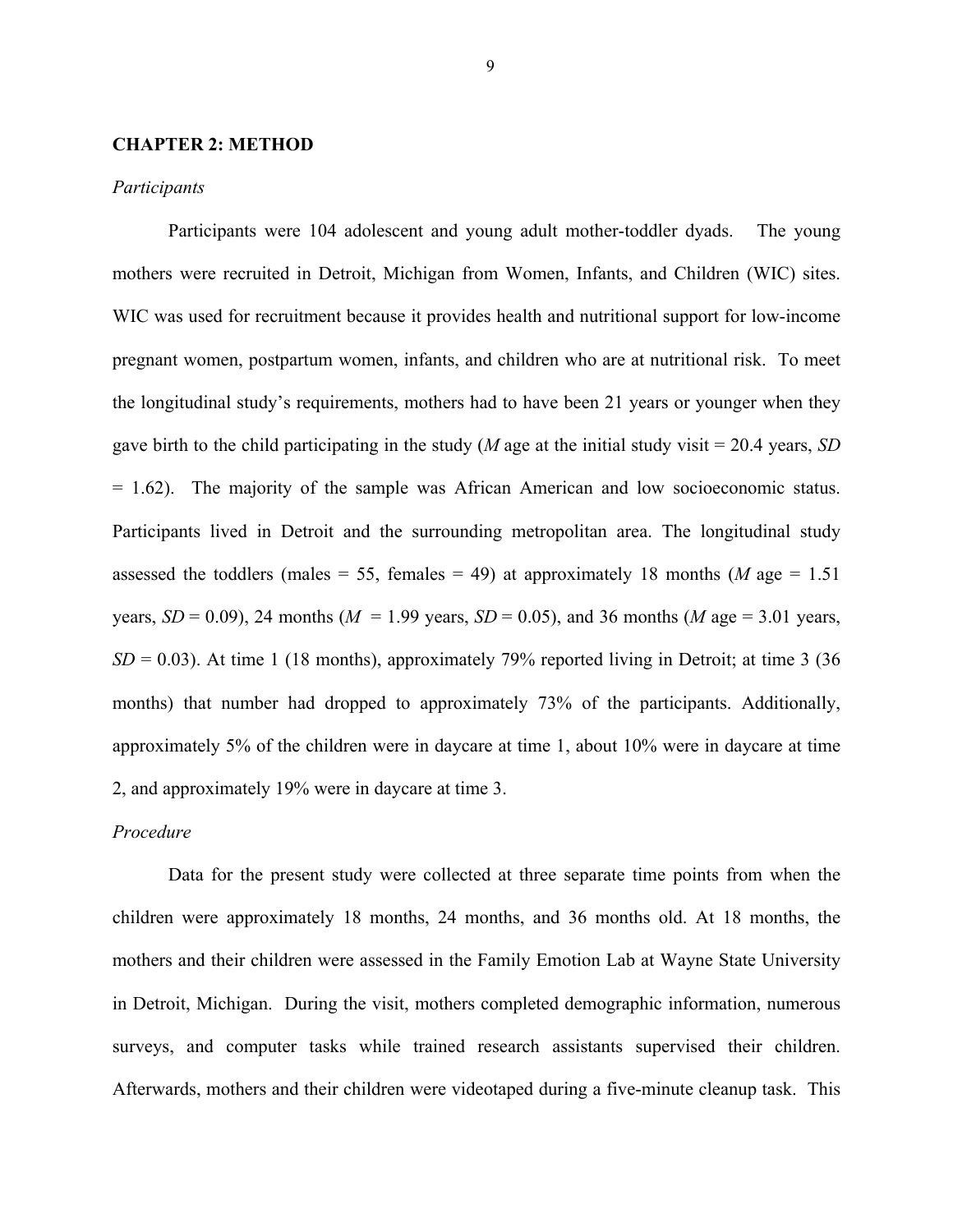visit took approximately two hours to complete and participants were compensated \$100. At 24 months, two trained research assistants visited the homes of the mothers and their children. Due to attrition, four mother-toddler dyads were not included at the second time point. In addition, two visits were conducted in the Family Emotion Lab because it was not possible to visit the participants' homes. The second visit was also approximately two hours long and participants were compensated \$100. During this second visit, mothers completed demographic information and numerous surveys. In addition, mothers and their children were videotaped engaging in multiple tasks. The first task was a free play task where the children played with toys provided by the researchers while their mothers worked on the demographic survey with a research assistant. Next, mothers were instructed to have their children cleanup the toys. After, the mothers and children were videotaped while the children had no toys to play with and mothers worked on surveys. Then, the mothers and children participated in an interactive book reading task followed by interacting with three different toys presented separately in three bags. One hundred book-reading interactions were videotaped.

During the interactive book-reading task, the mothers were instructed as follows, "Now, we would like you and your child to look at this picture book together as you normally would. Notice that this book tells a story with pictures. Please be yourself. We want you to feel relaxed and comfortable. Parents have lots of ways of going through picture books with their young children and there are no right or wrong ways." The mothers were then handed *Goodnight Gorilla*, a children's picture book, and were videotaped for 5 minutes. Research assistants were instructed to refrain from using the word "read" when giving the task directions and when answering questions the mothers had about the task. Afterwards, mothers were administered the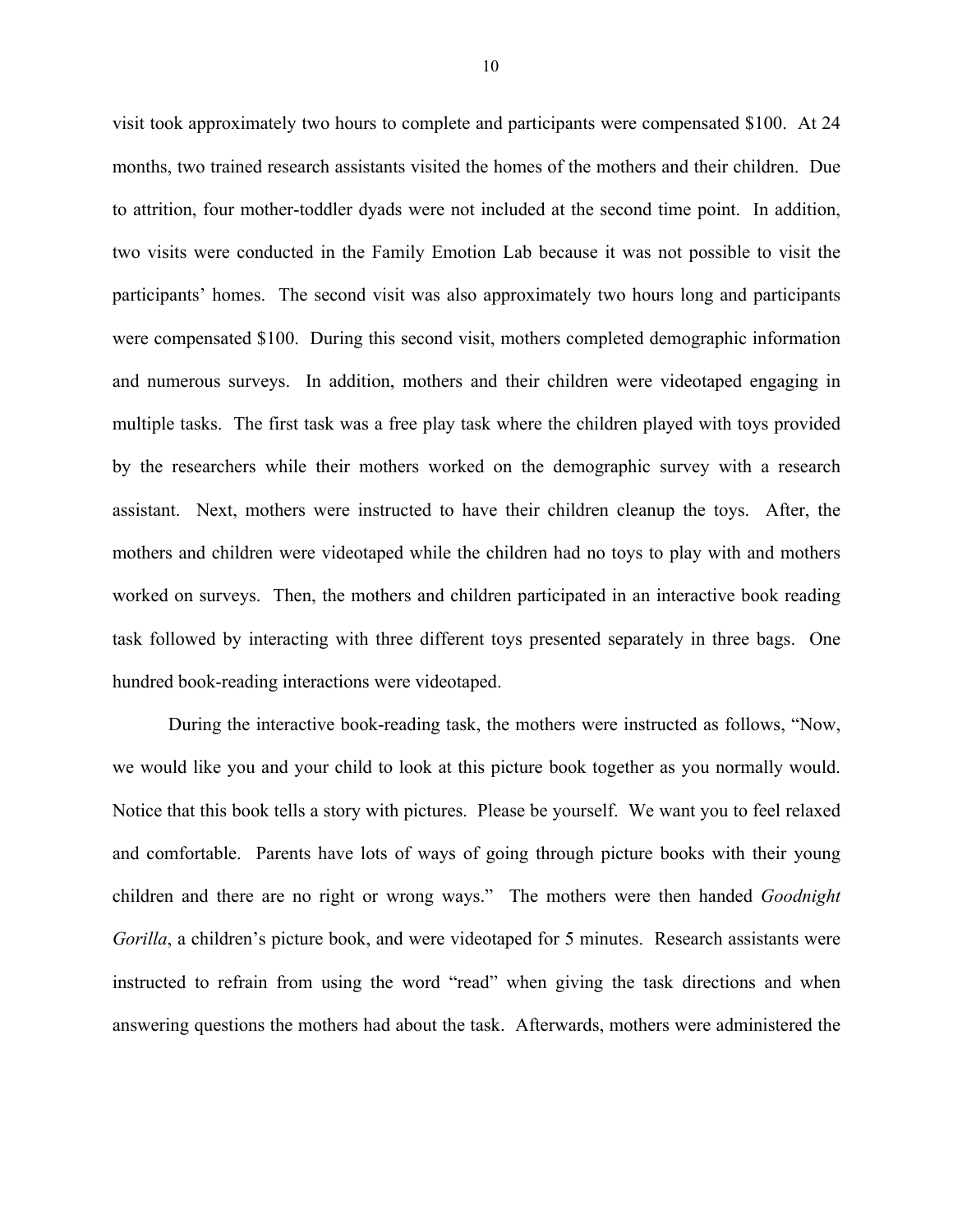Peabody Picture Vocabulary Test (PPVT-4), a measure of their receptive vocabulary.<sup>1</sup>

The third visit, when the toddlers were approximately 36 months, also took place in the participants' homes. In addition to assessing the mothers and their toddlers, an alternative caregiver (i.e., father of the child, grandparent) also completed an assessment of the child's behavior. At time three, the visits took approximately one and a half hours to complete; mothers were compensated \$50 and alternative caregivers were given \$5 for completing one survey. Due to attrition, 16 mother-child dyads were not included at this time point. At the visit, mothers completed demographic information and numerous surveys. Additionally, mothers and their children were videotaped during multiple tasks including a free play task and cleanup task that were identical to the tasks in the previous home visit. Furthermore, the mothers and children were videotaped while the mothers were instructed to work on surveys and the children were to wait without access to toys and with a cookie in sight. At the end of the tasks, the lead research assistant administered a measure of school readiness to the children. 2

#### *Measures: Covariates*

Early Childhood Behavior Questionnaire**.** A short form of the Early Childhood Behavior Questionnaire (ECBQ; Putnam, Gartstein, & Rothbart, 2006) was used to assess the children's temperament at 18 months old. The ECBQ is a parent report and it measures 18 dimensions of the temperament of a child between 18 and 36 months old. The 18 scales include Activity Level, Attention Focusing, Fear, Frustration, High- and Low-intensity Pleasure, Perceptual Sensitivity, Positive Anticipation, Sadness, Soothability, Affiliation/Cuddliness, Discomfort, Impulsivity, Inhibitory Control, Shyness, Attention Shifting, Motor Activation, and Sociability. Internal

<sup>&</sup>lt;sup>1</sup> Twenty-four mothers completed the PPVT-4 at the 36-month visit because the PPVT-4 was added to the protocol midway through the age 24-month data collection. <sup>2</sup>

 $2^{\circ}$  Of the 84 school readiness assessments that were administered, three were excluded; one due to an administration error and two due to perceived significant developmental delays.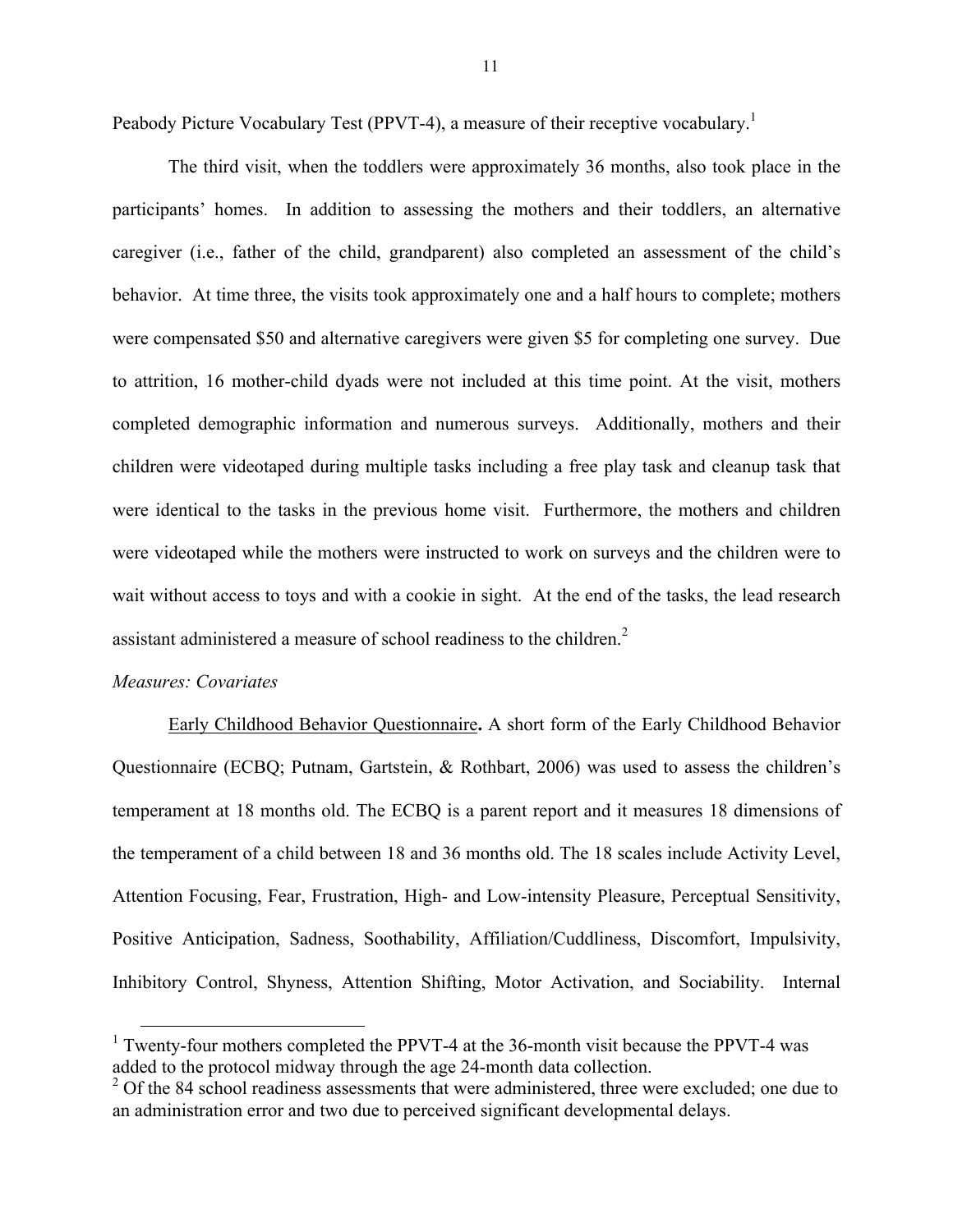consistency for the 18 scales ranged from an alpha of .73 and .89, with the majority of the alphas over .80 (Putnam et al., 2006). Within these 18 dimensions are three factors: Surgency/Extraversion, Negative Affectivity, and Effortful Control. Effortful Control includes scores on Inhibitory Control, Attention Shifting, Low-intensity Pleasure, Cuddliness, and Attention. For the purpose of the present study Effortful Control is considered as a covariate. The short form (ECBQ-S) condensed the original form from ten pages (201 items) to five pages (107 items), while maintaining all the original temperament scales. Examples of items include, "While looking at picture books on his/her own, how often did your child become easily distracted?" and "During everyday activities, how often did your child easily shift attention from one activity to another?" Items in the scale were rated on a scale from 1 (*Never*) to 7 *(Always*), with an additional rating of NA (*Does not apply*) available if the mother did not see the child in the situation in the last two weeks.

Peabody Picture Vocabulary Test –  $4<sup>th</sup>$  Edition. The Peabody Picture Vocabulary Test (PPVT-4; Dunn & Dunn, 2007) was used to measure the receptive verbal language abilities of the mothers. For each item, the examiner asks the mother to point to the picture that best illustrates the word that is being tested. Four images are presented for every item administered. The items sample words that represent twenty content areas, such as vegetables and tools, and parts of speech, such as nouns and verbs. The test is individually administered and it takes between 10-15 minutes. Standard scores are obtained with a mean of 100 and a standard deviation of 15. The prior version of the PPVT has been found to correlate with intelligence quotient (IQ) ranging from .70 to .90 and correlates with verbal ability from .81 to .91 (Dunn  $\&$ Dunn, 1997).

*Measures: Socio-demographic risk at age 18 months*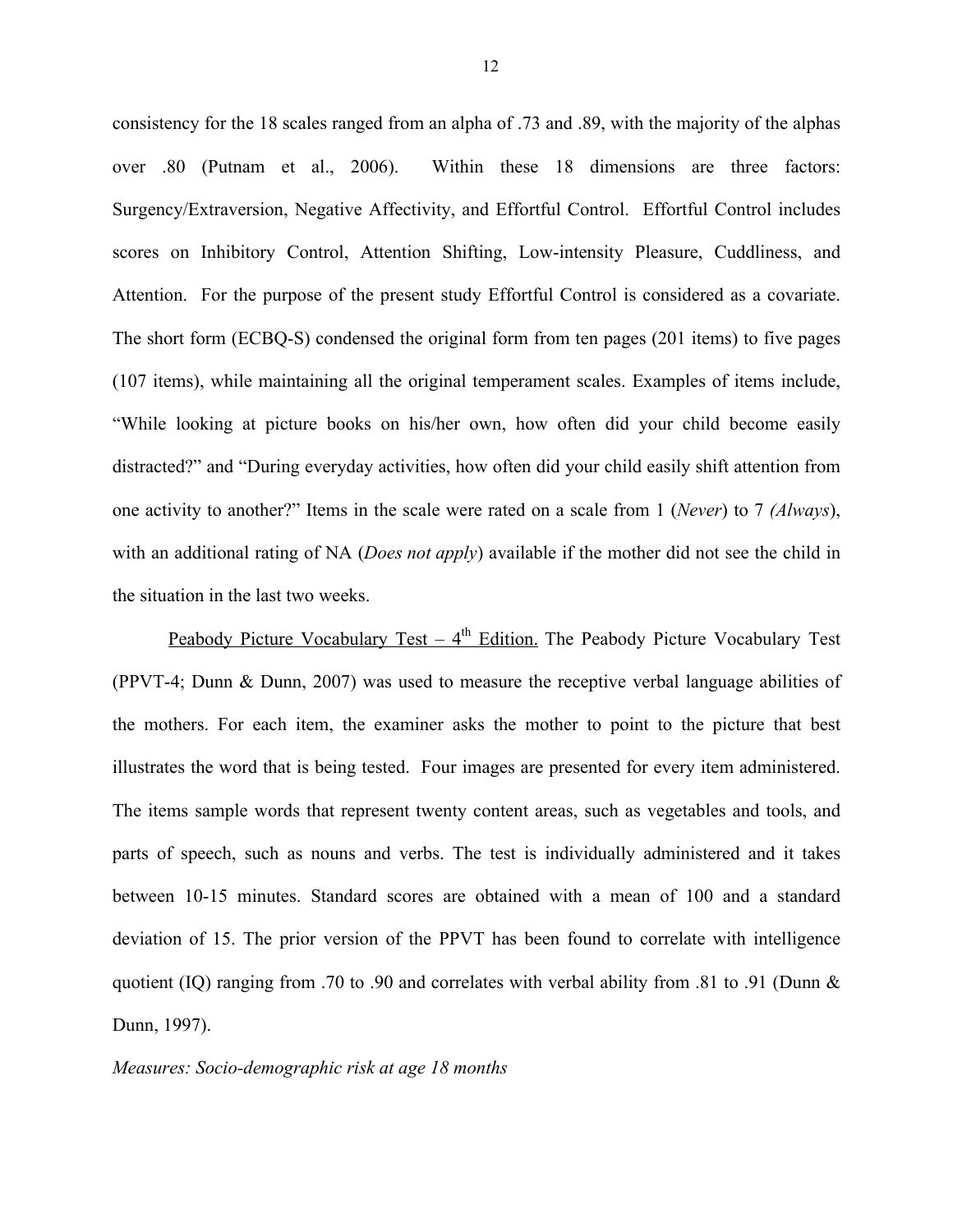Maternal education. Maternal education was assessed by asking the mothers, "What is the last level of formal education that you have completed?" This item was rated on the following scale: 1 (*No formal schooling: 0% met criterion*), 2 (*7th grade or less: 0% met criterion*), 3 (*Junior high completed: 1% met criterion*), 4 (*Partial high school; at least one year: 21.2% met criterion*), 5 (*High school graduate/GED certificate: 33.7% met criterion*), 6 (*Partial college; at least one year or specialized training: 30.8% met criterion*), 7 (*Junior college/associates degree: 10.6% met criterion*), 8 (*Standard college or university degree: 2.9% met criterion*), and 9 (*Graduate professional training or graduate degree: 0% met criterion*).

Neighborhood dangerousness. Neighborhood dangerousness was measured with the Me and My Neighborhood Questionnaire (MMN; Trentacosta, Hyde, Shaw, & Cheong, 2009). Portions of this measure were adapted from the City Stress Inventory (Ewart & Suchday, 2002). Eighteen items were used to assess stressful events the participants experienced in the past year in their neighborhood. Example items include, "A family member was robbed or mugged," "I saw people dealing drugs in my neighborhood," and "I heard adults arguing loudly on my street." The 18 items ( $M = 30.37$ ,  $SD = 9.66$ ) were rated on a scale from 1 (*never*) to 5 (*often*). For the current study, the Neighborhood Dangerousness scale had an internal consistency of  $\alpha$  = .89.

Social support. Social support was measured with the Inventory of Parent's Experiences (IPE; Crnic, Greenberg, & Slough, 1986). Eight items were used to assess how satisfied the mothers felt about situations related to their community. For example, the mothers rated how satisfied they were their neighborhood involvement, they rated their satisfaction with how much they talk on the phone with friends or family, and they rated their satisfaction with how many times they have visited with friends, to name a few. The eight items  $(M = 26.38, SD = 4.30)$  were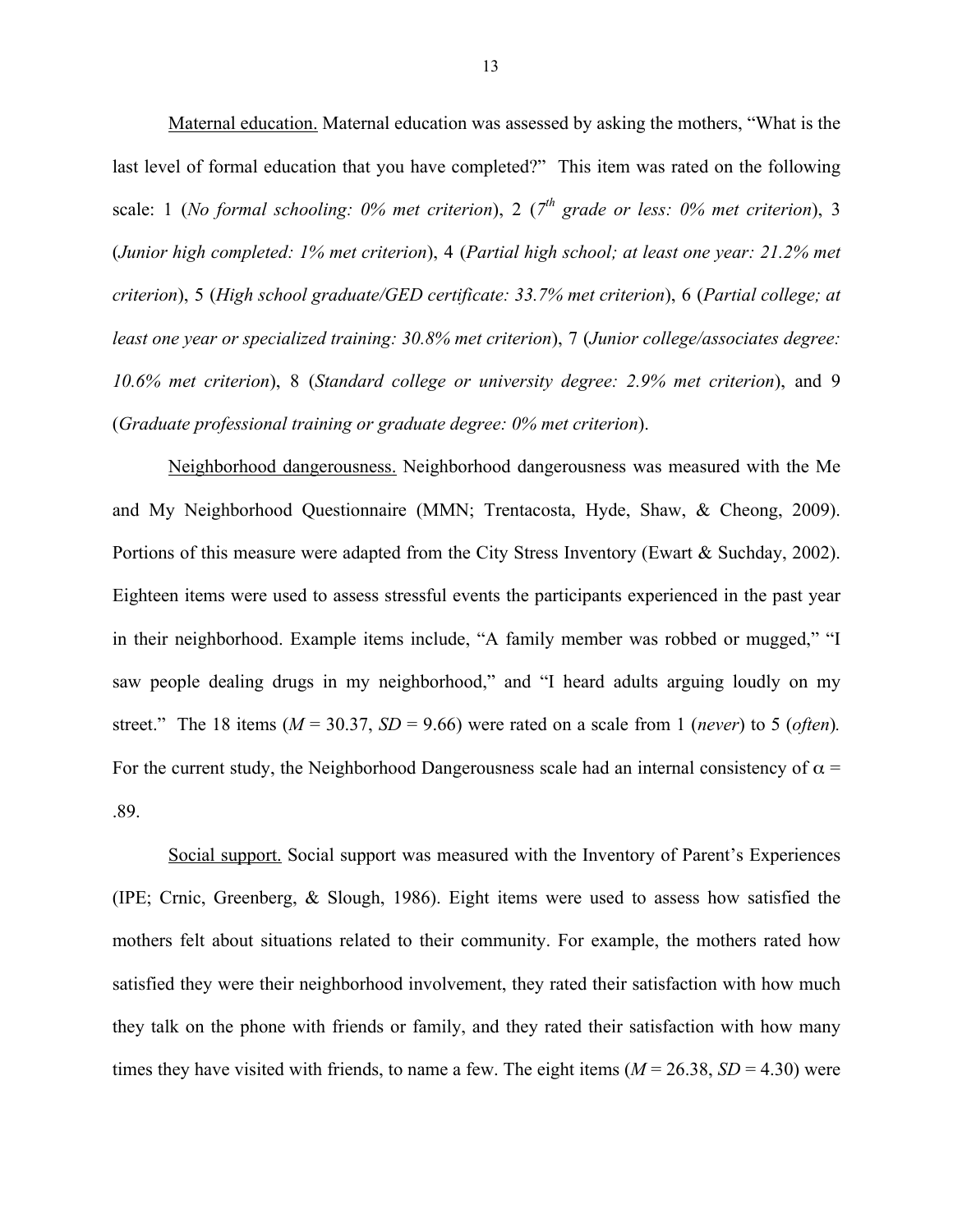rated on a scale from 1 (*Very dissatisfied; I wish things were very different*) to 4 (*Very satisfied; I'm really pleased*). For the current study, the satisfaction with social support scale had an internal consistency of  $\alpha = 0.79$ . The measure of social support was negatively skewed (skew = -1.23). This variable was transformed using a negative square root transformation to reduce skew while maintaining interpretability (skew  $= -0.22$ ).

Single parenting. During the demographic interview, the mothers reported on who lived in the home, including all adults and children present. Single parenting was a dichotomous variable, which was defined as whether the mother was the only adult in the home or whether there were other adults present.

Household overcrowding. Household overcrowding was determined by subtracting the number of rooms in the home (not counting bathrooms or hallways) from the number of people living in the home. See Figure 3 for graph of frequencies. Overcrowding was defined as more people in the home than rooms.

Cumulative socio-demographic risk. The cumulative socio-demographic risk was generated from the five socio-demographic factors described above: (1) low maternal education, (2) neighborhood dangerousness, (3) low social support, (4) household overcrowding, and (5) single parenting. To generate the index, the five factors were dichotomized  $(1 = risk factor)$ *present*;  $0 = risk factor absent$  and then summed. Low maternal education was defined as less than a high school diploma or GED  $(1 = \langle High School / GED; 22\% \text{ of mothers met this})$ criterion). Neighborhood dangerousness was determined by scoring the Me and My Neighborhood Questionnaire and defining the upper quartile as "risk" ( $1 = 37pts - 62 pts$ ;  $0 = 125$ *17pts - 36pts;* 25% of mothers met this criterion). Low social support was determined by scoring the Inventory of Parent's Experiences (IPE; Crnic, Greenberg, & Slough, 1986) and defining the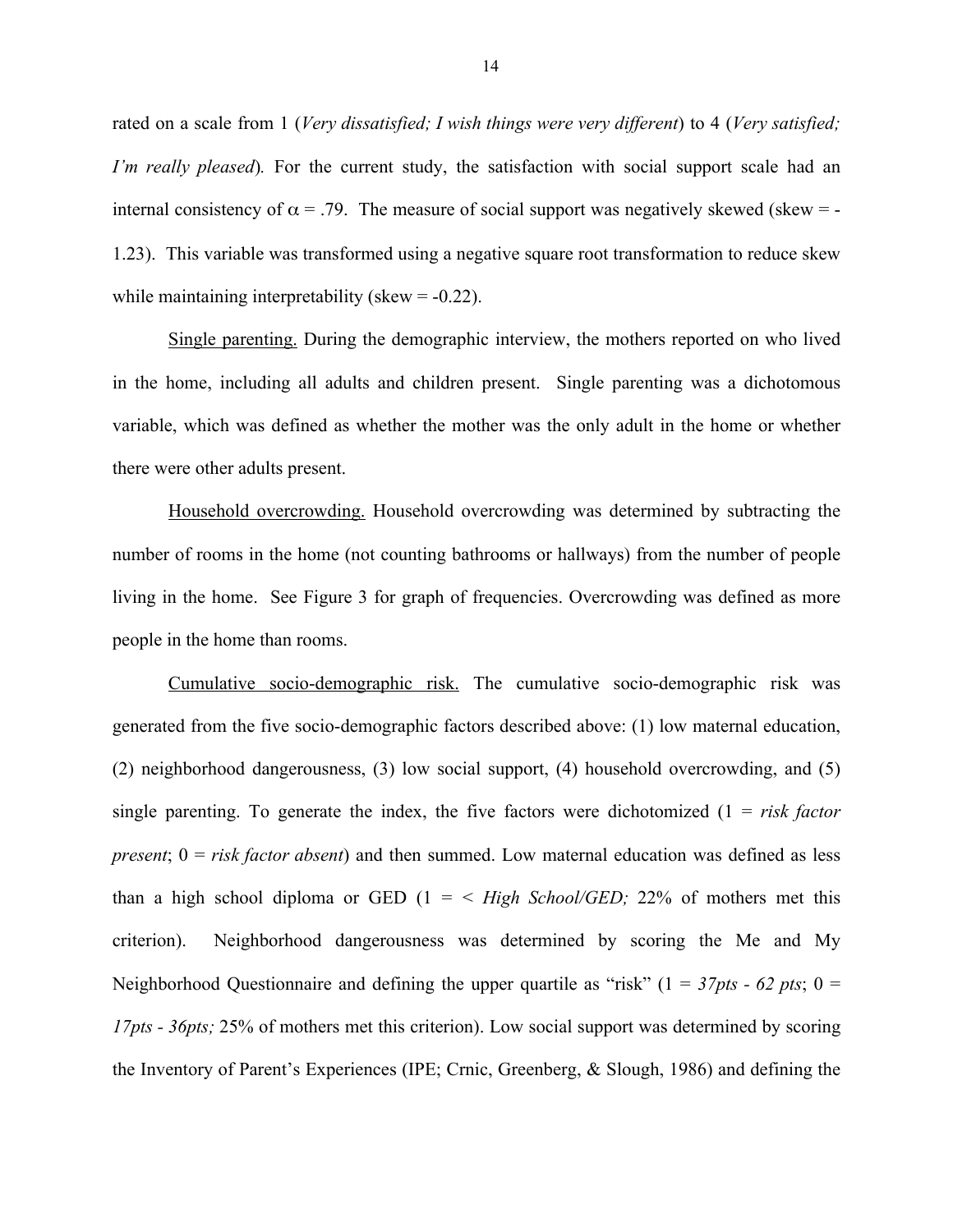bottom quartile as "risk"  $(1 = 9pts - 24pts; 0 = 25pts - 32pts; 29\%$  of mothers met this criterion) Transformation of this variable did not change rank order. Household overcrowding was determined by comparing the number of people living in the home to the number of rooms in the home (not counting bathrooms or hallways), with more people in the home than total rooms present (a value greater than zero) considered a risk factor (1 = *people in home > rooms in home;*  18% of mothers met this criterion). Single parenting was defined as whether the mother was the only adult in the home or whether there were other adults present (1 = *mother is the only adult in the home;* 23% of the mothers met this criterion). Cumulative socio-demographic risk was computed as the total number of risk factors experienced by each participant. Thus, the cumulative risk index could range from 0 (*no risk factors present*) to 5 (*5 risk factors present*). *Measures: Home environment and interactive reading at age 24 months*

Home Observation for Measurement of the Environment. An adapted version of the Home Observation for Measurement of the Environment (HOME; Caldwell & Bradley, 1984) was used to measure the quality of the child's home environment. In addition, it assesses the family environment and parenting abilities. The research assistants completed the inventory after the home visit was completed and prior to returning to the lab. For the purposes of this study, a shortened version of the HOME was completed with a total of 21 behaviors assessed. Each item was either endorsed with the answer "yes" or "no" indicating whether the behavior in question was observed. Scores of "yes" indicated a positive aspect of the home environment. The shortened measure included 11 items assessing responsivity. This factor measured how much the mother responded to the child (e.g. "Parent responds verbally to child's vocalizations or verbalizations"). In addition, there were seven items assessing acceptance. This factor measured how much the mother accepted a child's behavior and avoided unnecessary punishments (e.g.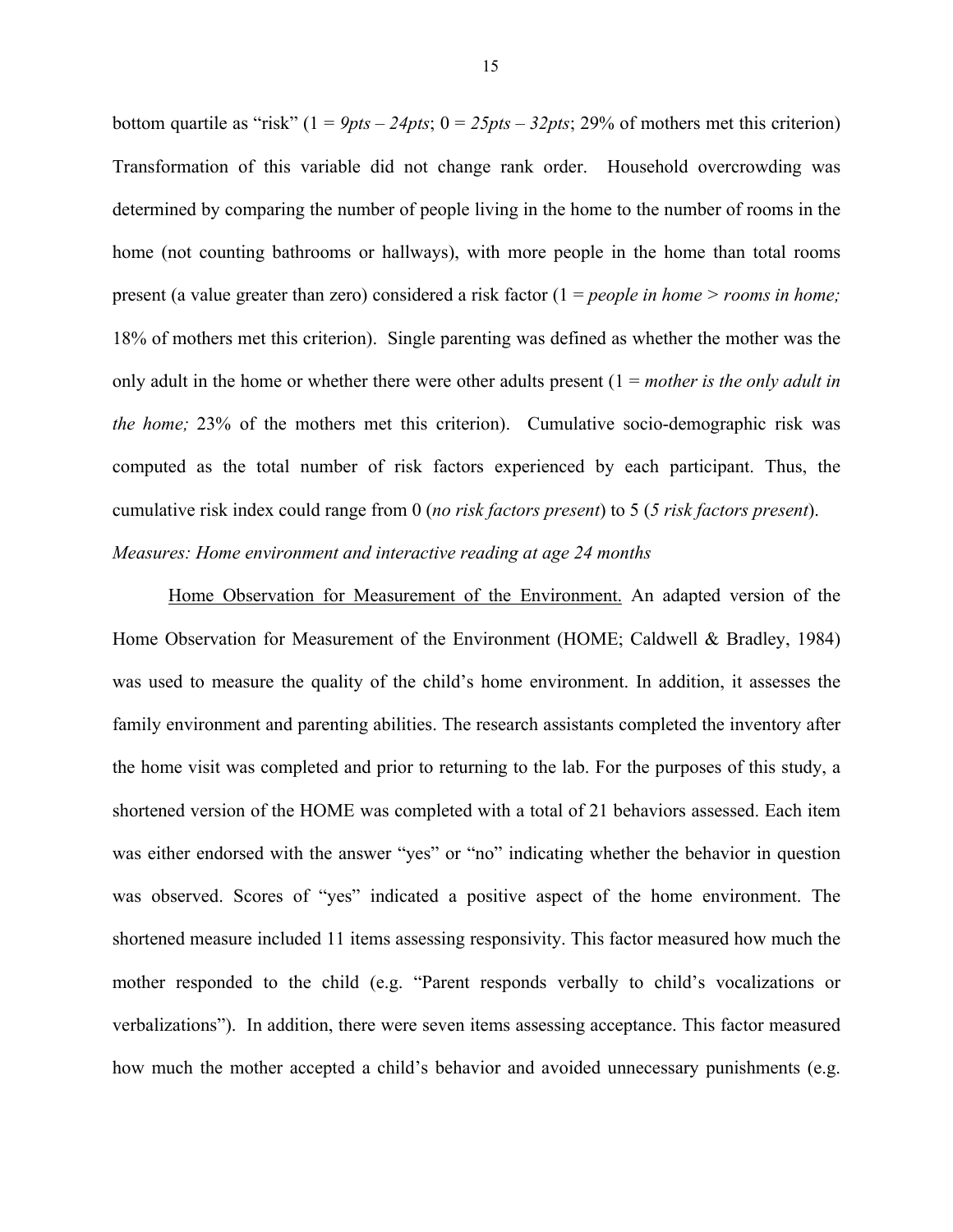"Parent does not shout at child," "At least ten books are present and visible"). Finally, the measure included three items that assessed involvement. This factor measured how much the mother provided a stimulating learning environment (e.g. "Parent talks to child while doing household work"). A total score was obtained, which includes the 21 items from the three scales as a single measure. For the current study, the HOME had an internal consistency of  $\alpha$  = .59.

Adult-Child Interactive Reading Inventory**.** The Adult-Child Interactive Reading Inventory (ACIRI; DeBruin-Parecki, 2007) was used to measure the behaviors of the mothers and children simultaneously as they interacted in a book reading task. The tool provides a coding system to measure interactive reading behaviors between the dyad. ACIRI contains three main categories of behaviors that are coded, including Enhancing Attention to Text, Promoting Interactive Reading and Supporting Comprehension, and Using Literacy Strategies. Within each category, four behaviors that have been found in the literature to support good reading practices are coded for the mother. Thus, twelve behaviors total were coded for the mother. Each behavior received a score of 0 (*no evidence*), 1 (*infrequently/ 1 time*), 2 (*some of the time/ 2-3 times*), or 3 (*most of the time/ 4 or more times*). The first category, Enhancing Attention to Text, contains behaviors where the mother gains and increases the child's attention. The four behaviors within this category include remaining physically close to one another during the task, sustaining attention, holding the book, and creating a sense of audience when interacting with the child. The second category, Promoting Interactive Reading and Supporting Comprehension, contains behaviors that encourage reading comprehension. The four behaviors within this category include asking questions, labeling, relating the story to the child's personal experiences, and answering questions. The third category, Using Literacy Strategies, contains behaviors that help to teach children how to read. The four behaviors within this category include utilizing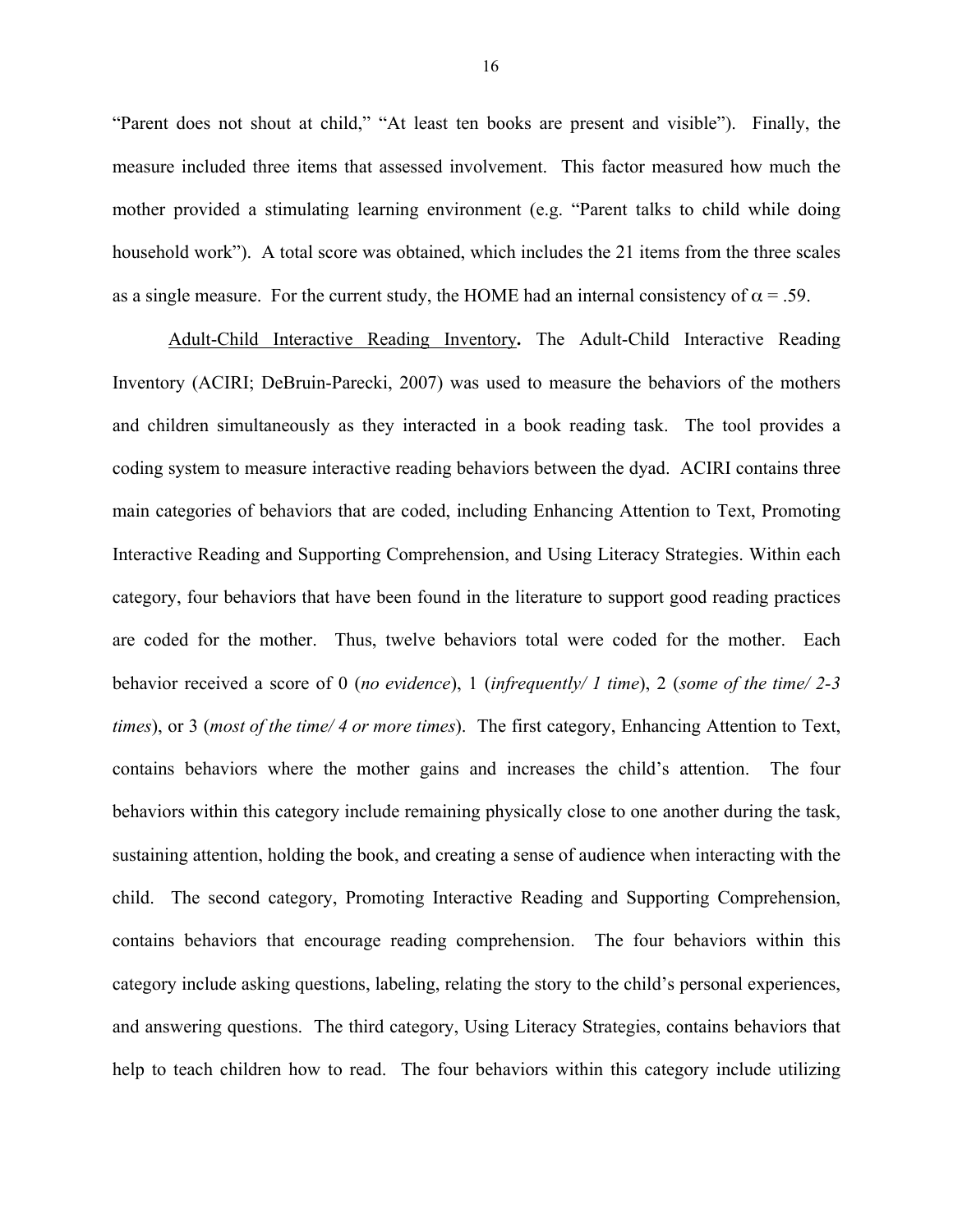pictures and repetitive phrasing to assist in understanding the story, asking children to predict what will happen next, asking children to recall information from the story, and offering additional ideas. Two coders were trained with the ACIRI manual (DeBruin-Parecki, 2007). After training was complete, the coders worked independently to code the videos. The third category, Using Literacy Strategies, was excluded from further analyses due to the low observance of the four behaviors in this category  $(M = .18, SD = .32)$ . Thus, a total score was obtained for the mothers, which included the eight items from the two categories as a single measure. Twenty six percent of the videos were coded for reliability. Intraclass correlations (ICCs) based on a two-way random effects model were computed for the first category (Enhancing Attention to Text:  $M = 2.52$ ,  $SD = .61$ ), the second category (Promoting Interactive Reading and Supporting Comprehension:  $M = 1.40$ ,  $SD = .46$ ) and finally the overall book reading task, which included both the first and second category  $(M = 1.96, SD = .49)$ . ICC interrater reliabilities for the first category, second category, and overall book reading task were .91, .97, and .96, respectively.

#### *Outcome measure at age 36 months*

The Bracken School Readiness Assessment – Third Edition (BRSA-3; Bracken, 2007) was used to measure the children's school readiness in the categories of colors, letters, numbers, counting, sizes, comparisons, and shapes. The measure includes five subtests. The concepts evaluated have been found in literature to be relevant for a child's entry into formal education. The BRSA-3 is individually administered to the child. The examiner asks the child to point to images that demonstrate the concept; thus, it is a receptive measure. The BRSA-3 can be administered to children from 3 years, 0 months to 6 years, 11 months. The test takes approximately 10-15 minutes to administer. Standard scores are obtained with a mean of 100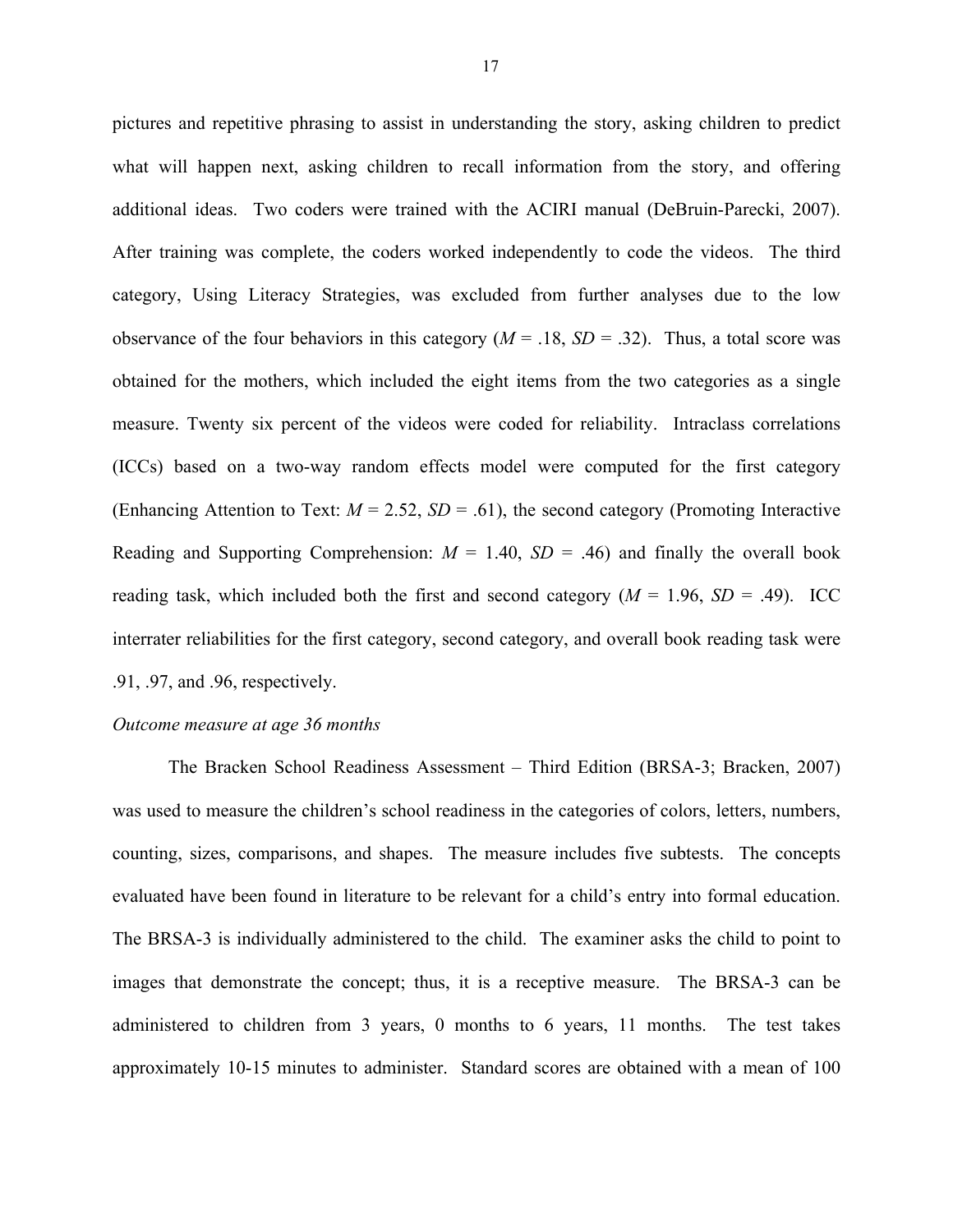and a standard deviation of 15. In a standardization sample, test-retest reliability for ages 3 years, 0 months through 4 years, 11 months was an alpha of .92 and internal consistency for ages 3 years, 0 months through 3 years, 5 months was an alpha of .95 (Bracken, 2007).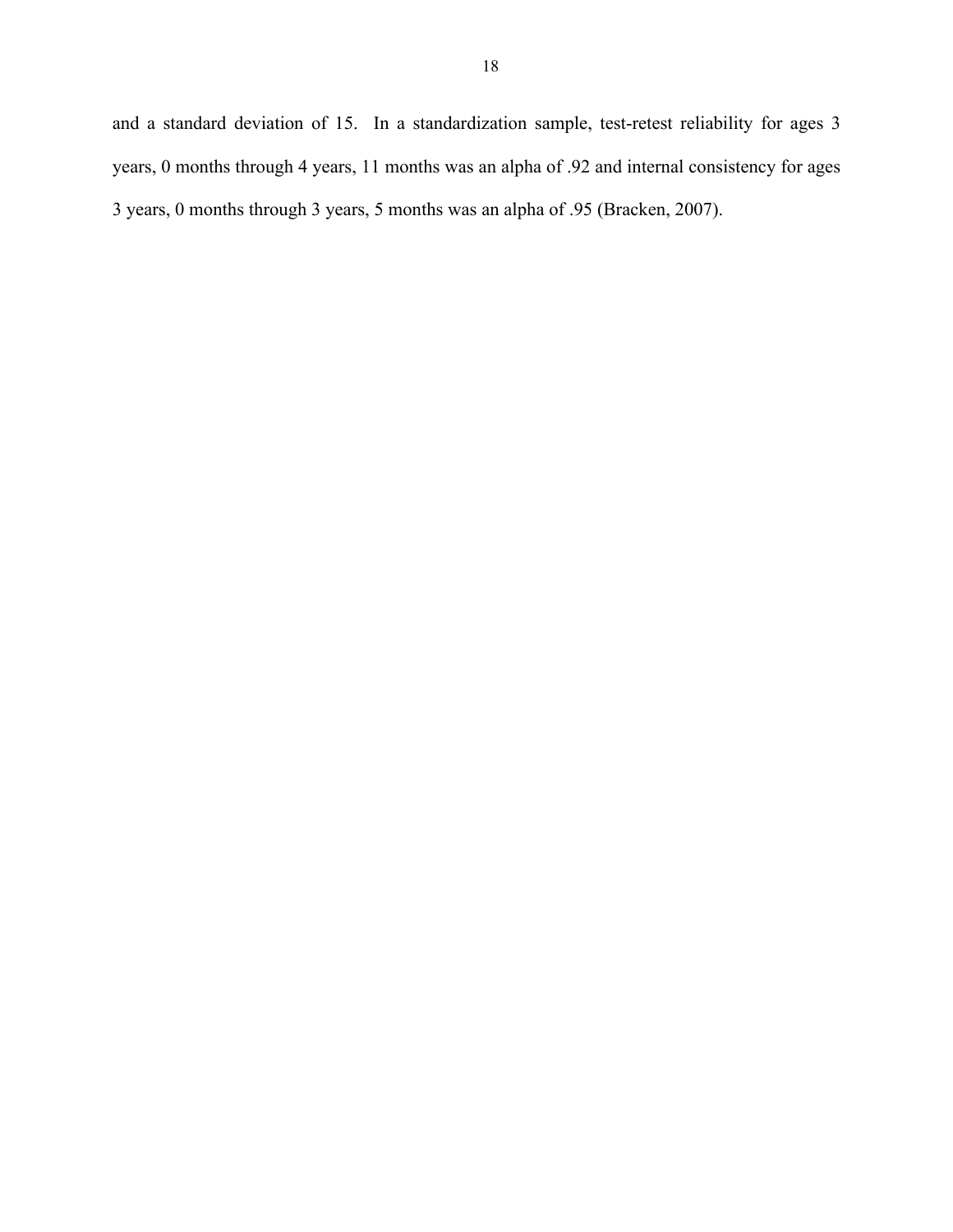#### **CHAPTER 3: RESULTS**

#### *Preliminary Results*

Means and standard deviations for the study measures and variables can be found in Table 1. Overall, participants had relatively low scores on the cumulative socio-demographic risk index (averaging between 1 and 2 risks). Additionally, the mean score of the mothers on the PPVT-4 ( $M = 80.50$ ,  $SD = 12.50$ ) fell in the Moderately Low Score range. Similarly, the mean score of the children on the BRSA-3 ( $M = 80.60$ ,  $SD = 14.48$ ) fell in the Delayed range. The mean total interactive book reading score was moderately high  $(M = 1.96, SD = 0.49)$ . Variables were also inspected for normality. The measure of school readiness was mildly positively skewed (skew  $= 0.96$ ). In contrast, the measure of the total interactive book reading score was negatively skewed (skew  $= -1.74$ ). This variable was transformed using a negative log 10 transformation to reduce skew while maintaining interpretability (skew = -0.72). All other variables were relatively normally distributed. For all regression analyses there was an *N* of 81.

Bivariate correlations between study variables were examined (see Table 2). First, bivariate correlations between the individual socio-demographic risk factors and overall cumulative socio-demographic risk index were examined. The cumulative socio-demographic risk index was significantly positively correlated with neighborhood dangerous, single parenting and household overcrowding. In contrast, the cumulative socio-demographic risk index was significantly negatively related to social support and the education level of the mother. Additionally, neighborhood dangerousness was significantly negatively correlated to both social support and household overcrowding. The other individual risks were not significantly correlated. One of the advantages of a cumulative risk index is that the risks do not need to significantly correlate with each other to form a meaningful index of risk (Evans et al., 2013).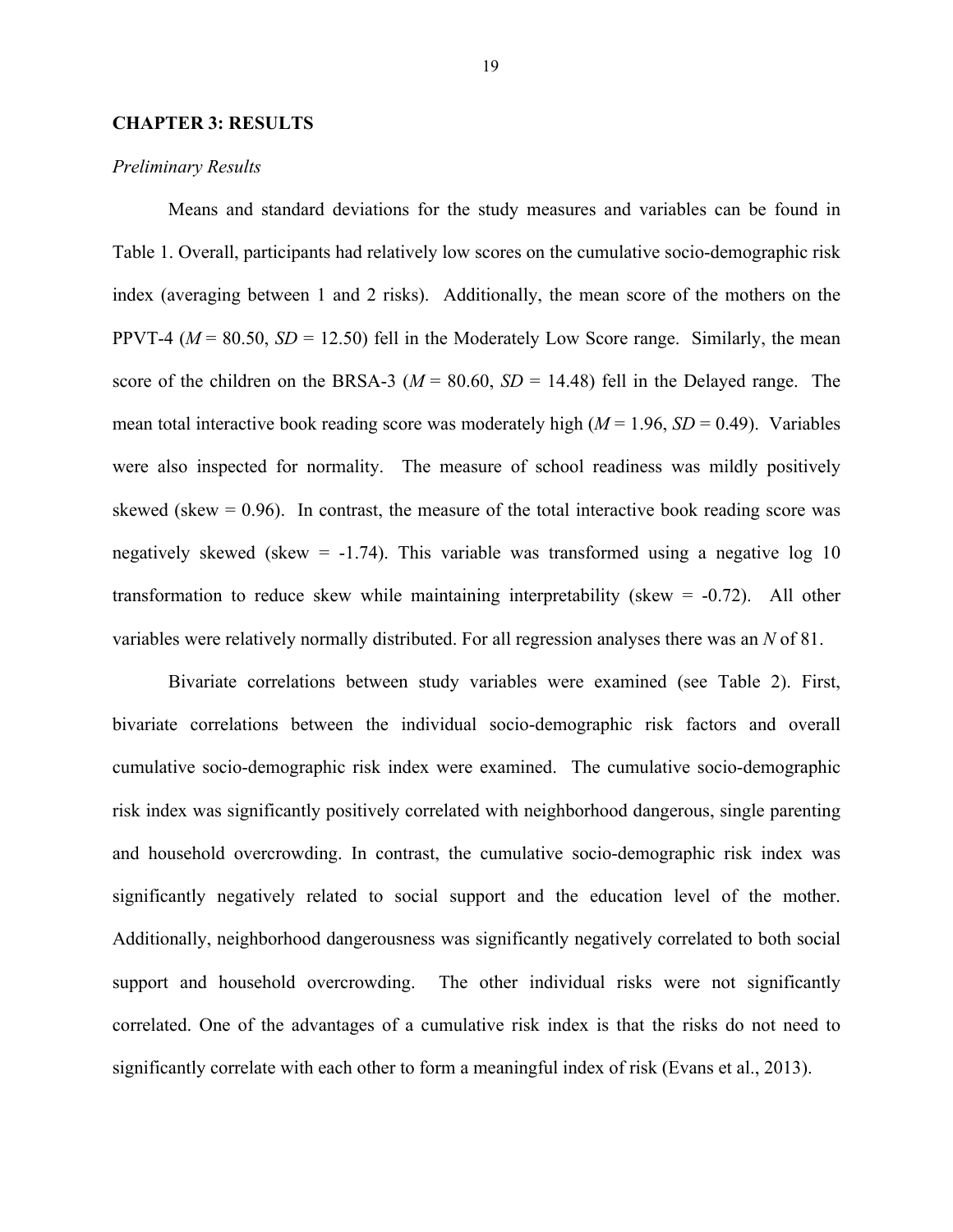Next, bivariate correlations between the measure of children's school readiness and the other study variables were examined. The measure of school readiness was not significantly correlated with the predictors (cumulative socio-demographic risk, the home environment, total interactive book reading strategies) nor was it significantly correlated with the covariates (children's gender and effortful control, and mothers' receptive verbal ability). However, the measure of school readiness was significantly negatively correlated with being a single parent, one of the variables in the risk index. An independent samples *t*-test demonstrated that there was a significant difference in the mean scores on the measure of school readiness between single parent homes ( $M = 74.05$ ,  $SD = 8.30$ ) and homes with other adults living there ( $M = 82.61$ ,  $SD =$ 15.40;  $t(79) = -2.32$ ,  $p < .05$ ).

The total interactive book reading score was significantly negatively related to single parent status. An independent samples *t*-test revealed that there was a significant difference in the mean scores between single parent homes ( $M = 1.78$ ,  $SD = 0.70$ ) and homes with other adults living there ( $M = 2.01$ ,  $SD = 0.39$ ) on the total interactive book reading behaviors;  $t(98) = -2.08$ , p < .05. In contrast, the total interactive book reading score was significantly positively related to maternal education. An independent samples *t*-test demonstrated that there was a significant difference in the mean scores between mothers with a high school diploma, GED or higher  $(M =$ 2.02,  $SD = 0.42$ ) and those with less than a high school diploma or GED ( $M = 1.73$ ,  $SD = 0.63$ ) on the total interactive book reading behaviors;  $t(98) = 2.53$ ,  $p < .05$ .

Mothers' receptive verbal language ability was significantly positively correlated with the measure of the home environment and significantly negatively related to household overcrowding. Effortful control was significantly positively related to gender. Results from an independent samples *t*-test demonstrated that there was a significant difference in the mean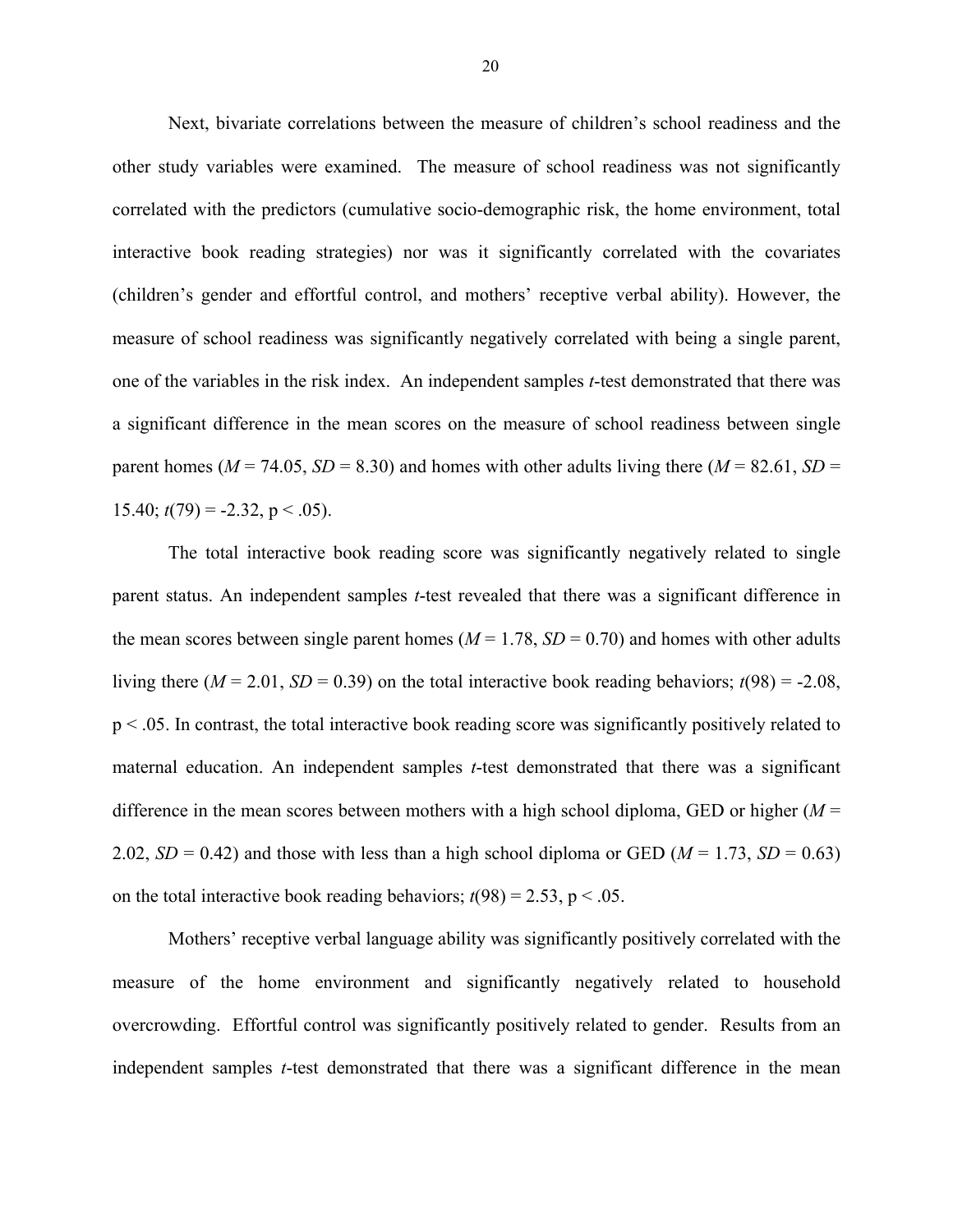scores between males ( $M = 4.61$ ,  $SD = .57$ ) and females ( $M = 4.86$ ,  $SD = .59$ ) on the measure of effortful control;  $t(102) = 2.24$ ,  $p < .05$ .

#### *Hypothesis #1: Main Effects*

A linear regression was conducted in order to test the hypothesis that lower levels of cumulative socio-demographic risk, higher quality home environment and higher levels of interactive reading behaviors each significantly predict school readiness outcome. The cumulative socio-demographic risk index, home environment (measured with the HOME), and interactive reading behaviors (coded with ACIRI) were the independent variables, and school readiness measured with the Bracken was the dependent variable. Child's gender and temperament, and maternal receptive language were included as covariates. As shown in Table 3, cumulative socio-demographic risk, the home environment, and interactive book reading behaviors did not significantly predict children's school readiness.

#### *Hypothesis #2: Moderation*

Next, hierarchical regression analysis was conducted in order to test the hypothesis that the home environment would act as a moderator between cumulative socio-demographic risk and school readiness while controlling for the covariates (child's gender, temperament, and maternal receptive language). The cumulative socio-demographic risk index, and home environment were centered prior to creating interaction terms and conducting this analysis. In the first step of the equation, the covariates were entered. Next, the cumulative socio-demographic risk index, and home environment variables were entered as predictors of children's school readiness scores. The interaction between cumulative socio-demographic risk and the home environment were entered into the final step of the equation. It was expected that that higher levels of the home environment would attenuate the expected negative association between cumulative risk and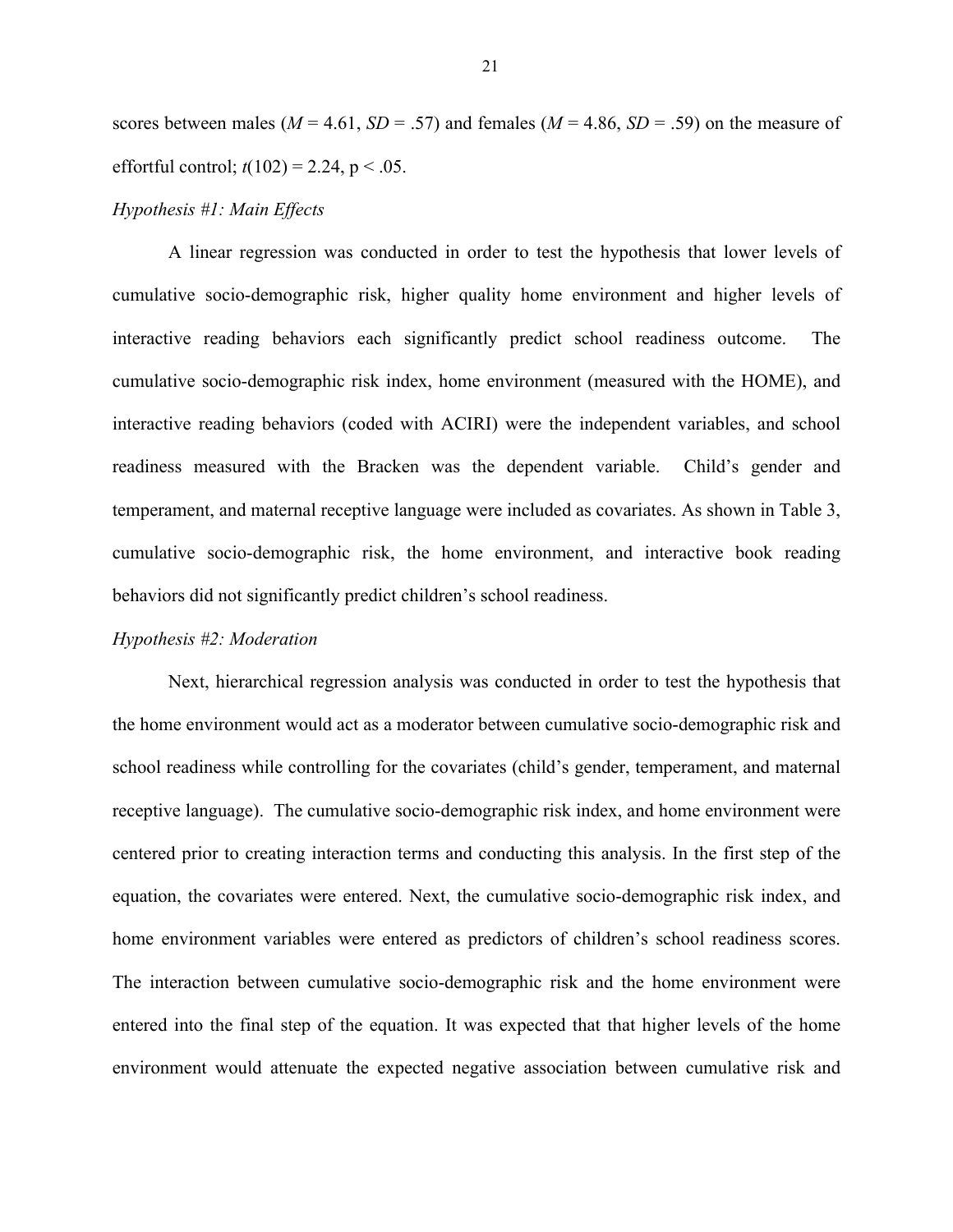children's school readiness. Results of this hierarchical regression are summarized in Table 4. The interaction between the home environment and cumulative socio-demographic risk was not significant.

#### *Hypothesis #3: Mediation*

In order to test the third hypothesis, multiple steps were conducted to test for the mediating effect of interactive reading behaviors on the relationship between cumulative sociodemographic risk and a measure of school readiness while controlling for the covariates (Baron & Kenny, 1986). First, multiple regression was run to test whether cumulative sociodemographic risk predicted scores on school readiness. The results were not significant ( $\beta$  = .02,  $p = 0.83$ ). Second, multiple regression was run to test whether cumulative socio-demographic risk predicted interactive reading behaviors. The results of this regression were not significant ( $\beta$  = -.17,  $p = 0.10$ . Given that there were no significant main effects there was insufficient support to indicate that interactive book reading behaviors mediate the relationship between cumulative socio-demographic risk and scores on school readiness.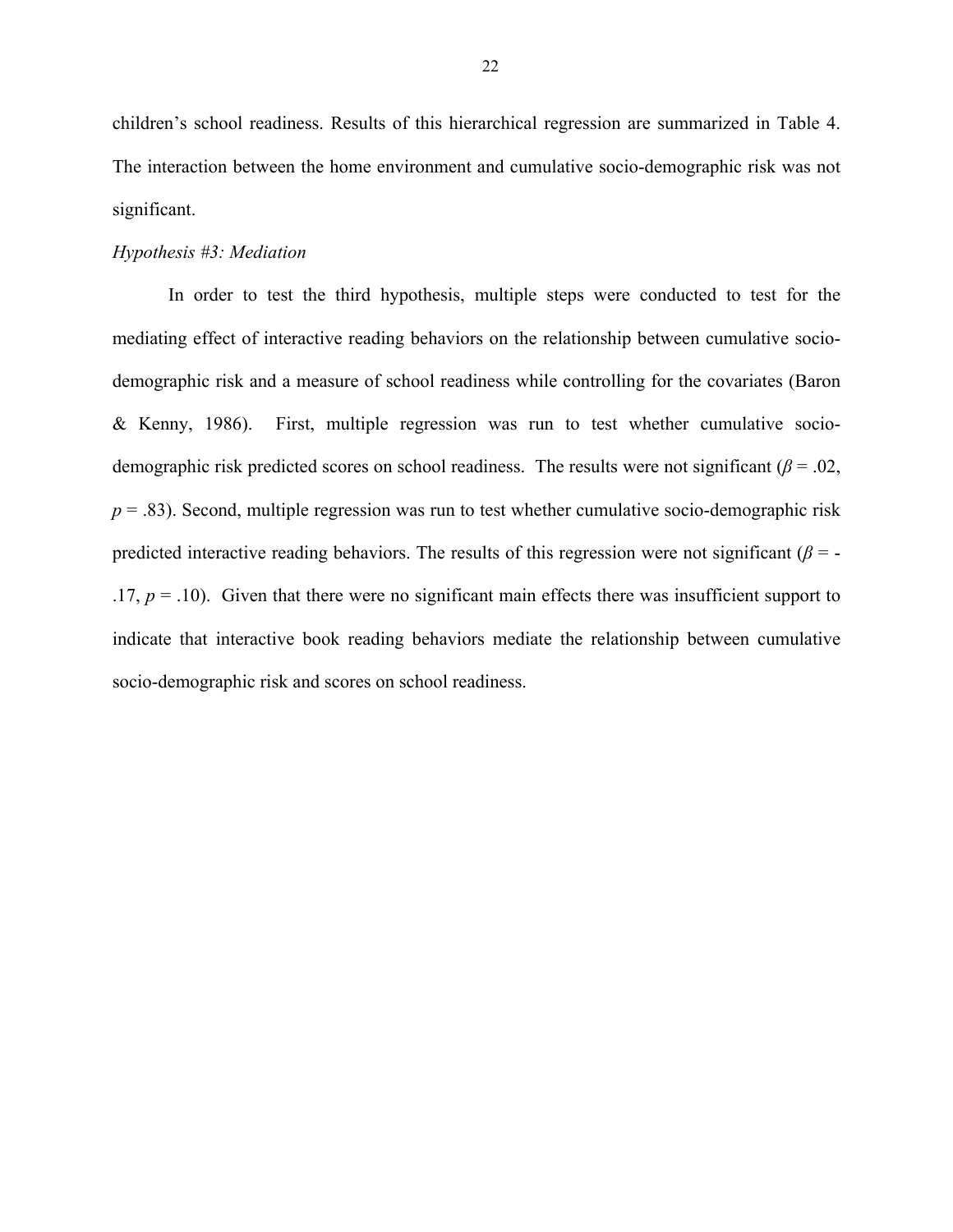#### **CHAPTER 4: DISCUSSION**

This study investigated the relationships between cumulative socio-demographic risk, the home environment, interactive reading behaviors of mothers, and school readiness in children. The three main hypotheses were not supported. First, it was examined whether lower levels of cumulative socio-demographic risk, higher quality home environment and higher levels of total interactive reading behaviors each significantly predicted the school readiness outcome. Contrary to findings in previous research, this study did not find a significant relationship between cumulative socio-demographic risk, the home environment, interactive book reading, and the children's score on a measure of school readiness. This may partially be explained by the relatively homogenous sample. The sample consisted of young mothers, recruited from a single urban setting, and the majority of the sample was ethnic minority. This contributed to less variability, which could be seen in the measures used in analyses. For example, on the measure of school readiness, 68% of the children fell in the Very Delayed to Delayed range. On the measure of maternal verbal ability, 59% of the mothers fell in the Extremely Low to Moderately Low range. The lack of variability likely impacted prediction and influenced the observed nonsignificant relationship between cumulative socio-demographic risk factors, interactive reading behaviors, the home environment, and school readiness.

Furthermore, the mean of the children's scores on the Bracken, a measure of school readiness, fell in the Delayed range. One explanation for the low scores might be a floor effect, which is most common among the lowest-age levels of a test, such as the Bracken (Bracken, 1988). In the case of the present study, the majority of the children were assessed at 3 years 0 months, which is the earliest the Bracken can be administered. Thus, the test was administered at the lowest-age level of the test, which might have impacted measurement. Interestingly, the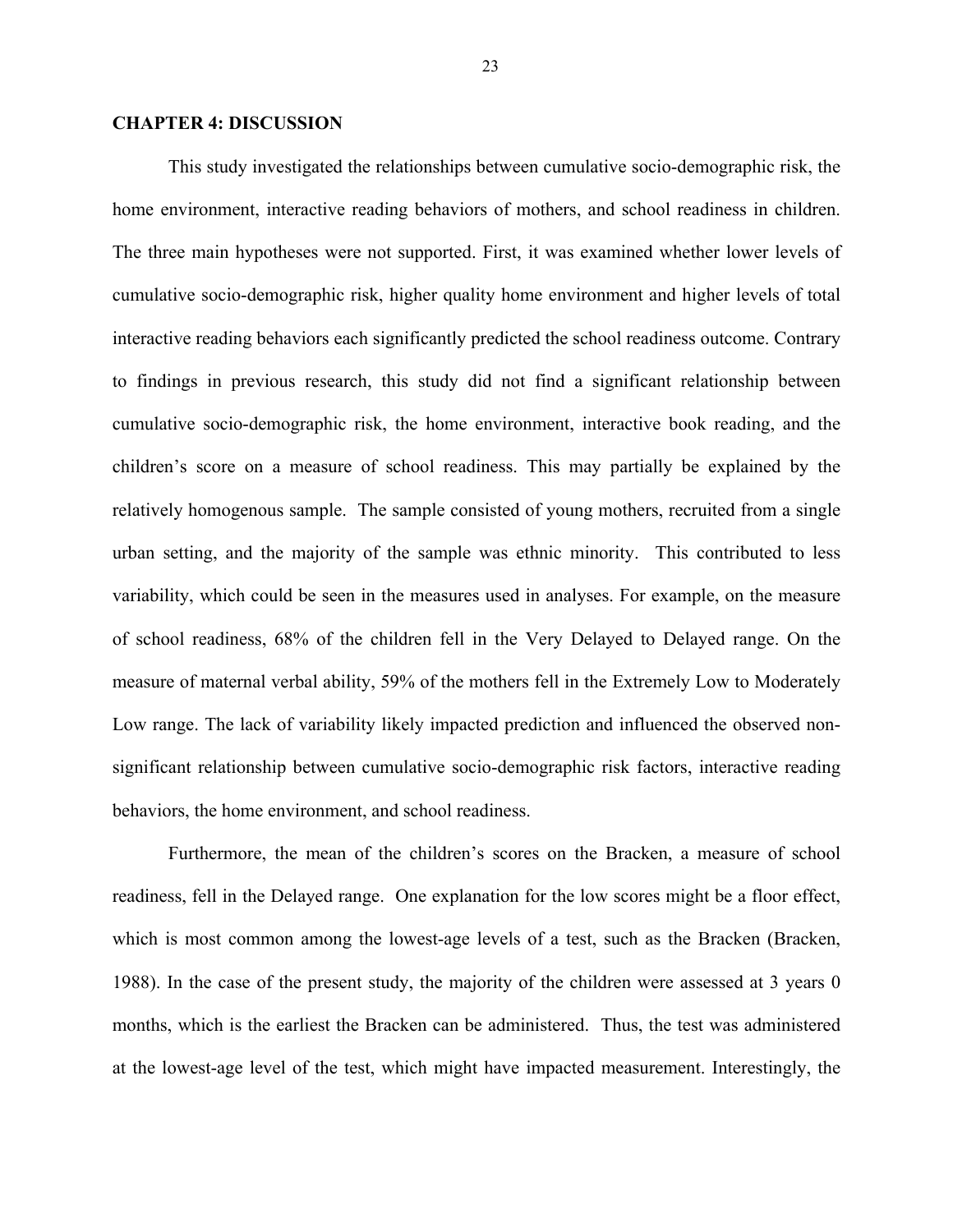mothers' scores on the PPVT-4, the covariate that measured verbal ability, similarly fell in the Moderately Low Score range. These findings together call into question whether cultural bias in the tests was also a factor. For example, it is possible that the content of a test like the PPVT-4 is not as relevant to urban African American mothers, thus the test might underestimate their true abilities. Another possible explanation might be that this sample of mothers with lower socioeconomic status has less access to resources, such as learning materials that foster the preacademic knowledge (i.e., numbers, colors, shapes), which are assessed on a test like the Bracken (Duncan & Magnuson, 2005).

Previous research comparing ethnic differences in test scores of African American and Caucasian mothers and their children found similarly low maternal verbal scores on the PPVT of the African American mothers (Brooks-Gunn, Klebanov, & Duncan, 1996). Likewise, the African American children in the study scored lower on several cognitive measures, which did not include the Bracken specifically. The study found that adjustments for social and economic differences, such as family and neighborhood poverty, maternal education, and rates of single parenting, all but eliminated the disparity in these scores between the ethnic groups. Another study, which compared scores on the Bracken of three-year-old African American and Caucasian children, found the Caucasian children scored significantly higher even when controlling for SES (Dotterer, Iruka, & Pungello, 2012). The average standard score of the African American children in the study ( $M = 93.50$ ) was higher than the average standard score in the present study  $(M = 80.60)$ , but was still lower than what would be expected based on norms. Though care was taken in the standardization of both the PPVT and the Bracken to remove bias and use a representative sample in standardization, future studies might explore possible cultural biases of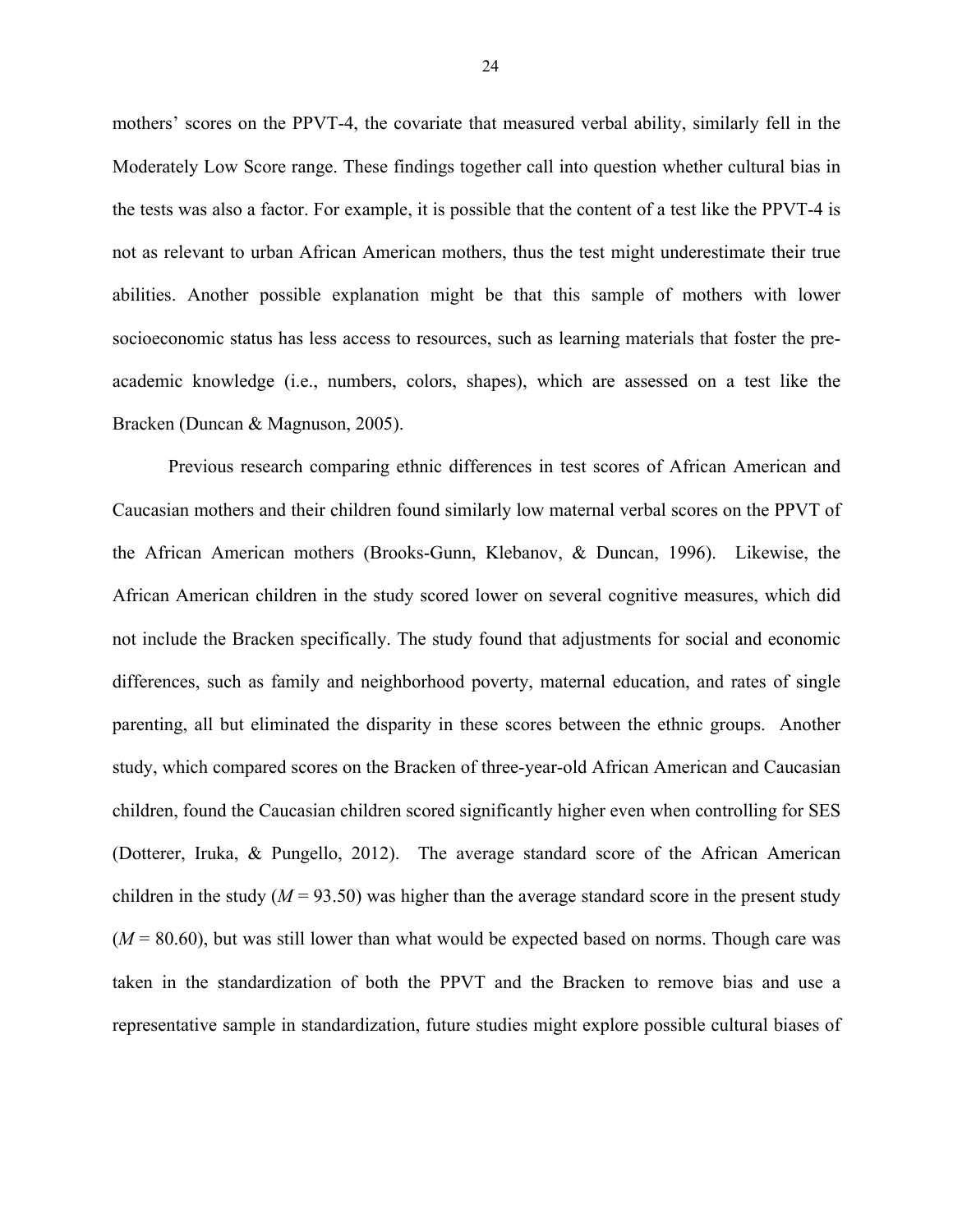the tests and whether the scores are equivalent across cultures (Bracken, 2007; Dunn & Dunn, 2007).

The current study also examined whether a higher quality home environment would attenuate the expected negative association between cumulative socio-demographic risk, and children's school readiness. Previous research has indicated that the home environment acts as a protective factor, reducing the impact of risk factors on academic performance (Dubow & Luster, 1990). In the current study, a higher quality home environment did not moderate the relationship between cumulative socio-demographic risk and school readiness. A possible explanation for the lack of support for this hypothesis is that a shortened version of the HOME measure was used in the present study. The full version, which includes more items related to the home learning environment, might have improved prediction and strengthened the association between the home environment, cumulative socio-demographic risk and the children's school readiness.

Additionally, the current study tested for the mediating effect of interactive reading behaviors on the relationship between cumulative socio-demographic risk and school readiness. There was no support for interactive reading behaviors as a mediator as there were no significant main effects found. Though there was no support for mediation, the book-reading task was reliably coded and it was found that the mothers used the interactive reading behaviors at a comparable rate to similar samples. For example, in comparison to a study that used the ACIRI system to code interactive reading behaviors of Mexican American mothers from low and middle socioeconomic status and their toddlers, the present study had a similar overall mean (Rodriguez, Hines, & Montiel, 2009). Moreover, the Using Literacy Strategies category, which was eliminated from further analyses in the present study due to low occurrence had a similarly low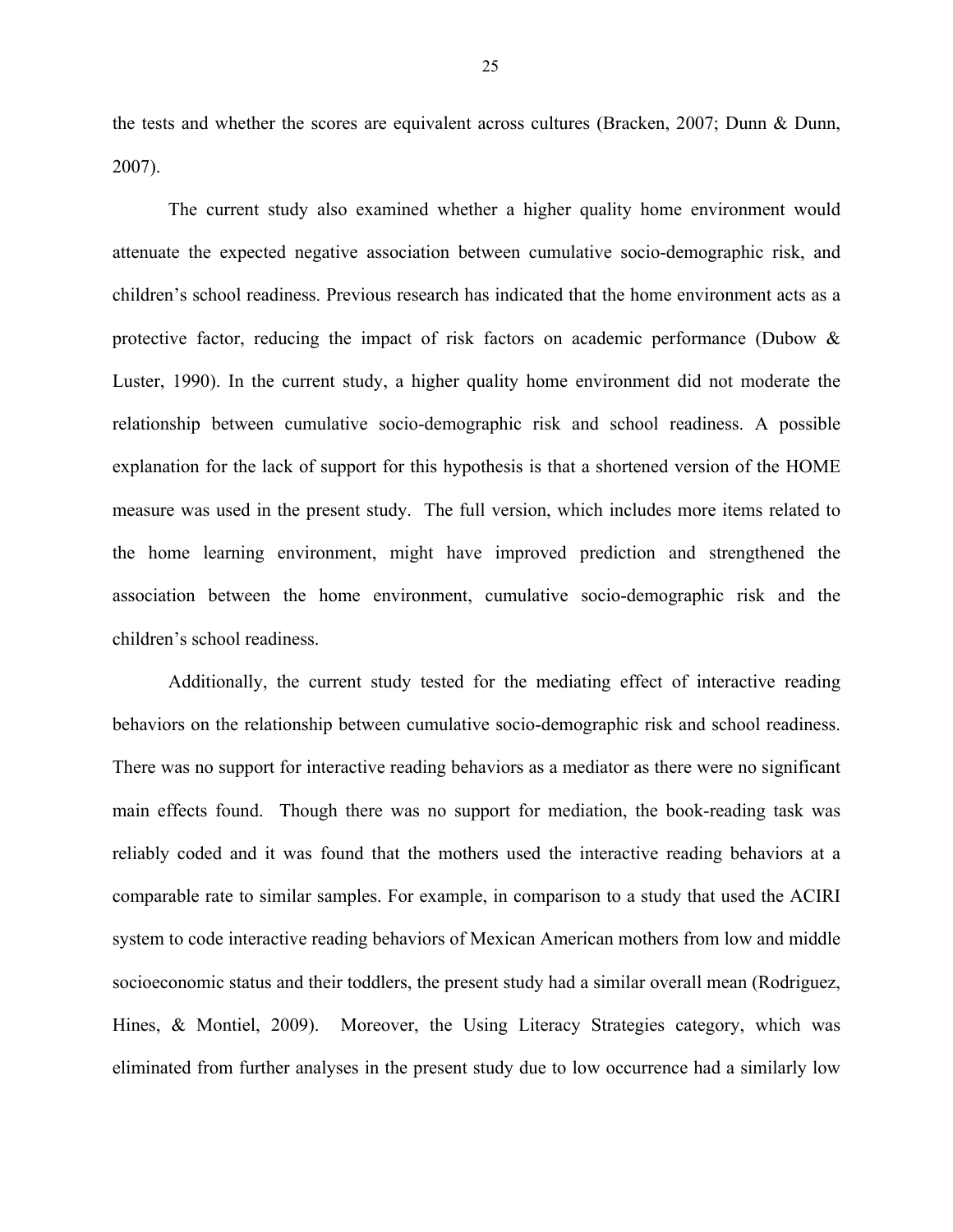mean in the study investigating the Mexican American mother-child dyads. Furthermore, in the statistical support provided in the ACIRI manual, a book reading task was coded using ACIRI with a sample of mother-child dyads recruited from an Even Start program for high-risk families (DeBruin-Parecki, 2007). The children ranged from two to seven years old, with the majority being between three and four years old. Here again, the present study found a similar overall mean than this high-risk sample presented in the manual. These studies suggest that the sample in the present study is using similar, if not slightly more interactive reading strategies than other at-risk mother-child dyads that have been studied; however, the present study did not measure reports of frequency of reading in the home. Thus, the mothers might know the strategies, but the frequency with which the reading strategies are being utilized was not measured. Future research might benefit from both coding of observations of mother-child reading interactions and mother report of the frequency with which reading occurs in the home.

Though the interactive reading behaviors were reliably coded, it is possible that the ACIRI system is better suited for children older than two years in age. There is minimal published research that has used the ACIRI system, and the research that does exist rarely included children who were under three years in age. Although the manual describes its use with two year olds, it might be that this global rating system is more meaningful in older children. As such, more research is needed to determine whether this system should be applied to children under three. Moreover, this study might have benefited from an interval rating system in conjunction with a global one, such as the ACIRI. An interval rating system would capture the moment-to-moment interactions between mother and child. Some of the nuances of the interaction between the dyads were likely lost and could have hindered prediction having relied solely on a global rating system. In addition, it might have been illuminating to have transcribed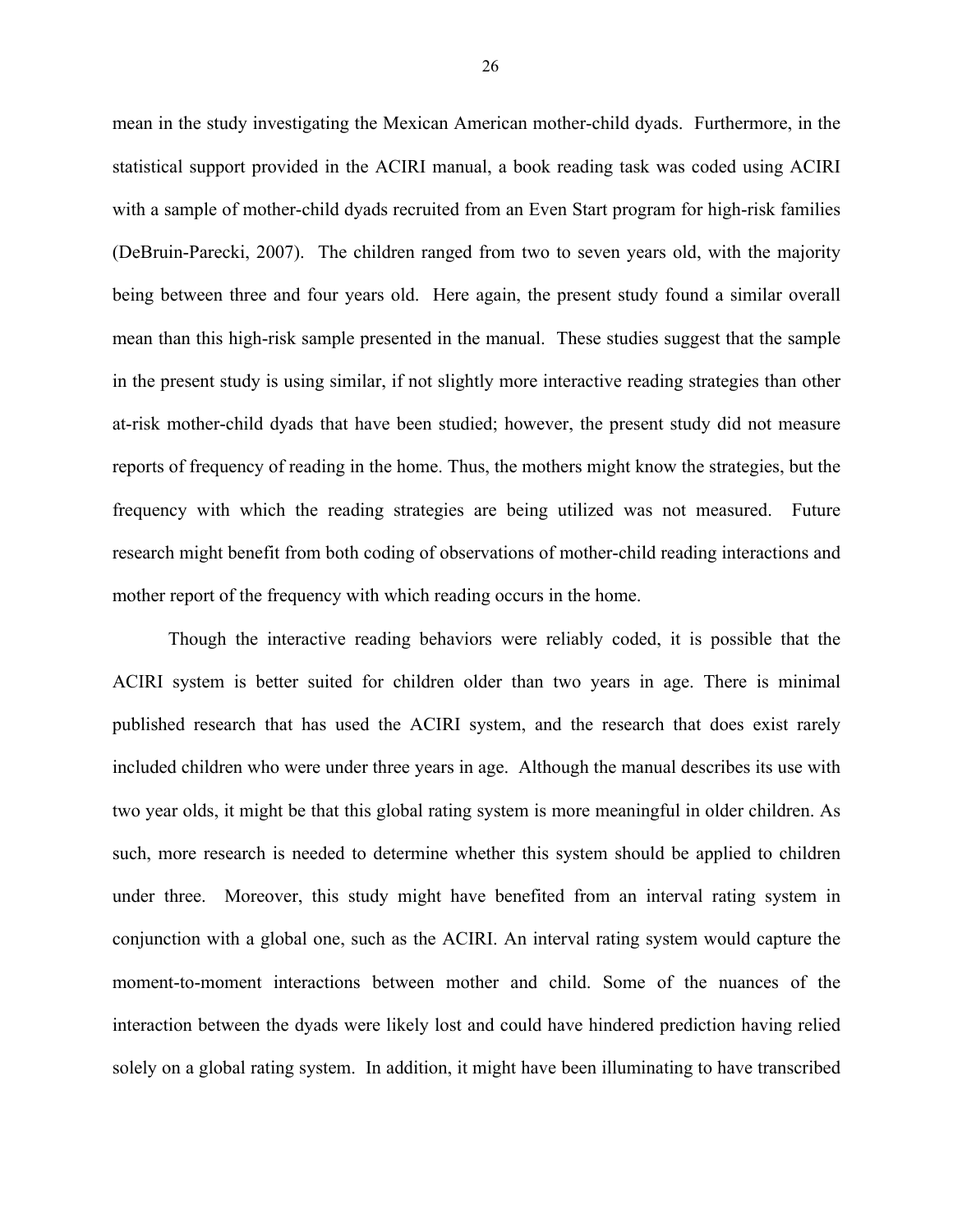the book-reading task and evaluated qualitative and quantitative (i.e., number of words used in the interaction) features of the interaction. Future research could examine global, interval, and transcription-based data to gain a richer perspective into the shared book reading while evaluating which method yields the greatest prediction.

Another limitation of the current study was attrition. At the first time point, 104 motherchild dyads were assessed. Approximately 20% of the dyads were lost due to attrition from the first time point to the third point, which is when the outcome measure was assessed. Participant attrition likely limited the power of analyses to detect significant relationships between cumulative socio-demographic risk, the home environment, interactive book reading, and children's school readiness. Increased retention of participants as well as recruiting a larger number of participants would increase statistical power necessary for analyses and should be considered in future studies.

Despite these limitations and lack of support for the hypotheses, some interesting findings were uncovered. First, there was a significant negative relationship between single parent status, one of the variables in the risk index, and the school readiness of the children. Children living with single parents scored significantly lower than those living in homes with other adults present on the measure of school readiness. Interestingly, the total interactive book reading score was also significantly negatively related to single parent homes, such that single parents used significantly less interactive book reading behaviors than those living with other adults in the home. One explanation might be that single mothers have fewer resources (i.e., time, finances) than those mothers living with other adults (i.e., romantic partner, family members) in the home that can share in the responsibilities, which impacts access and exposure to cognitive stimulating materials (Thomson, 1994). This also provides additional support for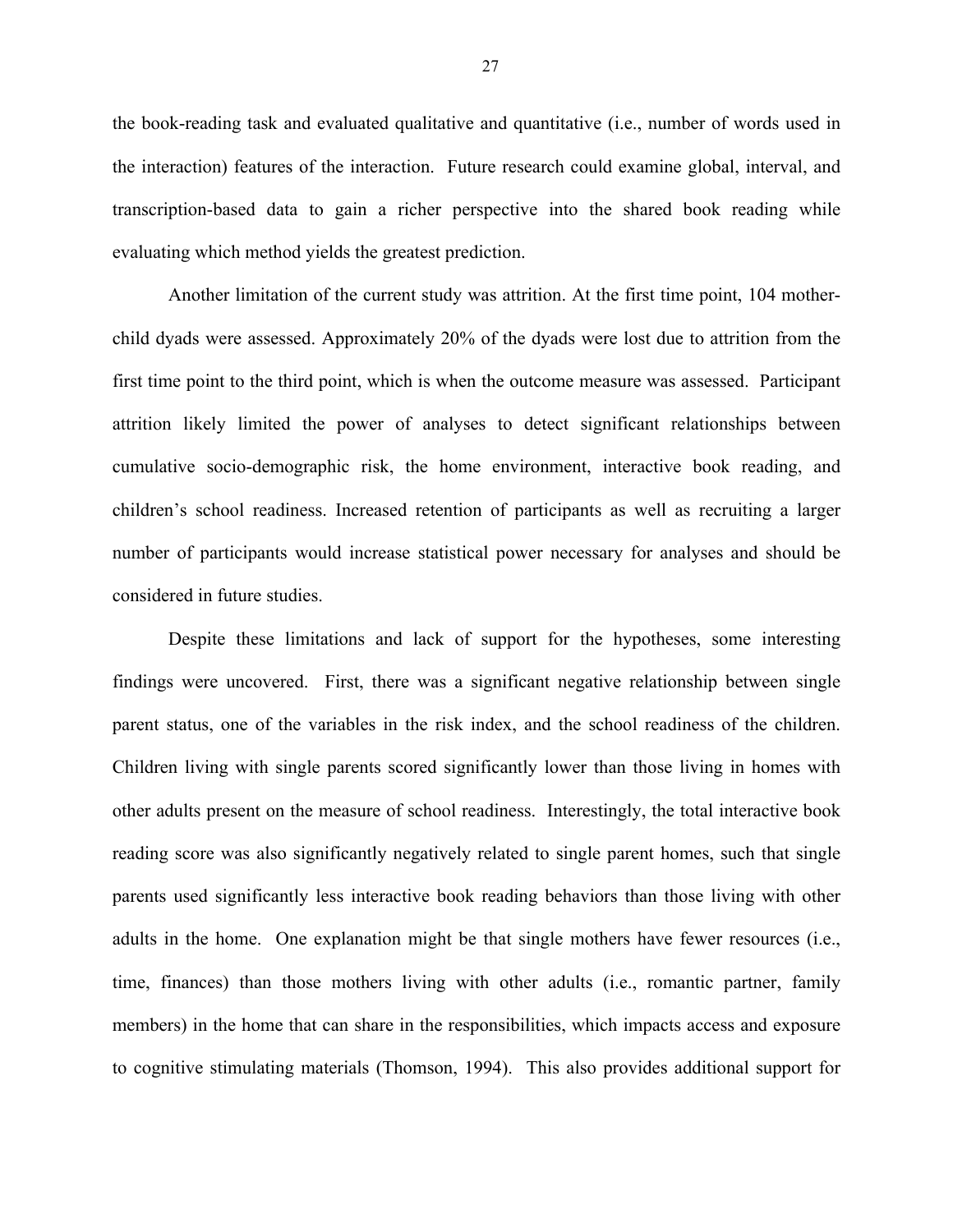the importance of considering single parenting as a risk factor and suggests that interventions and resources might be especially important for single mothers.

Maternal education was significantly positively associated with the total interactive book reading behaviors such that mothers with a high school diploma or GED or higher used significantly more strategies than those with less education. This finding also provides support for maternal education as either a potential risk factor or protective factor depending on the mother's education level. This also suggests that the book reading behaviors, which have been found to support language development and learning, are not intuitive and are likely fostered via education and interventions that promote the use of such strategies. Even though the present study found the associations between the interactive reading behaviors and single parent status, and maternal education, the hypotheses related to the interactive reading behaviors were not supported. Future research should focus on understanding and measuring interactive reading behaviors in toddler-aged children so that more can be learned about these behaviors, which previous research has shown to be integral in setting the foundation for children's learning and school readiness.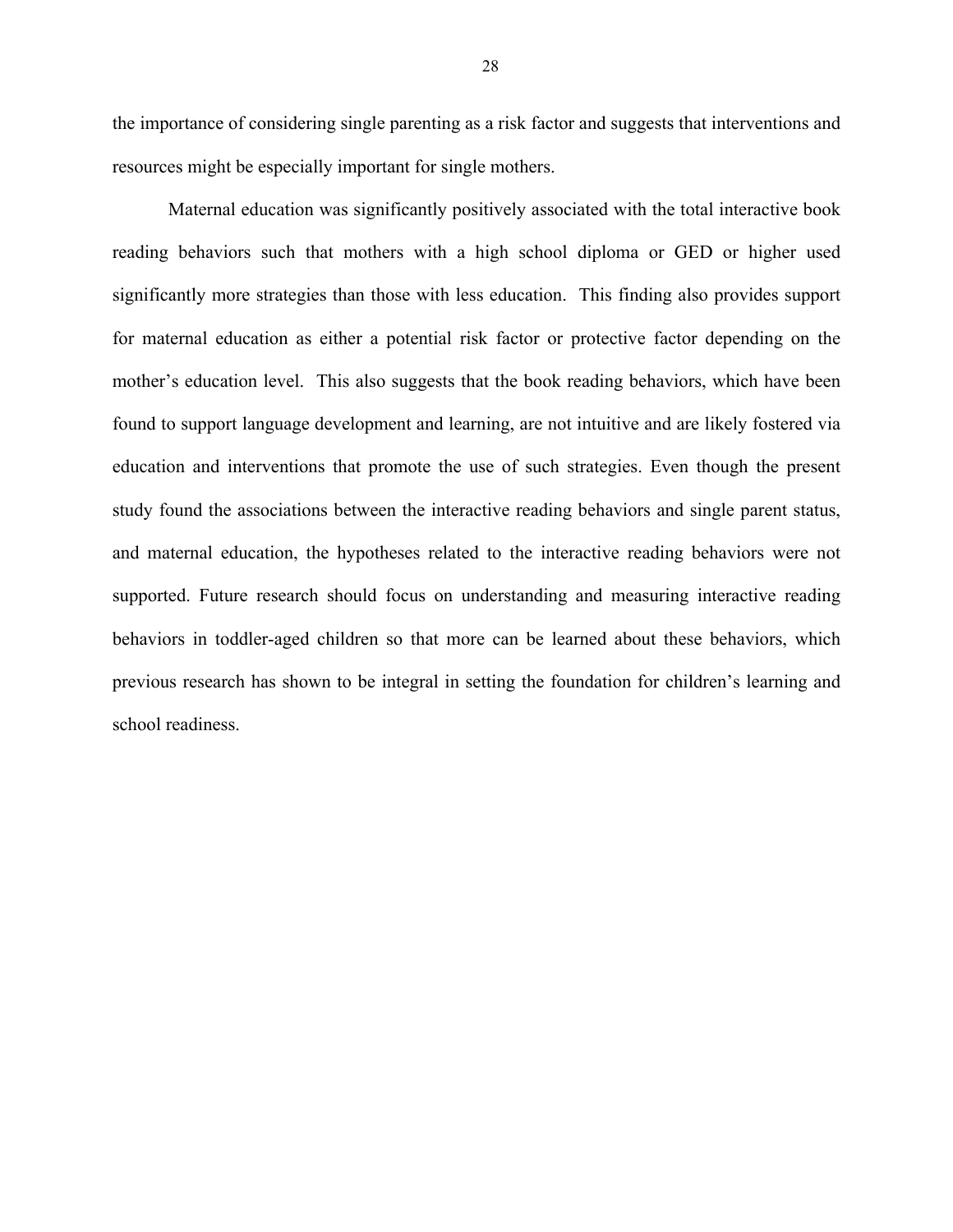### **APPENDIX A**

Table 1

*Descriptive Statistics of Measures*

| Measure                                  | n   | M     | SD    |
|------------------------------------------|-----|-------|-------|
| Effortful Control - Child                | 104 | 4.73  | 0.59  |
| Verbal Ability - Mother                  | 96  | 80.50 | 12.50 |
| Cumulative Socio-Demographic Risk        | 104 | 1.17  | 0.97  |
| Home Environment                         | 98  | 16.01 | 2.59  |
| <b>Total Reading Strategies - Mother</b> | 100 | 1.96  | 0.49  |
| School Readiness - Child                 | 81  | 80.60 | 14.48 |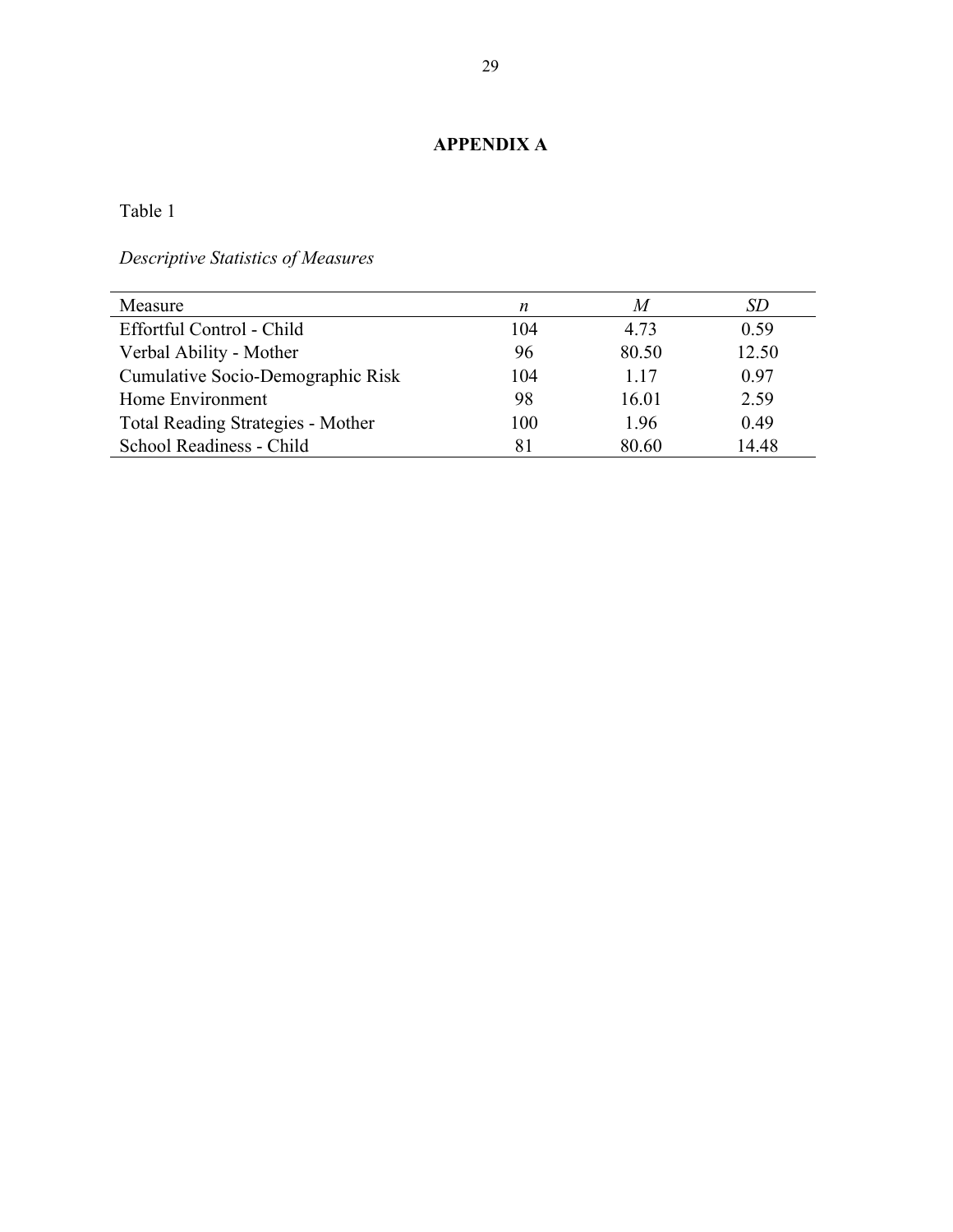| ń |  |
|---|--|
|   |  |
|   |  |

| c |
|---|
|   |
|   |
|   |
| ı |
|   |
|   |
|   |
|   |
|   |
|   |
|   |

| Table 2                              |                                                                                                                                                                                                                                                                                                                    |                                                                                                                                        |                                                                                                                                                                                                                                                                                                                                     |                                                                                      |                                                                                                       |                                                                             |                                                          |                                       |                                  |                   |       |    |
|--------------------------------------|--------------------------------------------------------------------------------------------------------------------------------------------------------------------------------------------------------------------------------------------------------------------------------------------------------------------|----------------------------------------------------------------------------------------------------------------------------------------|-------------------------------------------------------------------------------------------------------------------------------------------------------------------------------------------------------------------------------------------------------------------------------------------------------------------------------------|--------------------------------------------------------------------------------------|-------------------------------------------------------------------------------------------------------|-----------------------------------------------------------------------------|----------------------------------------------------------|---------------------------------------|----------------------------------|-------------------|-------|----|
| Correlations                         |                                                                                                                                                                                                                                                                                                                    |                                                                                                                                        |                                                                                                                                                                                                                                                                                                                                     |                                                                                      |                                                                                                       |                                                                             |                                                          |                                       |                                  |                   |       |    |
| Variables                            |                                                                                                                                                                                                                                                                                                                    | $\vec{\sim}$                                                                                                                           | 3.                                                                                                                                                                                                                                                                                                                                  | 4                                                                                    | 5.                                                                                                    | Ġ.                                                                          | 7.                                                       | ∞ं                                    | $\sigma$                         |                   |       | بہ |
| I. Effortful Control - Child         |                                                                                                                                                                                                                                                                                                                    |                                                                                                                                        |                                                                                                                                                                                                                                                                                                                                     |                                                                                      |                                                                                                       |                                                                             |                                                          |                                       |                                  |                   |       |    |
| 2. Verbal Ability - Mother           | $\begin{array}{r} 1.0011 \\ -0.0017 \\ -0.0017 \\ -0.00000 \\ -0.00000 \\ -0.00000 \\ -0.00000 \\ -0.00000 \\ -0.00000 \\ -0.00000 \\ -0.00000 \\ -0.00000 \\ -0.0000 \\ -0.0000 \\ -0.0000 \\ -0.0000 \\ -0.0000 \\ -0.0000 \\ -0.0000 \\ -0.0000 \\ -0.0000 \\ -0.0000 \\ -0.0000 \\ -0.0000 \\ -0.0000 \\ -0.0$ |                                                                                                                                        |                                                                                                                                                                                                                                                                                                                                     |                                                                                      |                                                                                                       |                                                                             |                                                          |                                       |                                  |                   |       |    |
| 3. Gender - Child                    |                                                                                                                                                                                                                                                                                                                    | $-0.001$<br>$-0.043$<br>$-0.042$<br>$-0.040*$<br>$-0.240*$<br>$-0.128$<br>$-0.128$<br>$-0.040*$<br>$-0.040*$<br>$-0.040*$<br>$-0.040*$ |                                                                                                                                                                                                                                                                                                                                     |                                                                                      |                                                                                                       |                                                                             |                                                          |                                       |                                  |                   |       |    |
| 4. Cumulative Socio-Demographic Risk |                                                                                                                                                                                                                                                                                                                    |                                                                                                                                        |                                                                                                                                                                                                                                                                                                                                     |                                                                                      |                                                                                                       |                                                                             |                                                          |                                       |                                  |                   |       |    |
| 5. Perceived Social Support          |                                                                                                                                                                                                                                                                                                                    |                                                                                                                                        |                                                                                                                                                                                                                                                                                                                                     |                                                                                      | $\mathbf{I}$                                                                                          |                                                                             |                                                          |                                       |                                  |                   |       |    |
| 6. Neighborhood Dangerousness        |                                                                                                                                                                                                                                                                                                                    |                                                                                                                                        |                                                                                                                                                                                                                                                                                                                                     |                                                                                      |                                                                                                       |                                                                             |                                                          |                                       |                                  |                   |       |    |
| 7. Household Overcrowding            |                                                                                                                                                                                                                                                                                                                    |                                                                                                                                        |                                                                                                                                                                                                                                                                                                                                     |                                                                                      |                                                                                                       |                                                                             |                                                          |                                       |                                  |                   |       |    |
| 8. Single Parent                     |                                                                                                                                                                                                                                                                                                                    |                                                                                                                                        |                                                                                                                                                                                                                                                                                                                                     |                                                                                      |                                                                                                       |                                                                             |                                                          |                                       |                                  |                   |       |    |
| 9. Education Level of Mother         |                                                                                                                                                                                                                                                                                                                    |                                                                                                                                        |                                                                                                                                                                                                                                                                                                                                     |                                                                                      |                                                                                                       |                                                                             |                                                          |                                       |                                  |                   |       |    |
| 10. Home Environment                 |                                                                                                                                                                                                                                                                                                                    |                                                                                                                                        |                                                                                                                                                                                                                                                                                                                                     |                                                                                      |                                                                                                       |                                                                             |                                                          |                                       |                                  |                   |       |    |
| 1. Total Reading Behaviors - Mother  |                                                                                                                                                                                                                                                                                                                    |                                                                                                                                        | $\begin{array}{r} \n 1.0100 \\  -0.0101 \\  -0.073 \\  -0.074 \\  -0.107 \\  0.032 \\  0.039 \\  0.052 \\  0.004 \\  0.004 \\  0.004 \\  0.004 \\  0.004 \\  0.004 \\  0.004 \\  0.004 \\  0.004 \\  0.004 \\  0.004 \\  0.004 \\  0.004 \\  0.004 \\  0.004 \\  0.004 \\  0.004 \\  0.004 \\  0.004 \\  0.004 \\  0.004 \\  0.004$ | $7.395**$<br>$0.395**$<br>$0.499**$<br>$0.256**$<br>$0.0409**$<br>$0.016$<br>$0.016$ | $\begin{array}{l} 0.310**\\ -0.052\\ -0.029\\ -0.071\\ 0.047\\ 0.047\\ -0.089\\ -0.160\\ \end{array}$ | $-1$<br>$-0.217$<br>$-0.023$<br>$-0.088$<br>$-0.046$<br>$-0.040$<br>$0.001$ | $-0.106$<br>$-0.132$<br>$-0.009$<br>$-0.028$<br>$-0.028$ | $-0.038$<br>0.090<br>0.197*<br>0.152* | $-0.017$<br>$-0.20*$<br>$-0.002$ | $\frac{1}{0.058}$ | I     |    |
| 12. School Readiness - Child         |                                                                                                                                                                                                                                                                                                                    |                                                                                                                                        |                                                                                                                                                                                                                                                                                                                                     |                                                                                      |                                                                                                       |                                                                             |                                                          |                                       |                                  |                   | 0.000 | ł  |
| $*_{p}$ < .05; $*_{p}$ < .01         |                                                                                                                                                                                                                                                                                                                    |                                                                                                                                        |                                                                                                                                                                                                                                                                                                                                     |                                                                                      |                                                                                                       |                                                                             |                                                          |                                       |                                  |                   |       |    |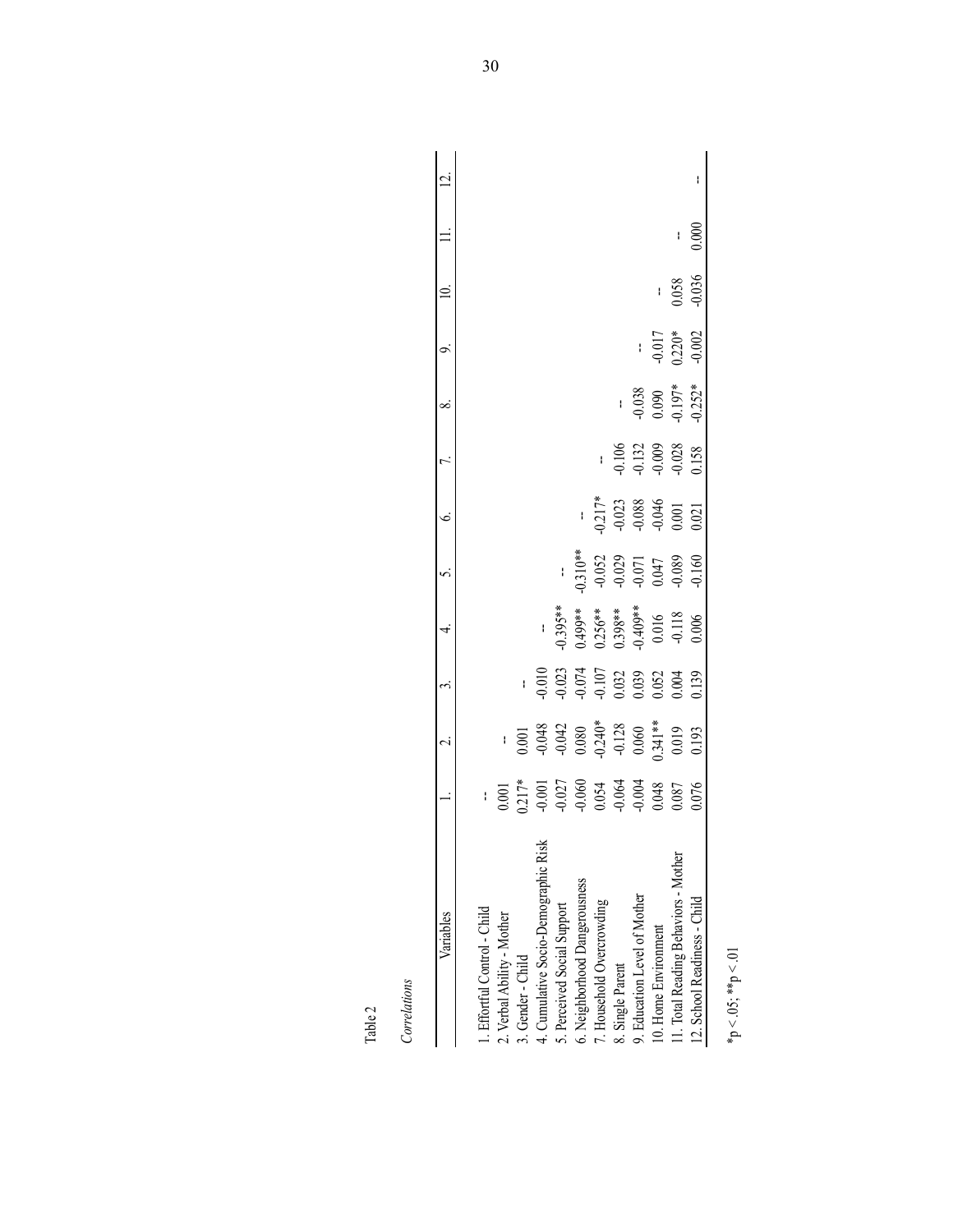Table 3

*Cumulative Risk, Home Environment, and Reading Behaviors Predicting School Readiness*

| Predictors                              |         | <b>SEB</b> |         |
|-----------------------------------------|---------|------------|---------|
| Effortful Control - Child               | 1.94    | 2.83       | 0.08    |
| Gender - Child                          | 4.40    | 3.36       | 0.15    |
| Verbal Ability - Mother                 | 0.21    | 0.14       | 0.18    |
| Cumulative Socio-Demographic Risk       | 0.29    | 1.75       | 0.02    |
| Home Environment                        | $-0.54$ | 0.65       | $-0.10$ |
| <b>Total Reading Behaviors - Mother</b> | 0.89    | 8.26       | 0.13    |

*Note.* All standardized betas were statistically non-significant ( $p > .05$ ).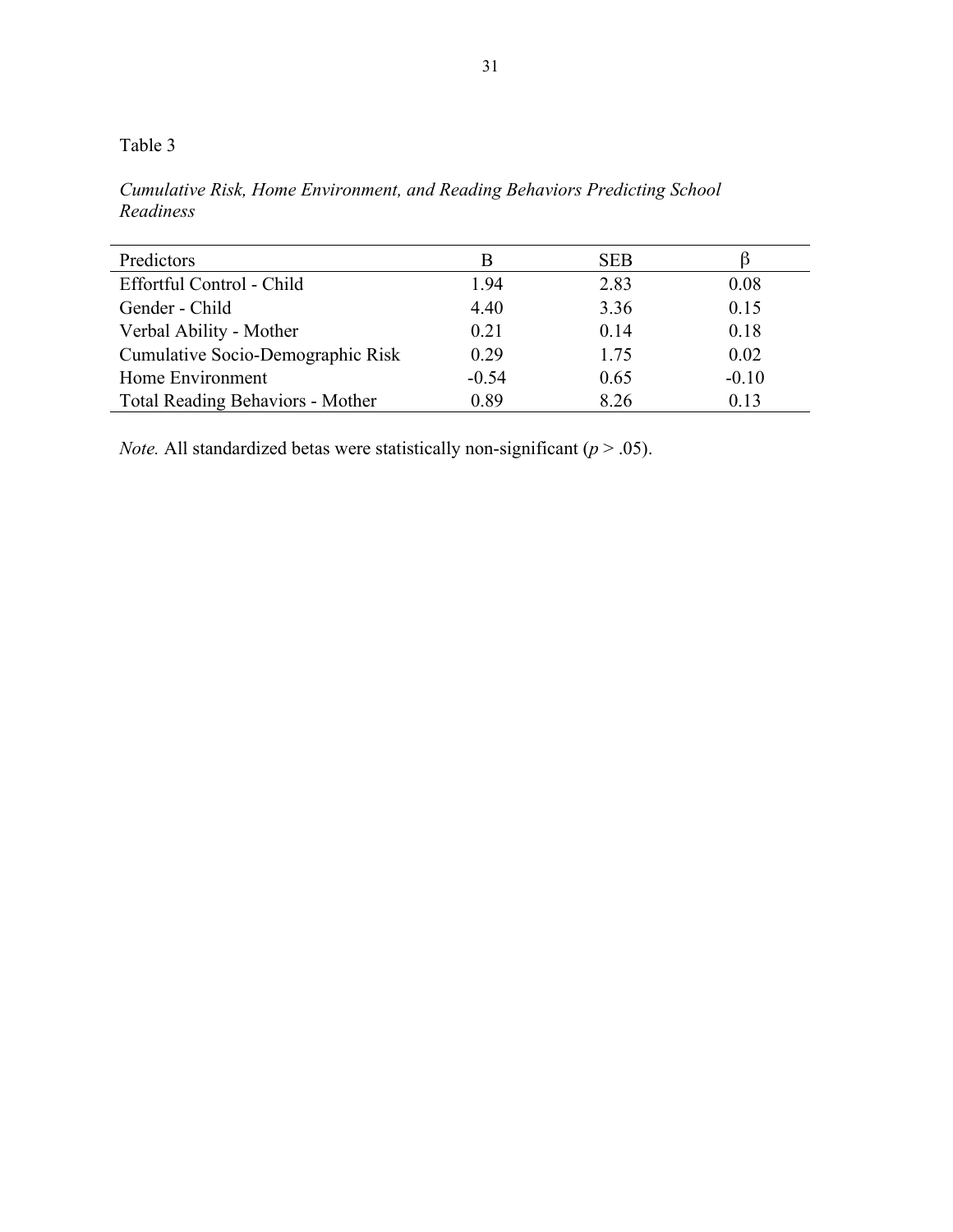# Table 4

| Variable                     | B       | <b>SEB</b> |         |
|------------------------------|---------|------------|---------|
| Effortful Control - Child    | 2.25    | 2.80       | 0.09    |
| Verbal Ability - Mother      | 0.22    | 0.14       | 0.19    |
| Gender - Child               | 4.70    | 3.40       | 0.16    |
| Cumulative Socio-Demographic |         |            |         |
| <b>Risk</b>                  | 0.45    | 1.76       | 0.03    |
| Home Environment             | $-0.44$ | 0.65       | $-0.08$ |
| Risk x Home Environment      | 1.25    | 0.65       | 0.22    |
| $R^2$                        |         | 0.12       |         |
| F for change in $R^2$        |         | 3.70       |         |

*Summary of Hierarchical Regression Analysis for Moderation*

*Note.* All standardized betas were statistically non-significant (*p* > .05).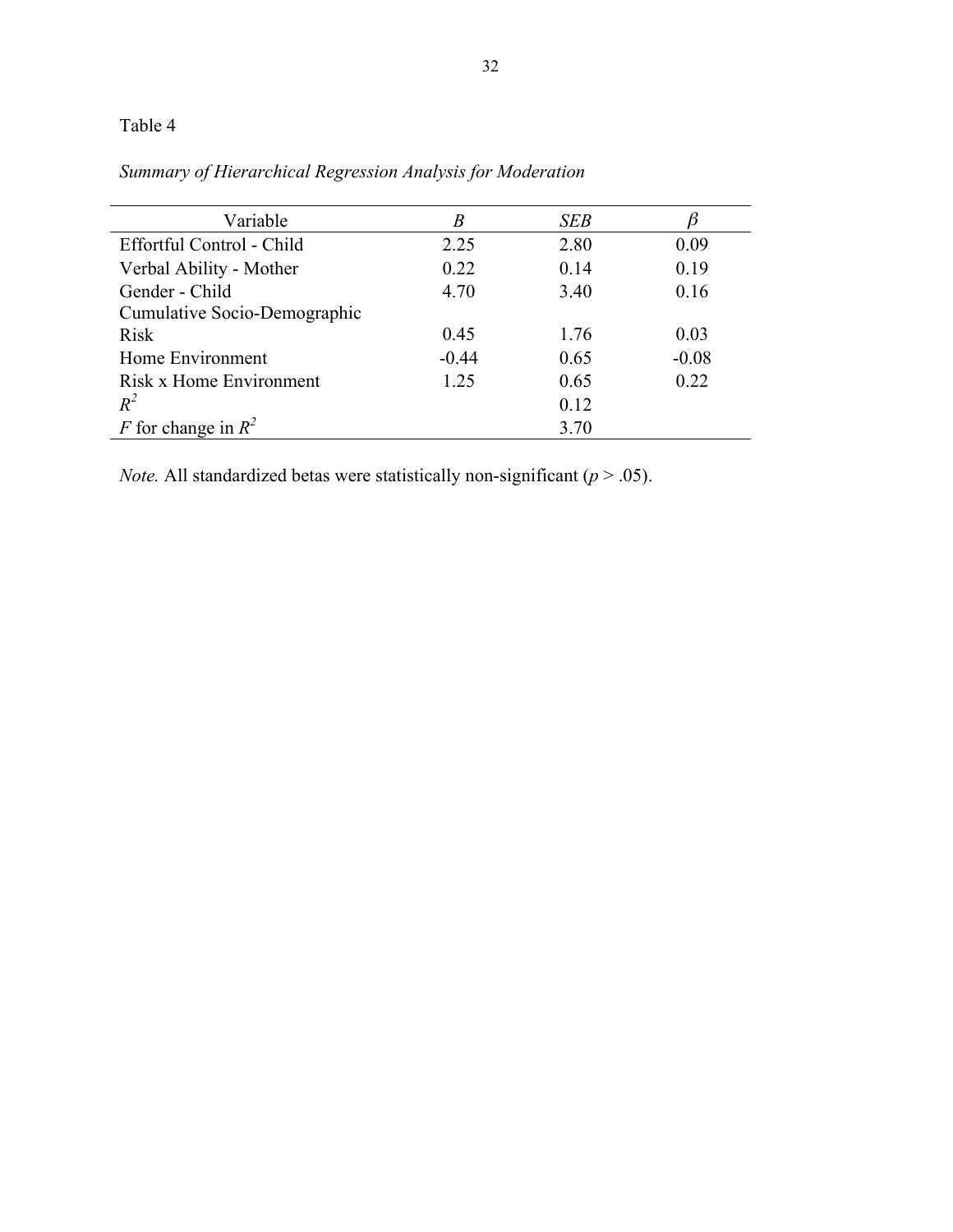## **APPENDIX B**

# **Figure 1**

*Moderation model tested in the present study.*

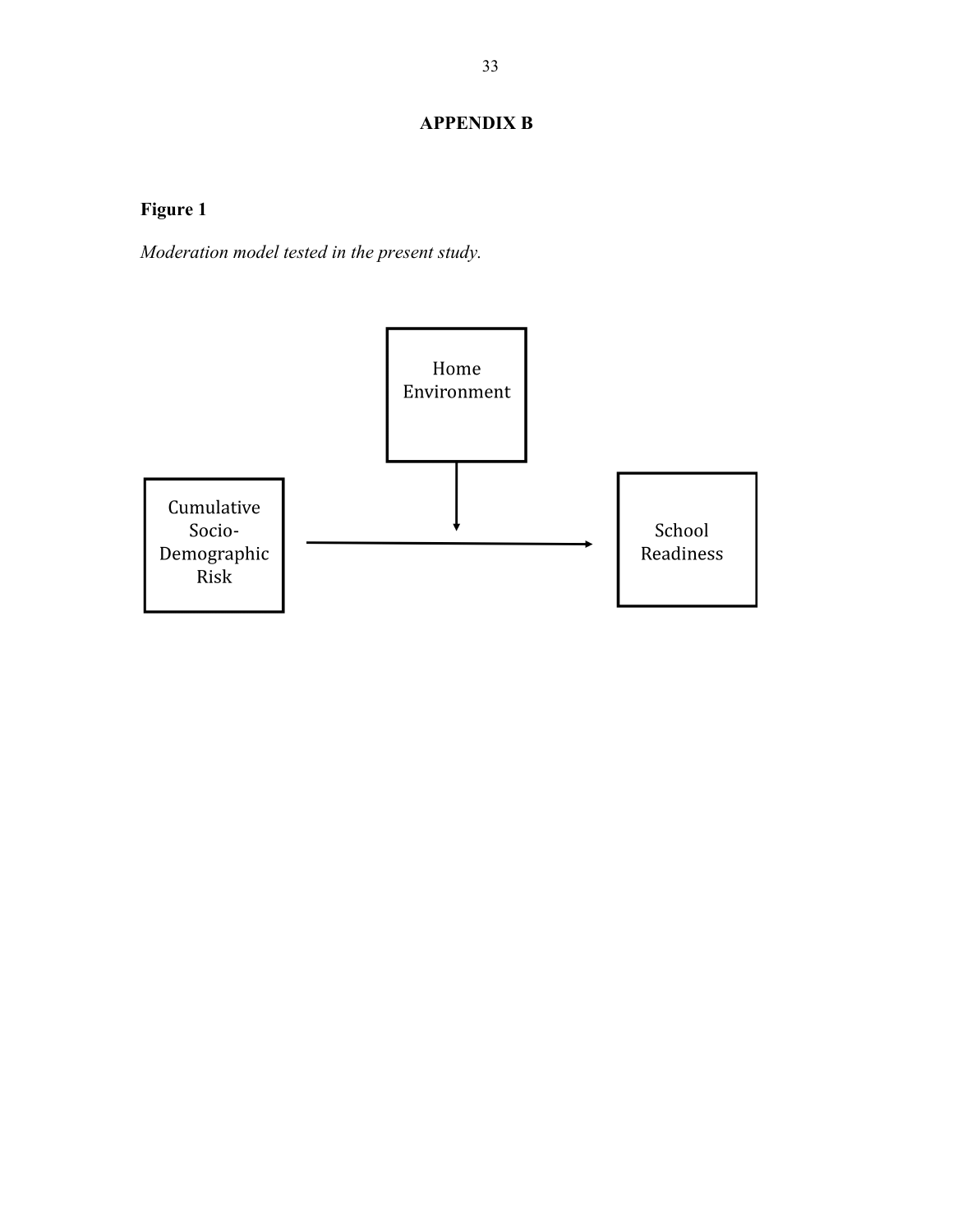# **Figure 2**

*Mediation model tested in the present study.*

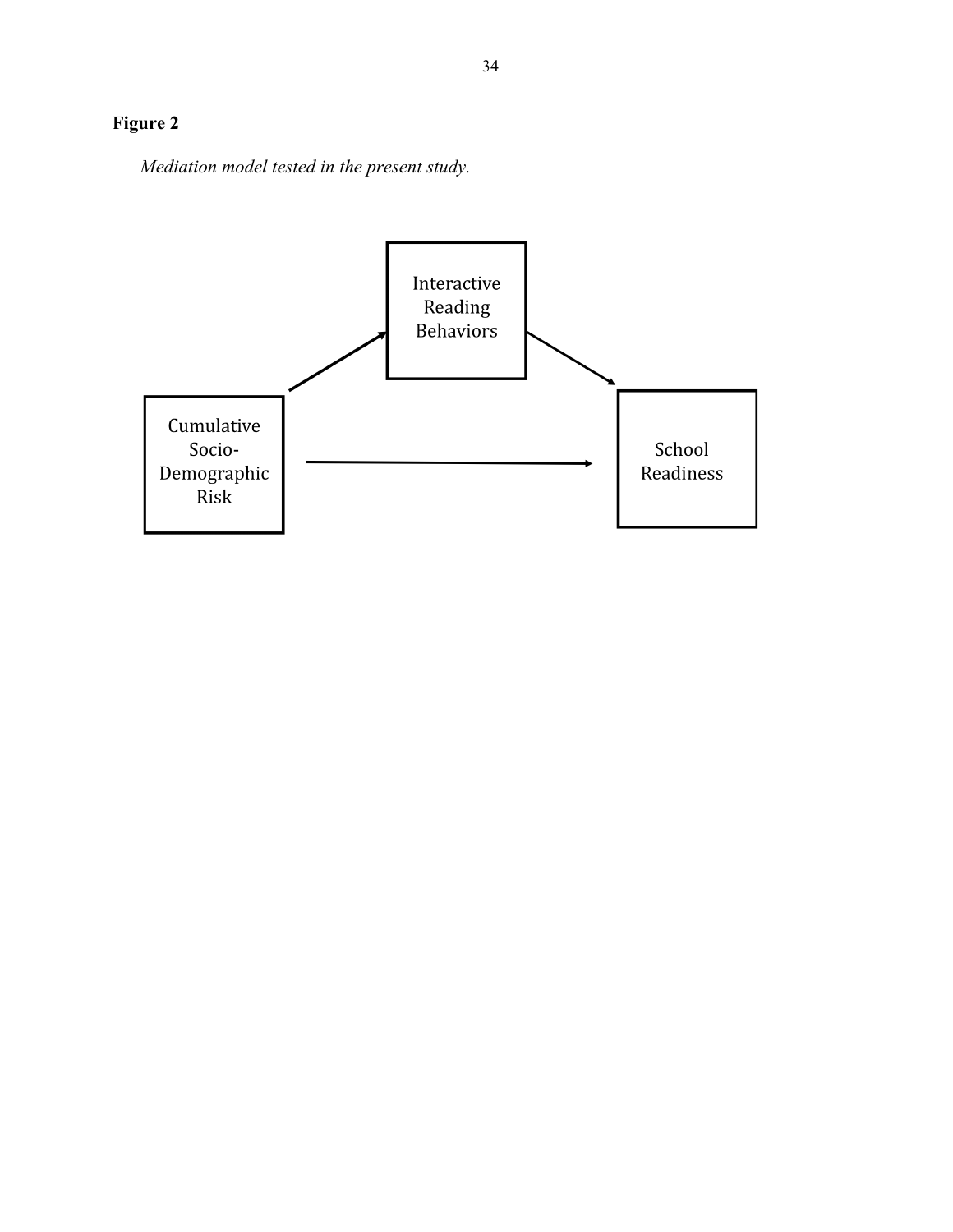### **Figure 3**

*Histogram of household overcrowding, which is defined as when the number of people in the home exceeds the number of rooms, not including hallways and bathrooms.*

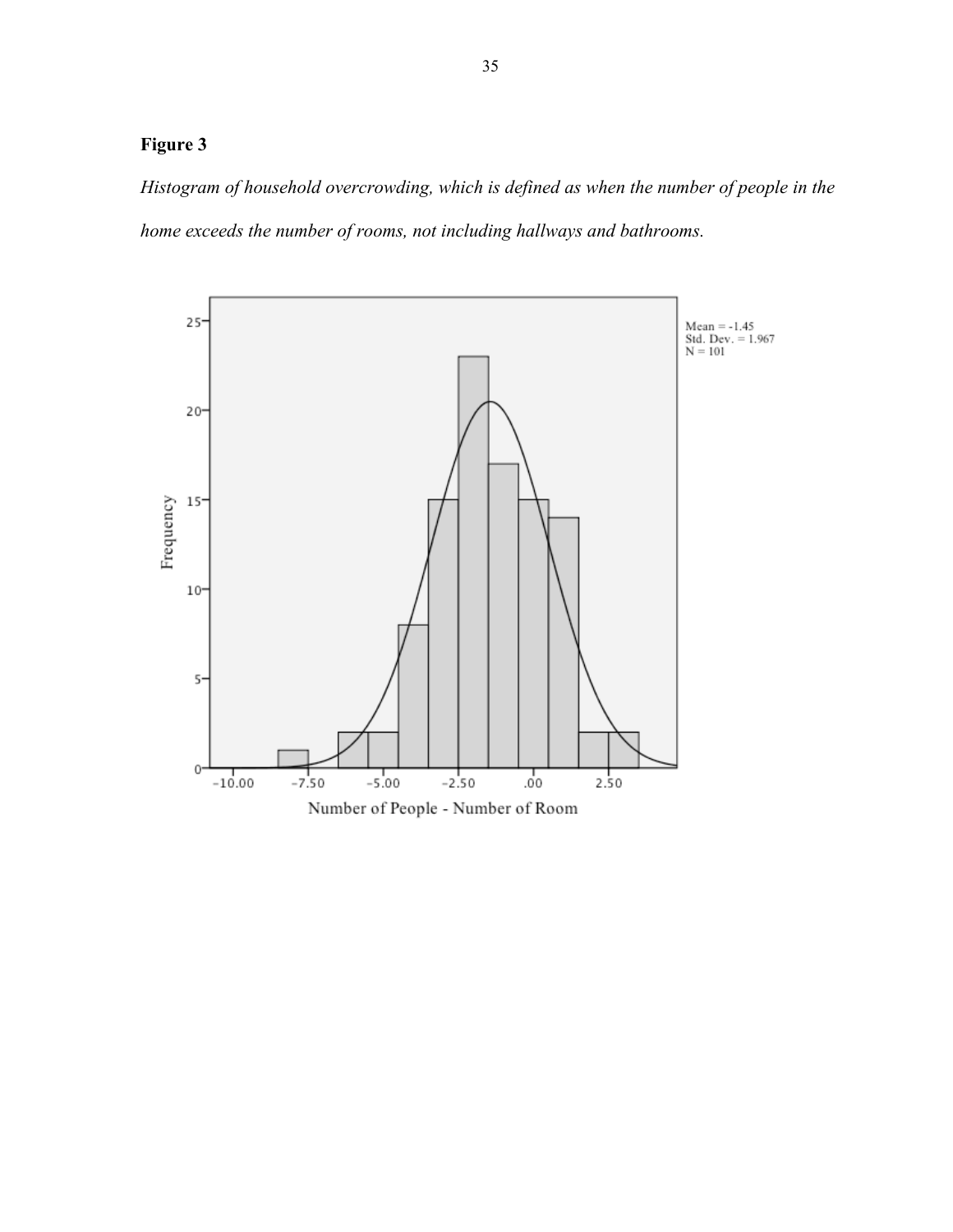#### **REFERENCES**

- Arnold, D. H., Lonigan, C. J., Whitehurst, G. J., & Epstein, J. N. (1994). Accelerating language development through picture book reading: Replication and extension to a videotape training format. *Journal of Educational Psychology, 86*(2), 235-243. doi: 10.1037/0022- 0663.86.2.235
- Baldwin, W., & Cain, V. S. (1980). The children of teenage parents. *Family Planning Perspectives, 12*(1), 34-43.
- Baron, R. M., & Kenny, D. A. (1986). The moderator–mediator variable distinction in social psychological research: Conceptual, strategic, and statistical considerations. *Journal of personality and social psychology, 51*(6), 1173-1182. doi: 10.1037/0022-3514.51.6.1173
- Bennett, K. K., Weigel, D. J., & Martin, S. S. (2002). Children's acquisition of early literacy skills: examining family contributions. *Early Childhood Research Quarterly, 17*(3), 295- 317. doi: 10.1016/s0885-2006(02)00166-7
- Blair, C. (2002). School readiness: Integrating cognition and emotion in a neurobiological conceptualization of children's functioning at school entry. *American Psychologist, 57*(2), 111-127. doi: 10.1037/0003-066x.57.2.111
- Blake, J., Macdonald, S., Bayrami, L., Agosta, V., & Milian, A. (2006). Book reading styles in dual-parent and single-mother families. *British Journal of Educational Psychology, 76*(3), 501-515. doi: 10.1348/000709905x49719
- Bracken, B. A. (1988). Ten psychometric reasons why similar tests produce disimilar results. *Journal of School Psychology*, *26*(2), 155-166. doi: http://dx.doi.org/10.1016/0022- 4405(88)90017-9

Bracken, B. A. (2007). *School readiness assessment*. [San Antonio, TX]: Pearson.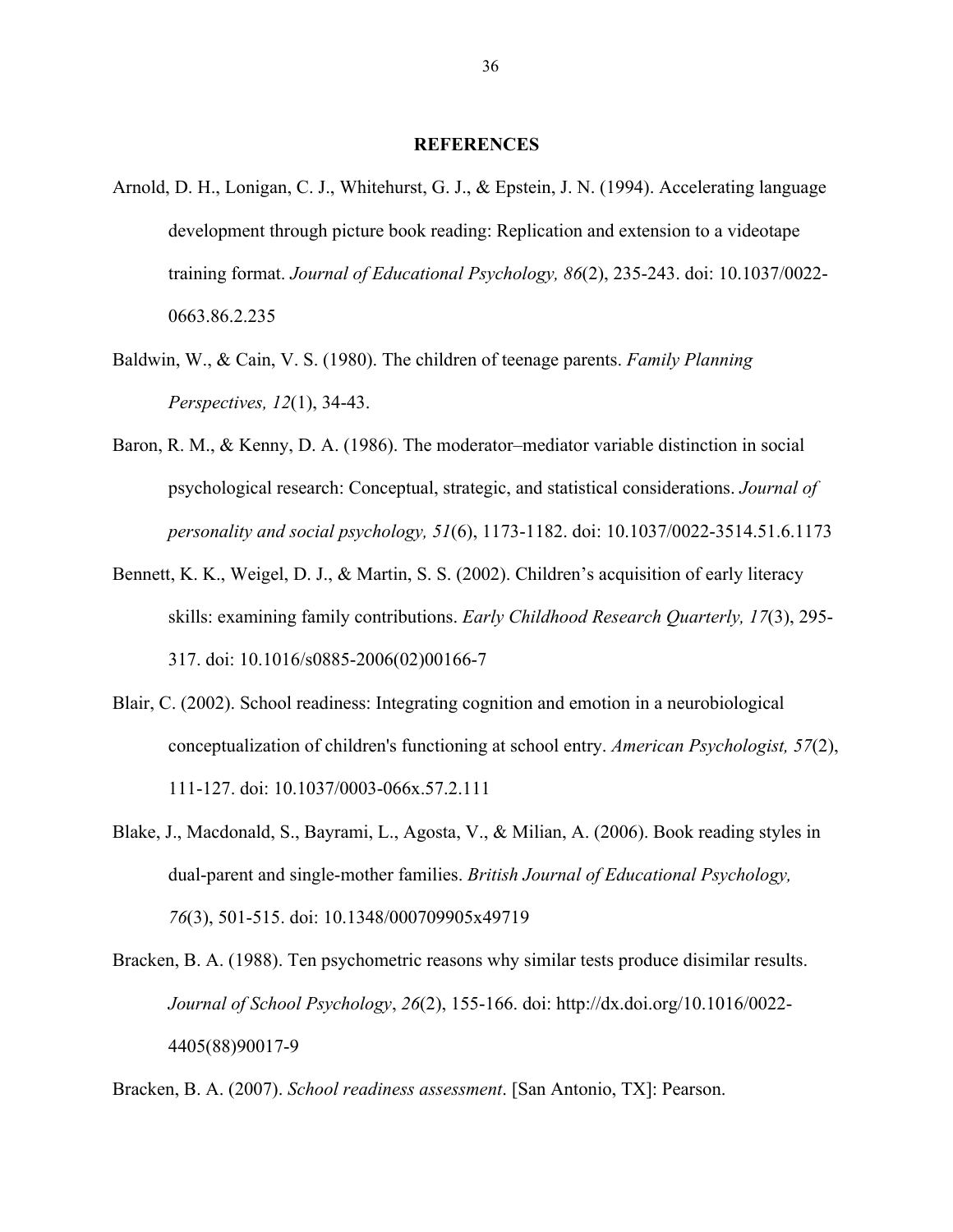- Bradley, R. H., & Corwyn, R. F. (2002). Socioeconomic status and child development. *Annual review of psychology*, *53*(1), 371-399.
- Brooks‐Gunn, J., Klebanov, P. K., & Duncan, G. J. (1996). Ethnic differences in children's intelligence test scores: Role of economic deprivation, home environment, and maternal characteristics. *Child development*, *67*(2), 396-408.
- Brooks-Gunn, J., Klebanov, P. K., & Liaw, F. R. (1995). The learning, physical, and emotional environment of the home in the context of poverty: The infant health and development program. *Children and Youth Services Review*, *17*(1), 251-276.
- Bus, A. G., Belsky, J., van Ijzendoorn, M. H., & Crnic, K. (1997). Attachment and bookreading patterns: A study of mothers, fathers and their toddlers. *Early Childhood Research Quarterly, 12*(1), 81-98. doi: 10.1016/s0885-2006(97)90044-2
- Bus, A. G., van IJzendoorn, M. H., & Pellegrini, A. D. (1995). Joint book reading makes for success in learning to read: A meta-analysis on intergenerational transmission of literacy. *Review of Educational Research, 65*(1), 1-21. doi: 10.3102/00346543065001001
- Caldwell, B. M., Bradley, R. H., University of Arkansas at Little Rock. Center for Child, D., & Education. (1984). *HOME observation for measurement of the environment*. Little Rock, Ark.: University of Arkansas at Little Rock.
- Coplan, R. J., Barber, A. M., & Lagacé-Séguin, D. G. (1999). The role of child temperament as a predictor of early literacy and numeracy skills in preschoolers. *Early Childhood Research Quarterly, 14*(4), 537-553. doi: 10.1016/s0885-2006(99)00025-3
- Crnic, K. Greenberg, MT, & Slough, NM (1986). Early stress and social support influences on mothers' and high risk infants' functioning in late infancy. *Infant Mental Health Journal, 7*, 19-33.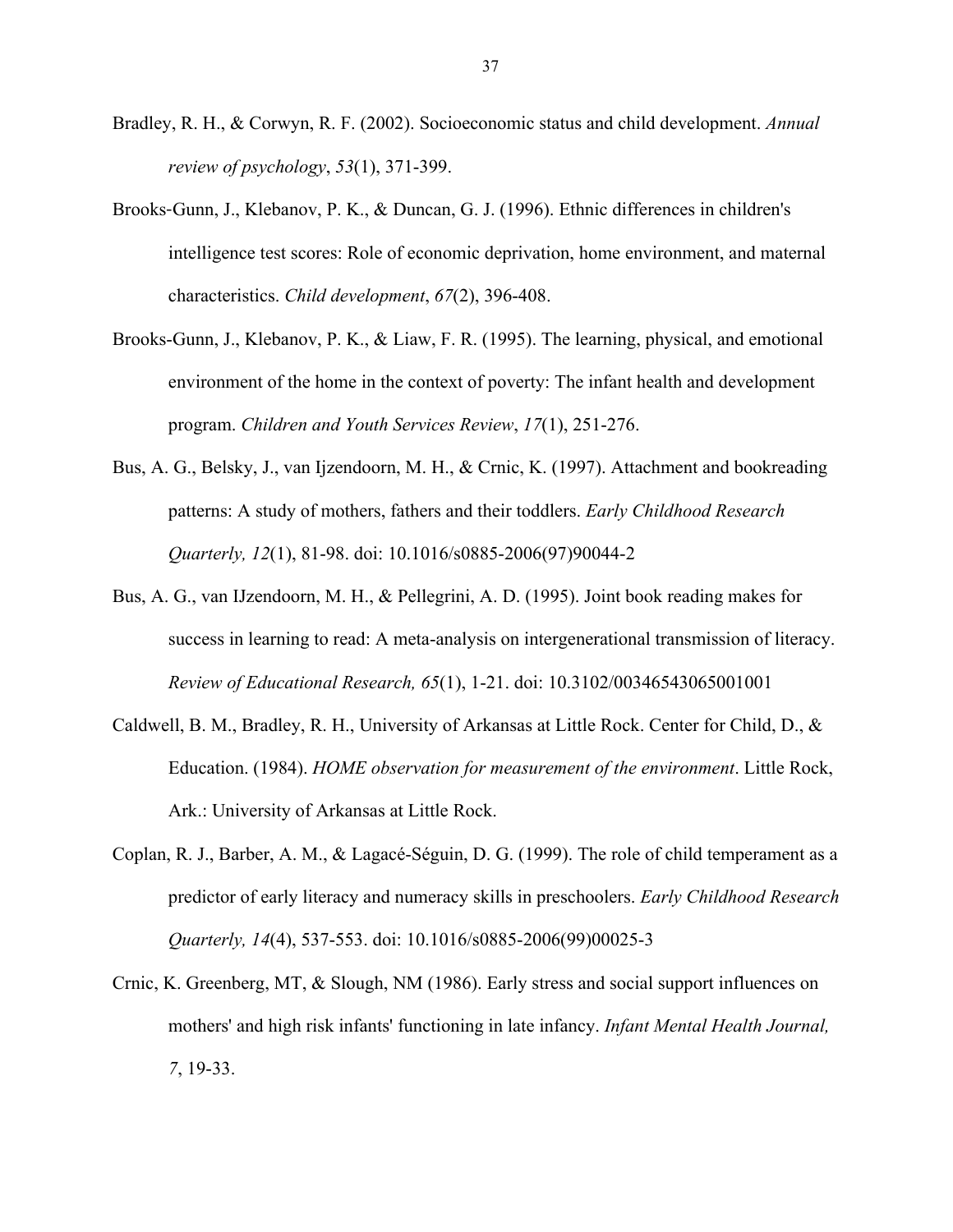- Crnic, K. A. (1983). Effects of stress and social support on mothers and premature and full-term infants. *Child Development, 54*(1), 209-217. doi: 10.2307/1129878
- DeBruin-Parecki, A. (2007). *Let's read together: improving literacy outcomes with the adultchild interactive reading inventory (ACIRI)*. Baltimore, Md.: Paul H. Brookes Pub. Co.
- Dotterer, A. M., Iruka, I. U., & Pungello, E. (2012). Parenting, race, and socioeconomic status: Links to school readiness. *Family Relations*, *61*(4), 657-670.
- Dubow, E. F., & Luster, T. (1990). Adjustment of children born to teenage mothers: The contribution of risk and protective factors. *Journal of Marriage and the Family, 52(2),* 393-404.
- Duncan, G. J., Dowsett, C. J., Claessens, A., Magnuson, K., Huston, A. C., Klebanov, P., Pagani, L., Feinstein, L., Engel, M., Brooks-Gunn, J., Sexton, H., Ducksworth, K., & Japel, C., (2007). School readiness and later achievement. *Developmental Psychology, 43*(6), 1428- 1446. doi: 10.1037/0012-1649.43.6.1428
- Duncan, G. J., & Magnuson, K. A. (2005). Can family socioeconomic resources account for racial and ethnic test score gaps?. *The Future Of Children*, *15*(1), 35-54. doi:10.1353/foc.2005.0004
- Dunn, L. M., Dunn, D. M., & Pearson, A. (2007). *PPVT-4 : Peabody picture vocabulary test*. Minneapolis, MN.: Pearson Assessments.
- Dunn, L. M., & Dunn, L. M. (1997). *Peabody picture vocabulary test–3rd edition*. Circle Pines, MN: American Guidance Service.
- Evans, G. W., Li, D., & Sepanski Whipple, S. (2013). Cumulative risk and child development. *Psychological Bulletin*, 139(6), 1342-1396. doi: 10.1037/a0031808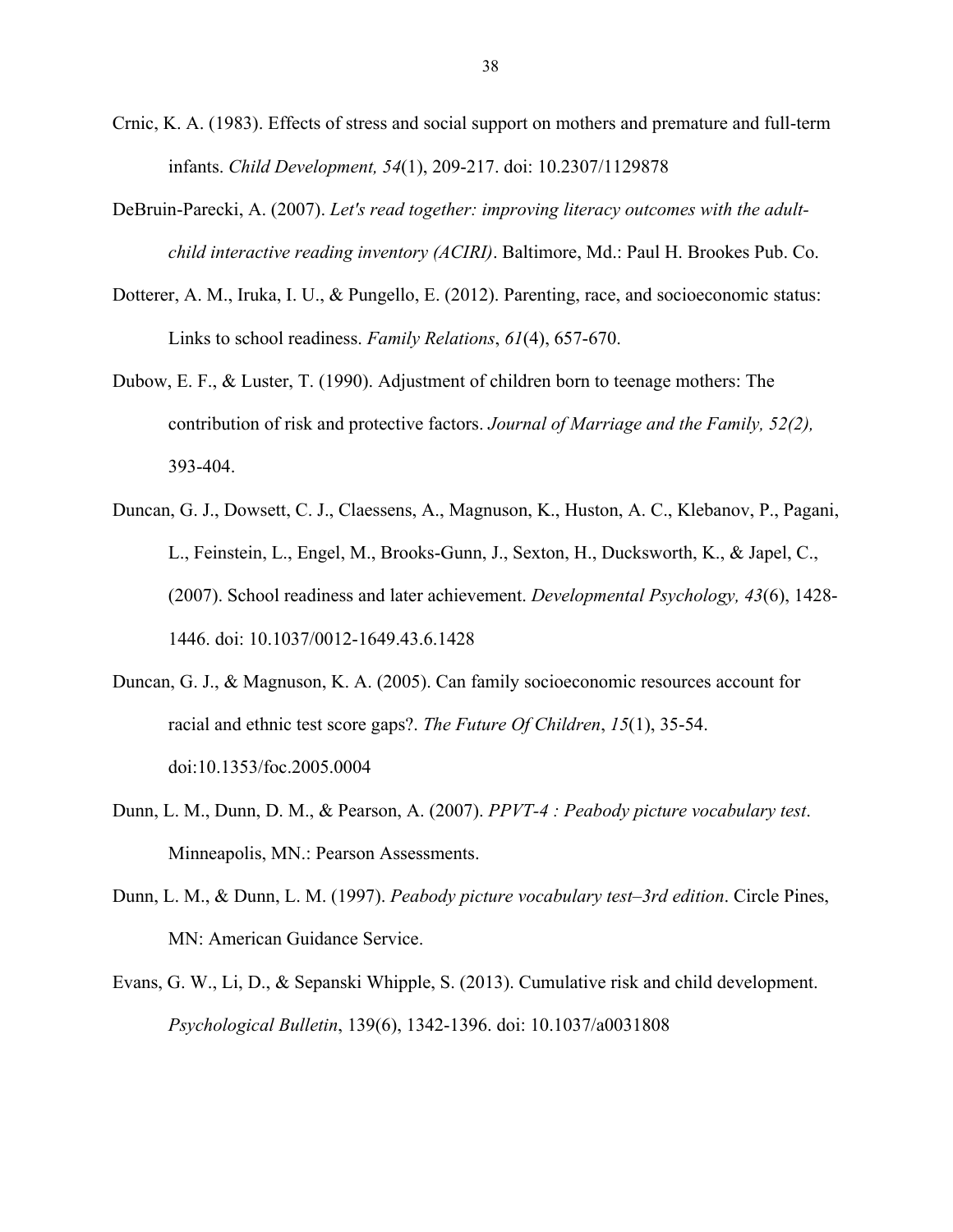- Ewart, C. K., & Suchday, S. (2002). Discovering how urban poverty and violence affect health: Development and validation of a neighborhood stress index. *Health Psychology, 21*(3), 254-262. doi: 10.1037/0278-6133.21.3.254
- Fletcher, K. L., Cross, J. R., Tanney, A. L., Schneider, M., & Finch, W. H. (2008). Predicting language development in children at risk: The effects of quality and frequency of caregiver reading. *Early Education & Development, 19*(1), 89-111. doi: 10.1080/10409280701839106
- Fletcher, K. L., & Reese, E. (2005). Picture book reading with young children: A conceptual framework. *Developmental Review, 25*(1), 64-103. doi: 10.1016/j.dr.2004.08.009
- Forget-Dubois, N., Dionne, G., Lemelin, J.-P., Pérusse, D., Tremblay, R. E., & Boivin, M. (2009). Early child language mediates the relation between home environment and school readiness. *Child Development, 80*(3), 736-749. doi: 10.1111/j.1467-8624.2009.01294.x
- Foster, M. A., Lambert, R., Abbott-Shim, M., McCarty, F., & Franze, S. (2005). A model of home learning environment and social risk factors in relation to children's emergent literacy and social outcomes. *Early Childhood Research Quarterly, 20*(1), 13-36. doi: 10.1016/j.ecresq.2005.01.006
- Furstenberg, F. F., Jr., Brooks-Gunn, J., & Chase-Lansdale, L. (1989). Teenaged pregnancy and childbearing. *American Psychologist, 44*(2), 313-320. doi: 10.1037/0003-066x.44.2.313
- Guo, G., & Harris, K. M. (2000). The mechanisms mediating the effects of poverty on children's intellectual development. *Demography*, *37*(4), 431-447.
- Hair, E., Halle, T., Terry-Humen, E., Lavelle, B., & Calkins, J. (2006). Children's school readiness in the ECLS-K: Predictions to academic, health, and social outcomes in first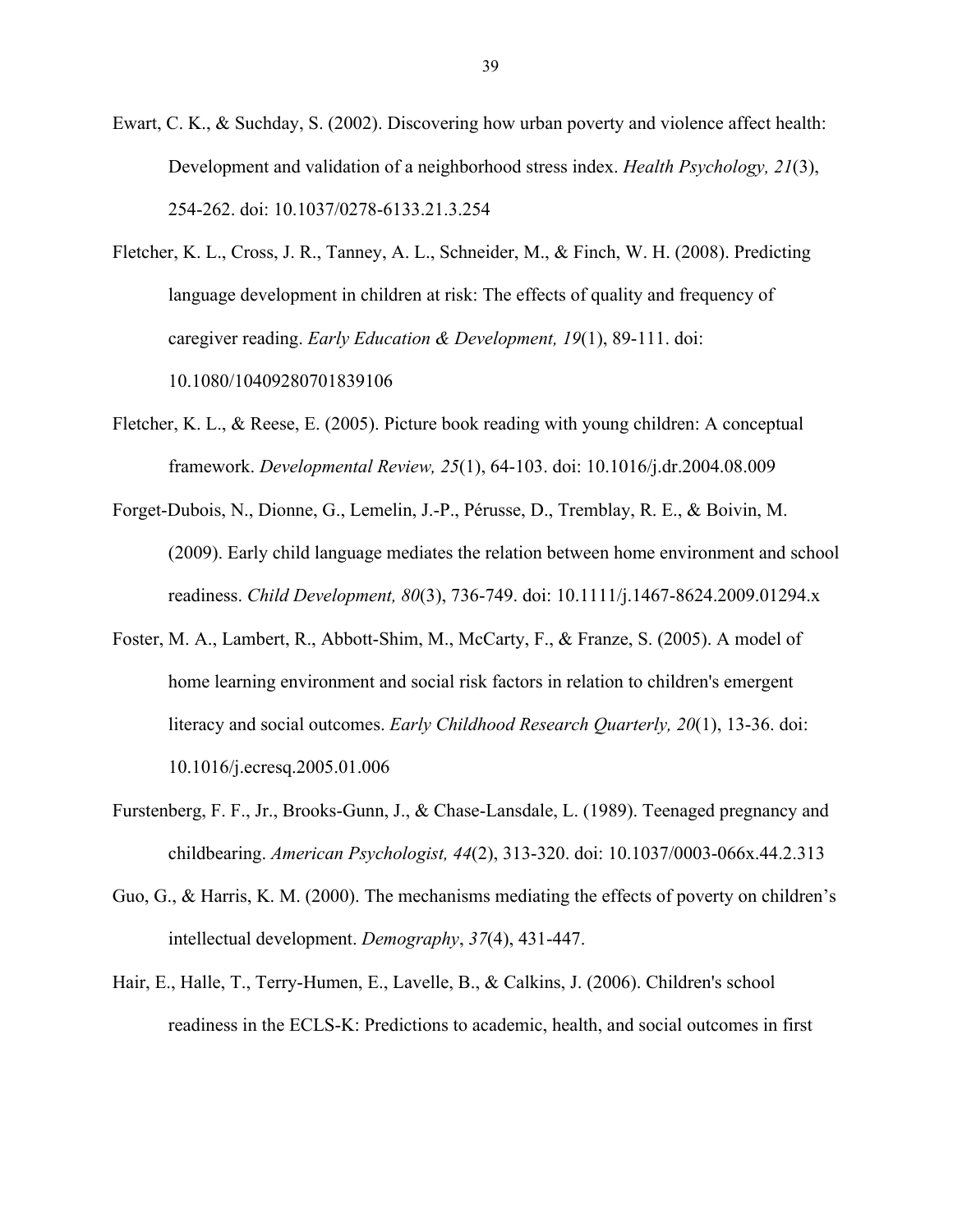grade. *Early Childhood Research Quarterly, 21*(4), 431-454. doi: 10.1016/j.ecresq.2006.09.005

- Kohen, D. E., Brooks–Gunn, J., Leventhal, T., & Hertzman, C. (2002). Neighborhood income and physical and social disorder in Canada: Associations with young children's competencies. *Child Development, 73*(6), 1844-1860. doi: 10.1111/1467-8624.t01-1- 00510
- La Paro, K. M., & Pianta, R. C. (2000). Predicting children's competence in the early school years: A meta-analytic review. *Review of Educational Research, 70*(4), 443-484.
- Lewit, E. M., & Baker, L. S. (1995). School Readiness. *The Future of Children, 5*(2), 128-139.
- McBryde, C., Ziviani, J., & Cuskelly, M. (2004). School readiness and factors that influence decision making. *Occupational Therapy International, 11*(4), 193-208. doi: 10.1002/oti.211
- Mistry, R. S., Benner, A. D., Biesanz, J. C., Clark, S. L., & Howes, C. (2010). Family and social risk, and parental investments during the early childhood years as predictors of lowincome children's school readiness outcomes. *Early Childhood Research Quarterly, 25*(4), 432-449. doi: http://dx.doi.org/10.1016/j.ecresq.2010.01.002
- Morrow, L. M., & Smith, J. K. (1990). *Assessment for instruction in early literacy*, Englewood Cliffs, N.J.
- Ninio, A. (1980). Picture-book reading in mother–infant dyads belonging to two subgroups in Israel. *Child Development, 51*(2), 587-590. doi: 10.2307/1129299
- Oxford, M., & Spieker, S. (2006). Preschool language development among children of adolescent mothers. *Journal of Applied Developmental Psychology, 27*(2), 165-182. doi: 10.1016/j.appdev.2005.12.013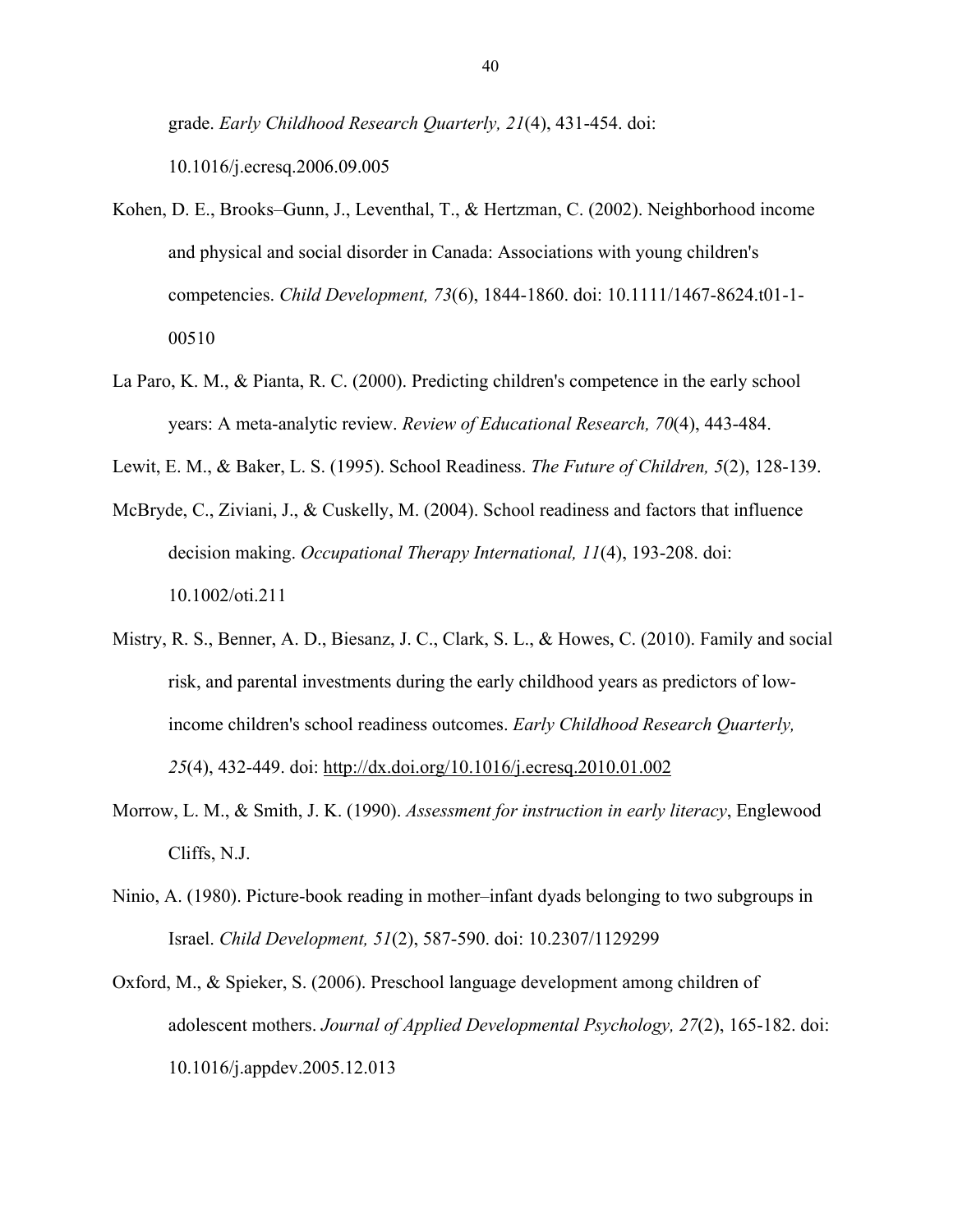- Patterson, C. J., Kupersmidt, J. B., & Vaden, N. A. (1990). Income level, gender, ethnicity, and household composition as predictors of children's school-based competence. *Child Development, 61*(2), 485-494. doi: 10.2307/1131109
- Putnam, S. P., Gartstein, M. A., & Rothbart, M. K. (2006). Measurement of fine-grained aspects of toddler temperament: The early childhood behavior questionnaire. *Infant Behavior and Development, 29*(3), 386-401. doi: 10.1016/j.infbeh.2006.01.004
- Rathmann, P., Edwards, A., Jennings, J., & Petrucelli, M. (1994). *Good night, gorilla*. Putnam, 1994.
- Raver, C. (2003). Young children's emotional development and school readiness. *Social Policy Report, 16*(3), 3-19.
- Raver, C., & Zigler, E. F. (1997). Social competence: An untapped dimension in evaluating head start's success. *Early Childhood Research Quarterly, 12*(4), 363-385. doi: http://dx.doi.org/10.1016/S0885-2006(97)90017-X
- Rodriguez, B. L., Hines, R., Montiel, M. (2009). Mexican American mothers of low and middle socioeconomic status: Interactive strategies during shared book reading. *Language, Speech, and Hearing Services in Schools, 40*(3), 271-282.
- Rodriguez, E. T. (2011). Trajectories of the home learning environment across the first 5 years: Associations with children. *Child Development, 82*(4), 18.
- Rouse, H. L., & Fantuzzo, J. W. (2009). Multiple risks and educational well being: A populationbased investigation of threats to early school success. *Early Childhood Research Quarterly, 24*(1), 1-14. doi: http://dx.doi.org/10.1016/j.ecresq.2008.12.001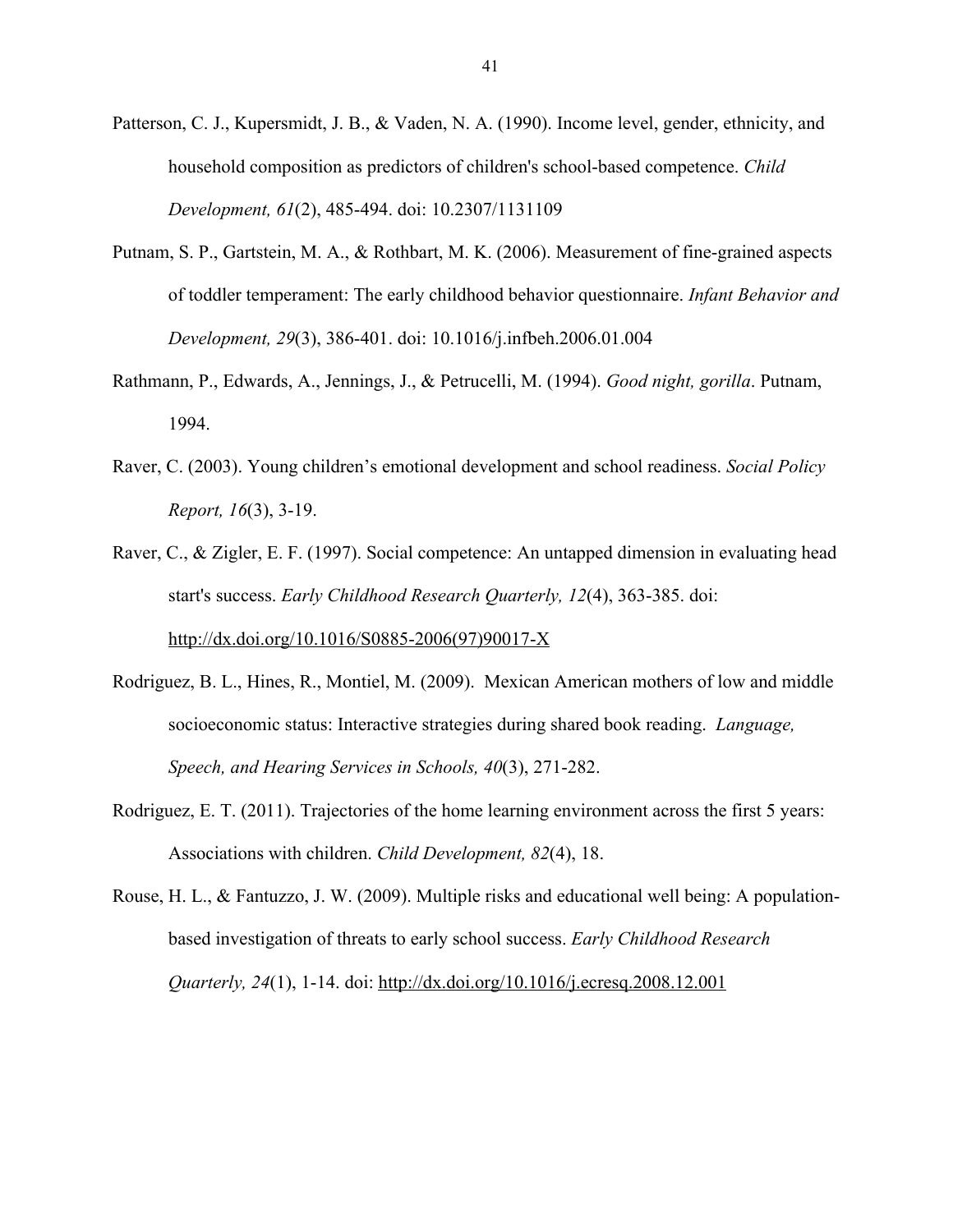- Sameroff, A. J., Seifer, R., Baldwin, A., & Baldwin, C. (1993). Stability of intelligence from preschool to adolescence: The influence of social and family risk factors. *Child Development, 64*(1), 80-97. doi: 10.1111/j.1467-8624.1993.tb02896.x
- Snow, K. L. (2006). Measuring school readiness: Conceptual and practical considerations. *Early Education & Development, 17*(1), 7-41. doi: 10.1207/s15566935eed1701\_2
- Thomson, E. (1994). Family structure and child well-being: Economic resources vs. parental behaviors. *Social forces*, 73(1), 221-242.doi:10.1093/sf/73.1.221
- Trentacosta, C. J., Hyde, L. W., Shaw, D. S., & Cheong, J. (2009). Adolescent dispositions for antisocial behavior in context: The roles of neighborhood dangerousness and parental knowledge. *Journal of Abnormal Psychology, 118*(3), 564-575. doi: 10.1037/a0016394
- Whitehurst, G. J., Falco, F. L., Lonigan, C. J., Fischel, J. E., DeBaryshe, B. D., Valdez-Menchaca, M. C., & Caulfield, M. (1988). Accelerating language development through picture book reading. *Developmental Psychology, 24*(4), 552-559. doi: 10.1037/0012- 1649.24.4.552
- Zigler, E., & Trickett, P. K. (1978). IQ, social competence, and evaluation of early childhood intervention programs. *American Psychologist, 33*(9), 789.
- Zigler, E. F., & Bishop-Josef, S. J. (2006). The cognitive child versus the whole child: Lessons from 40 years of Head Start. *Play= learning: How play motivates and enhances children's cognitive and social-emotional growth*, 15-35.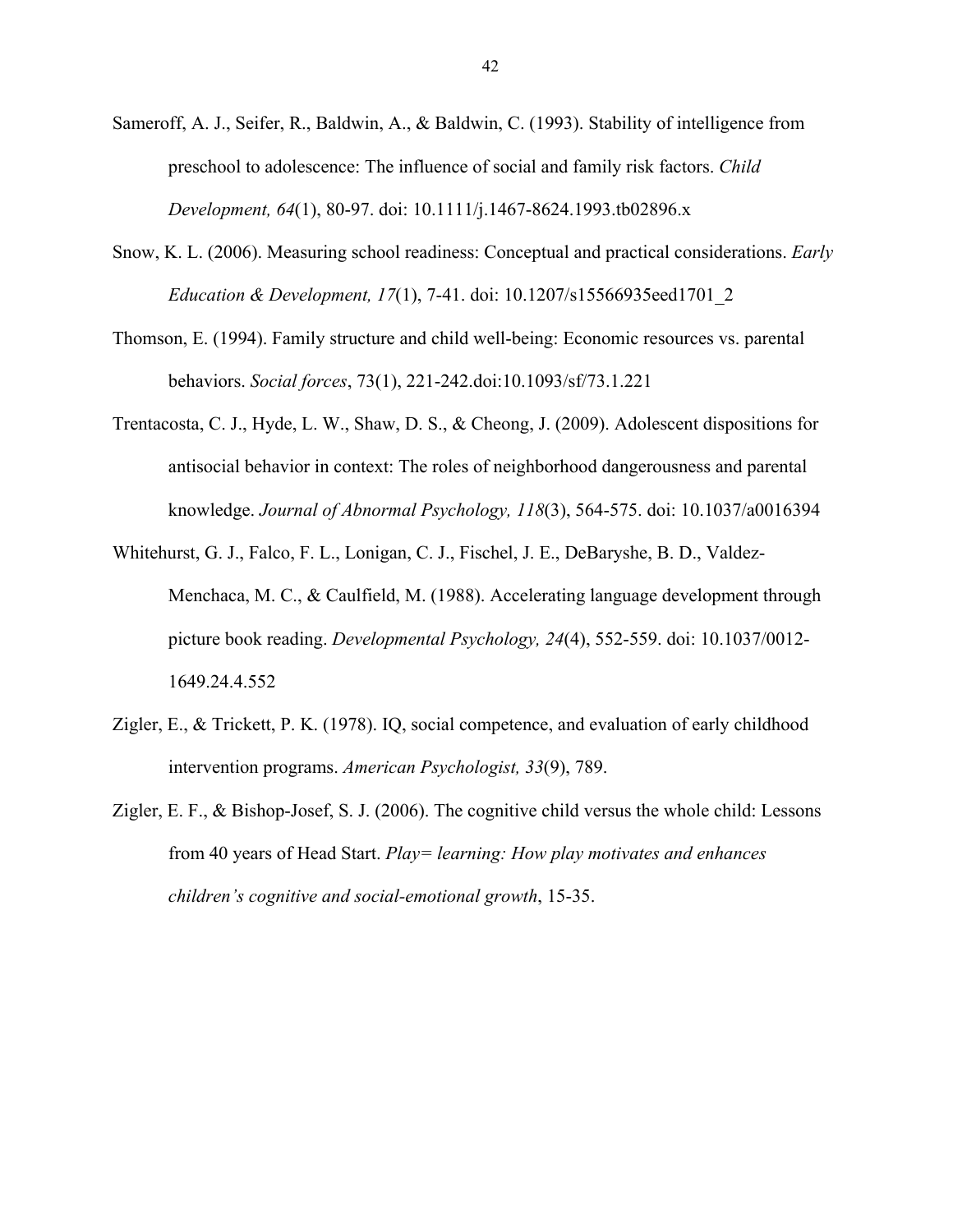#### **ABSTRACT**

### **CUMULATIVE RISK, THE HOME ENVIRONMENT, AND INTERACTIVE BOOK READING BETWEEN MOTHER AND CHILD AS PREDICTORS OF SCHOOL READINESS**

by

#### **LAURA M. NORTHERNER**

#### **DECEMBER 2013**

**Advisor:** Dr. Christopher J. Trentacosta

**Major:** Psychology (Clinical)

**Degree:** Master of Arts

There is evidence in the literature that early school readiness predicts later school performance (Duncan et al., 2007; La Paro and Pianta, 2000). There is less research, however, on the impact of risk factors on a child's school readiness, and protective factors that may lessen the negative effects of various risk factors. This study explored predictors of school readiness, including cumulative socio-demographic risk, the home environment, and interactive book reading behaviors. Participants included 104 young mothers and their children. The mother and child dyads were assessed at three time points. Cumulative socio-demographic risk was measured in the lab when the children were 18 months old. The home environment and interactive book reading were collected at the mothers' homes when the children were 24 months old. The outcome measure of school readiness was collected at the mothers' homes when the children were 36 months old. It was expected that cumulative socio-demographic risk, the home environment and interactive reading behaviors would each predict school readiness. It was also hypothesized that the home environment would moderate the relationship between cumulative risk and school readiness. Finally, it was expected that interactive reading behaviors would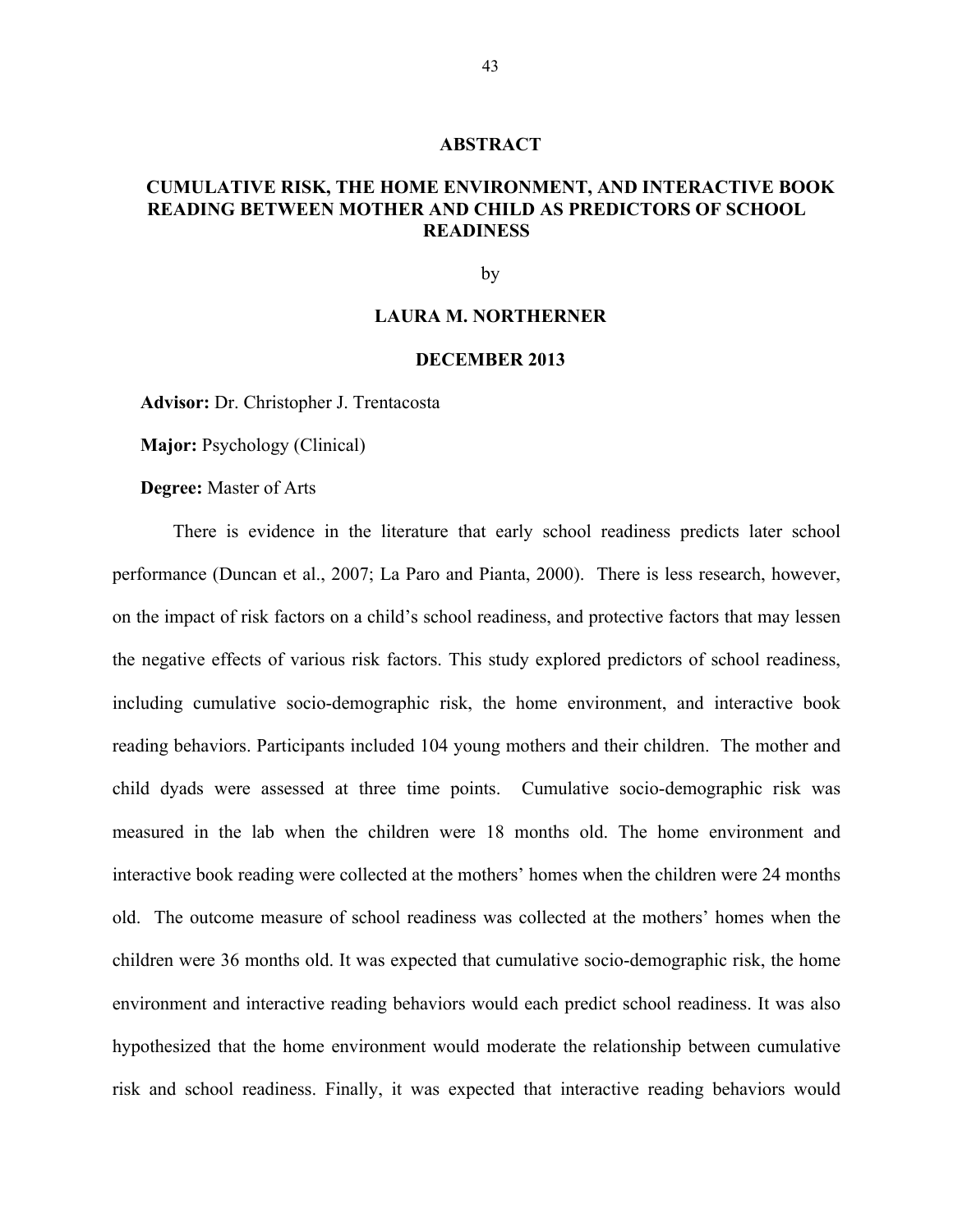mediate the relationship between cumulative risk and school readiness. Multiple regression and hierarchical linear regressions were used to conduct statistical analyses. Cumulative sociodemographic risk, the home environment, and interactive book reading behaviors were not significant predictors of school readiness, after controlling for child's temperament, gender, and maternal receptive vocabulary. The home environment did not moderate the relationship between cumulative socio-demographic risk and school readiness. Finally, interactive book reading behaviors did not mediate the relationship between cumulative socio-demographic risk and school readiness.